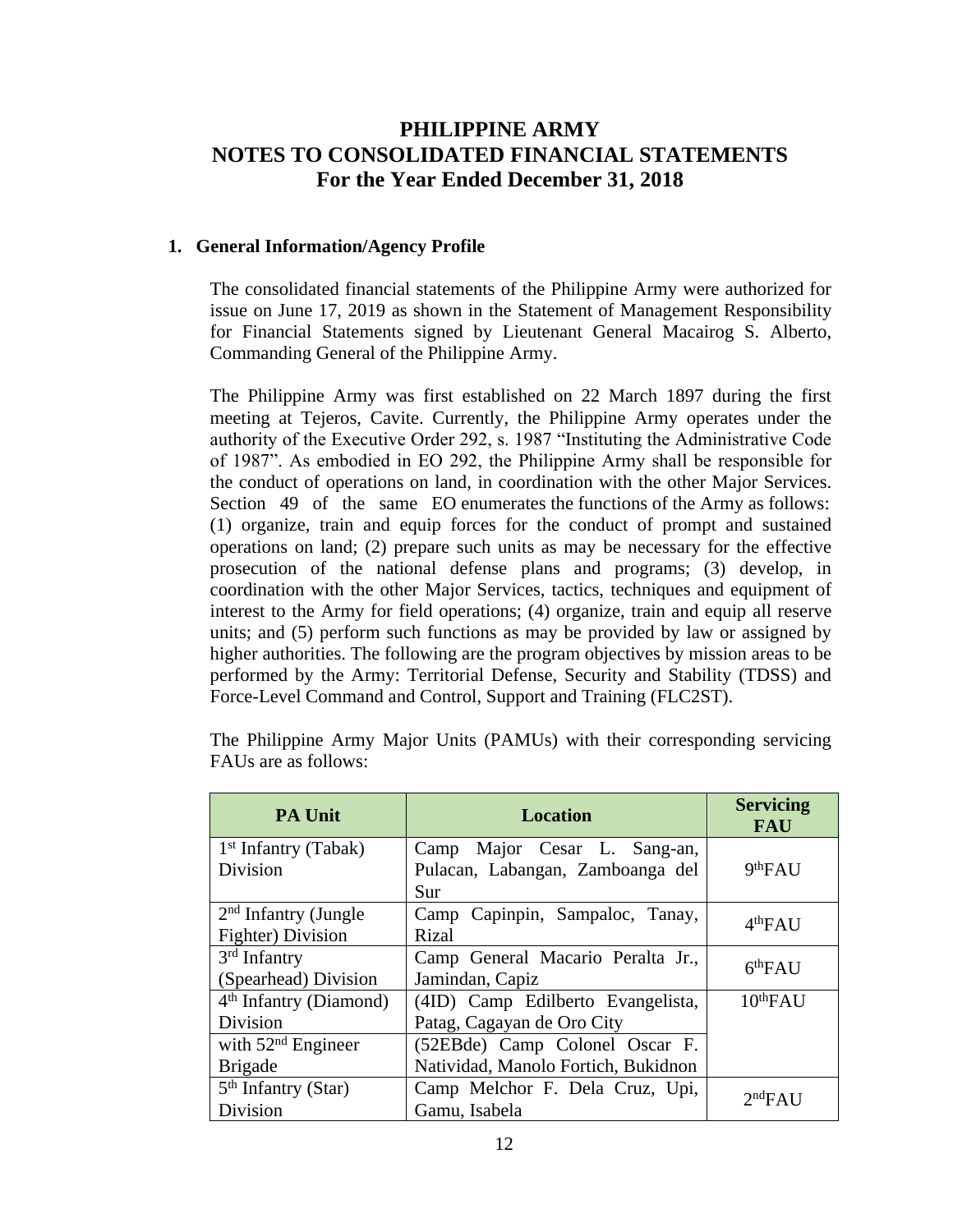| <b>PA Unit</b>                                                                                     | <b>Location</b>                                                        | <b>Servicing</b><br><b>FAU</b> |
|----------------------------------------------------------------------------------------------------|------------------------------------------------------------------------|--------------------------------|
| 6 <sup>th</sup> Infantry (Kampilan)<br>Division                                                    | Camp BGen Siongco, Awang, Datu<br>Odin Sinsuat, Maguindanao            | 12 <sup>th</sup> FAU           |
| 7 <sup>th</sup> Infantry (Kaugnay)<br><b>Division</b><br>AAR, SOCOM                                | Fort Magsaysay, Palayan City, Nueva<br>Ecija                           | 3 <sup>rd</sup> FAU            |
| 8 <sup>th</sup> Infantry (Storm<br>Trooper) Division                                               | Camp Lukban, Maulong, Catbalogan<br>City, Samar                        | 8 <sup>th</sup> FAU            |
| 9 <sup>th</sup> Infantry (Spear)<br><b>Division</b>                                                | Camp Weene Martillana,<br>Pili,<br><b>Camarines Sur</b>                | 5 <sup>th</sup> FAU            |
| $10th$ Infantry (Agila)<br>Division                                                                | Camp General Manuel T. Yan, Brgy.<br>Tuboran, Mawab, Compostela Valley | 11 <sup>th</sup> FAU           |
| Mechanized Infantry<br>Division & TRADOC                                                           | Camp O'Donnell, Capas, Tarlac                                          | 1 <sup>st</sup> FAU            |
| $51st$ Engineer Brigade                                                                            | Camp Rigoberto J. Atienza, Libis,<br>Quezon City                       | 14 <sup>th</sup> FAU           |
| 53 <sup>rd</sup> Engineer Brigade                                                                  | Camp Lapu-lapu, Cebu City                                              | 7 <sup>th</sup> FAU            |
| 54 <sup>th</sup> Engineer Brigade                                                                  | Camp Gen Arturo<br>T<br>Enrile,<br>Malagutay, Zamboanga City           | 16 <sup>th</sup> FAU           |
| ASCOM, ASR, AIR,<br>AGH, FCPA, ASPA,<br>APAO, APMC,<br>CMOR, ARESCOM/<br><b>HPA</b> and Post Units | Fort Andres Bonifacio, Metro Manila                                    | ASPA/<br>$15th$ FAU            |

#### **2. Statement of Compliance and Basis of Preparation of Financial Statements**

The consolidated financial statements have been prepared in accordance with and comply with the Philippine Public Sector Accounting Standards (PPSAS) issued by the Commission on Audit per COA Resolution No. 2014-003 dated January 24, 2014.

The consolidated financial statements have been prepared on the basis of historical cost, unless stated otherwise. The Statement of Cash Flows is prepared using the direct method.

#### **3. Summary of Significant Accounting Policies**

#### **3.1 Basis of accounting**

The consolidated financial statements are prepared on an accrual basis in accordance with the Philippine Public Sector Accounting Standards (PPSAS).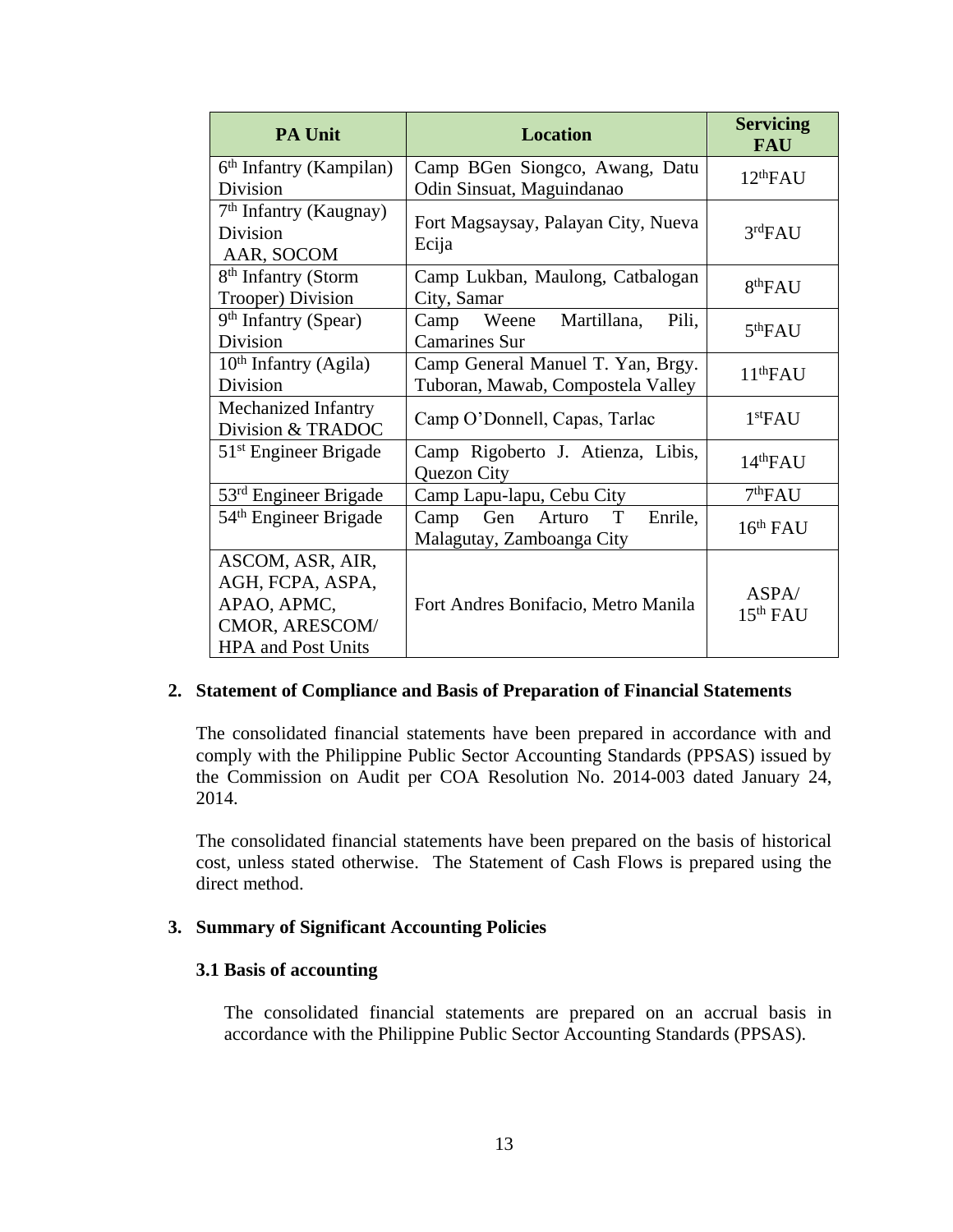#### **3.2 Consolidation**

The consolidated financial statements reflect the assets, liabilities, revenues, and expenses of the Headquarters and twenty-eight (28) PA major units.

#### **3.3 Cash and cash equivalents**

Cash and cash equivalents comprise cash on hand and cash in bank.

#### **3.4 Inventories**

Inventory is measured at cost upon initial recognition.

Inventories are recognized as an expense when deployed for utilization or consumption in the ordinary course of operations of the Philippine Army.

#### **3.5 Property, Plant and Equipment**

#### *Recognition*

An item is recognized as property, plant, and equipment (PPE) if it meets the characteristics and recognition criteria as a PPE.

The characteristics of PPE are as follows:

- tangible items;
- are held for use in the production or supply of goods or services, for rental to others, or for administrative purposes; and
- are expected to be used during more than one reporting period.

An item of PPE is recognized as an asset if:

- It is probable that future economic benefits or service potential associated with the item will flow to the entity; and
- The cost or fair value of the item can be measured reliably.

#### *Measurement at Recognition*

An item recognized as property, plant, and equipment is measured at cost.

A PPE acquired through non-exchange transaction is measured at its fair value as at the date of acquisition.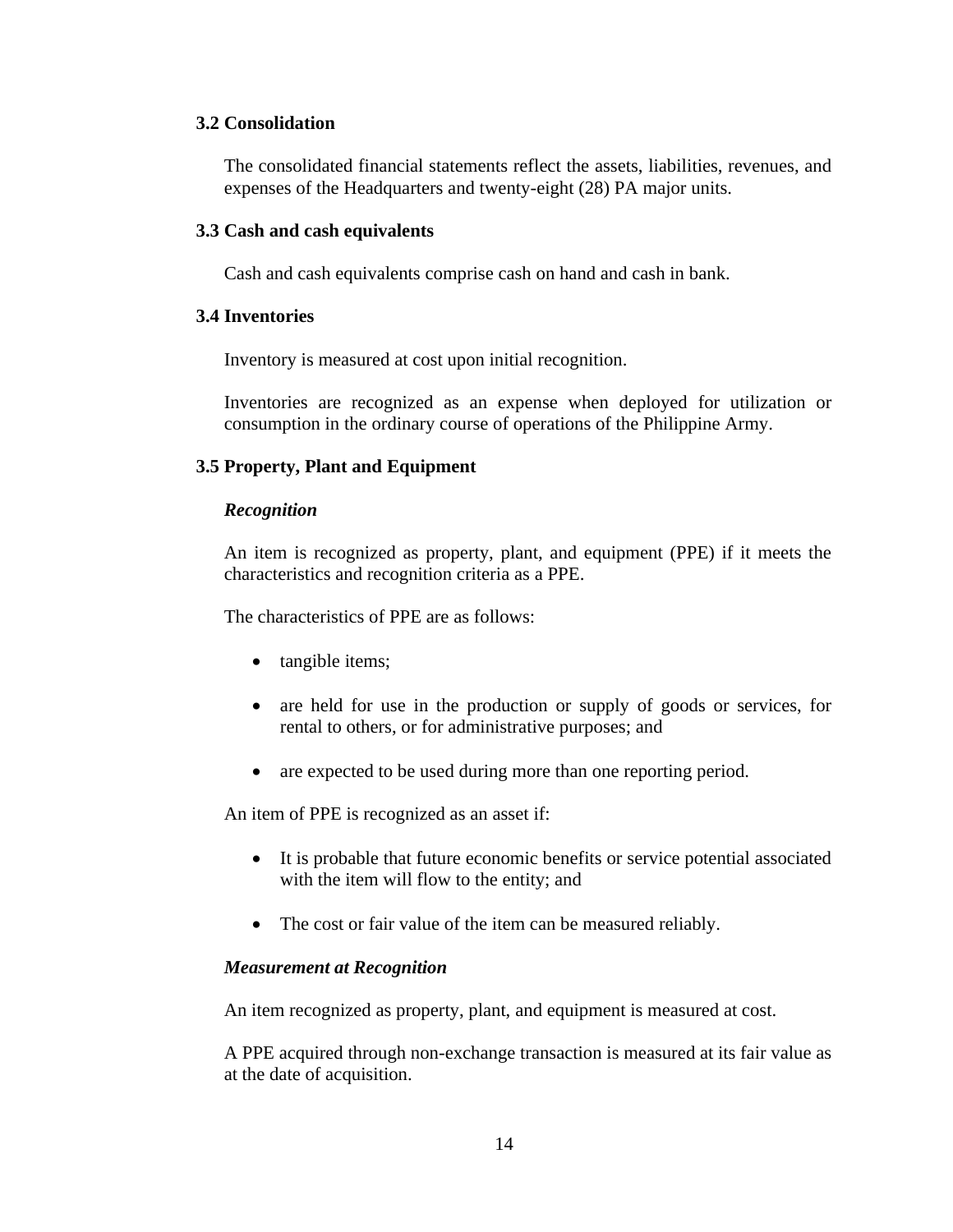The cost of the PPE is the cash price equivalent or, for PPE acquired through non-exchange transaction its cost is its fair value as at recognition date.

Cost includes the following:

- Its purchase price, including import duties and non-refundable purchase taxes, after deducting trade discounts and rebates;
- expenditure that is directly attributable to the acquisition of the items; and
- initial estimate of the costs of dismantling and removing the item and restoring the site on which it is located, the obligation for which an entity incurs either when the item is acquired, or as a consequence of having used the item during a particular period for purposes other than to produce inventories during that period.
- PPE were reclassified to Semi-Expendable Property having a cost of below P15,000.00 per COA Circular Nr 2015-007.

#### *Measurement After Recognition*

After recognition, all property, plant and equipment are stated at cost less accumulated depreciation and impairment losses.

When significant parts of property, plant and equipment are required to be replaced at intervals, the Philippine Army recognizes such parts as individual assets with specific useful lives and depreciates them accordingly. Likewise, when a major repair/replacement is done, its cost is recognized in the carrying amount of the plant and equipment as a replacement if the recognition criteria are satisfied.

All other repair and maintenance costs are recognized as expense in surplus or deficit as incurred.

#### *Depreciation*

Each part of an item of property, plant, and equipment with a cost that is significant in relation to the total cost of the item is depreciated separately.

The depreciation charge for each period is recognized as expense unless it is included in the cost of another asset.

#### *Initial Recognition of Depreciation*

Depreciation of an asset begins when it is available for use such as when it is in the location and condition necessary for it to be capable of operating in the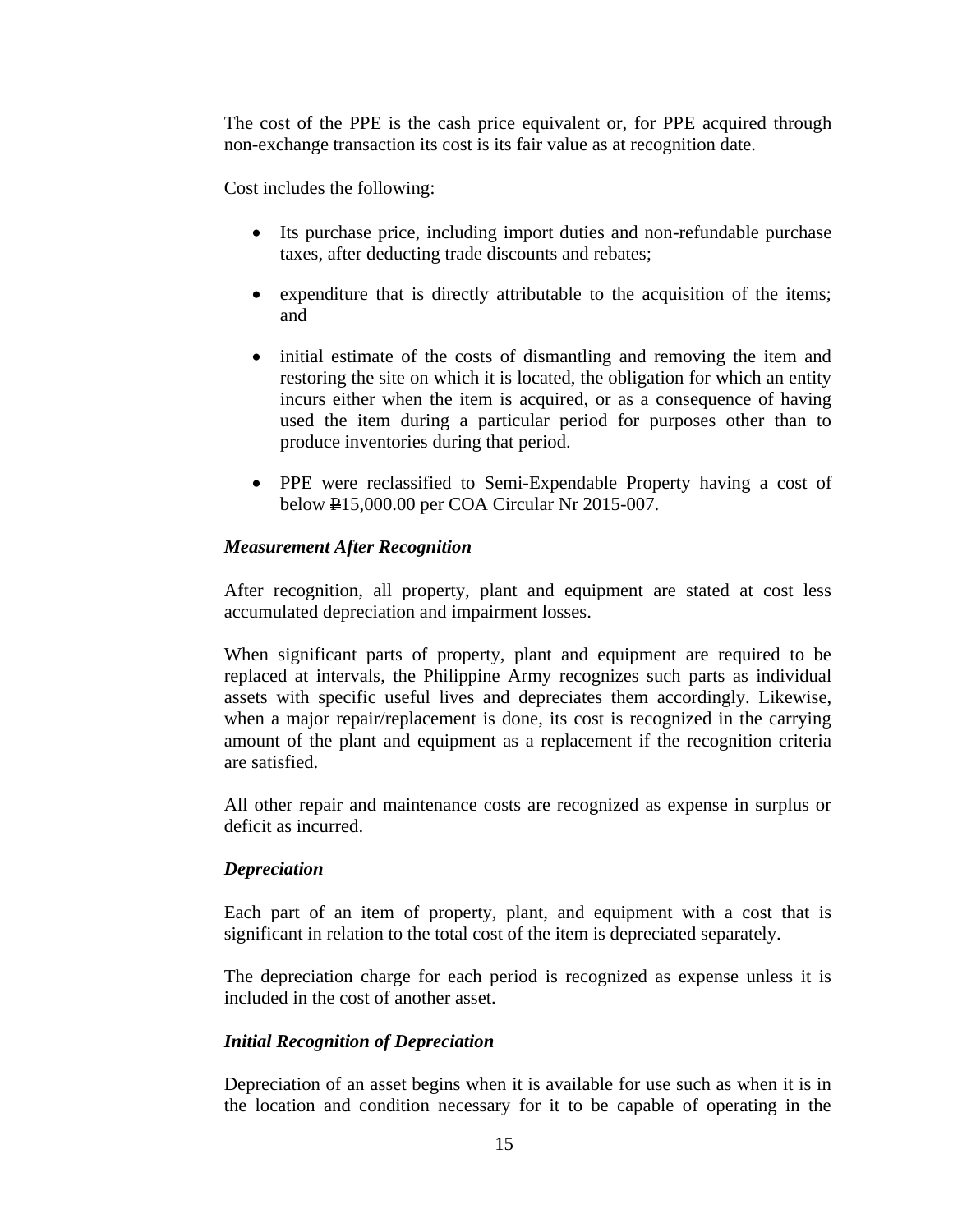manner intended by management.

For simplicity and to avoid proportionate computation, the depreciation is for one month if the PPE is available for use on or before the 15th of the month. However, if the PPE is available for use after the 15th of the month, depreciation is for the succeeding month.

#### *Depreciation Method*

The straight line method of depreciation is adopted.

#### *Estimated Useful Life*

The Philippine Army uses the Schedule on the Estimated Useful Life of PPE by classification prepared by COA under COA Circular Nr 2017-004 dated December 13, 2017. The agency is currently applying the useful life of 10 years in general, for buildings  $-30$  years, information and technology equipment  $-5$ years, motor vehicles – 7 years and for military, police and security equipment – 10 years.

The Philippine Army uses a residual value equivalent to at least five percent (5%) of the cost of the PPE.

#### *Impairment*

An asset's carrying amount is written down to its recoverable amount, or recoverable service amount, if the asset's carrying amount is greater than its estimated recoverable service amount.

#### *Derecognition*

The Philippine Army derecognizes items of property, plant and equipment and/or any significant part of an asset upon disposal or when no future economic benefits or service potential is expected from its continuing use. Any gain or loss arising on derecognition of the asset (calculated as the difference between the net disposal proceeds and the carrying amount of the asset) is included in the surplus or deficit when the asset is derecognized.

#### **3.6 Changes in accounting policies and estimates**

The Philippine Army recognizes the effects of changes in accounting policy retrospectively. The effects of changes in accounting policy were applied prospectively if retrospective application is impractical.

The Philippine Army recognizes the effects of changes in accounting estimates prospectively by including in surplus or deficit.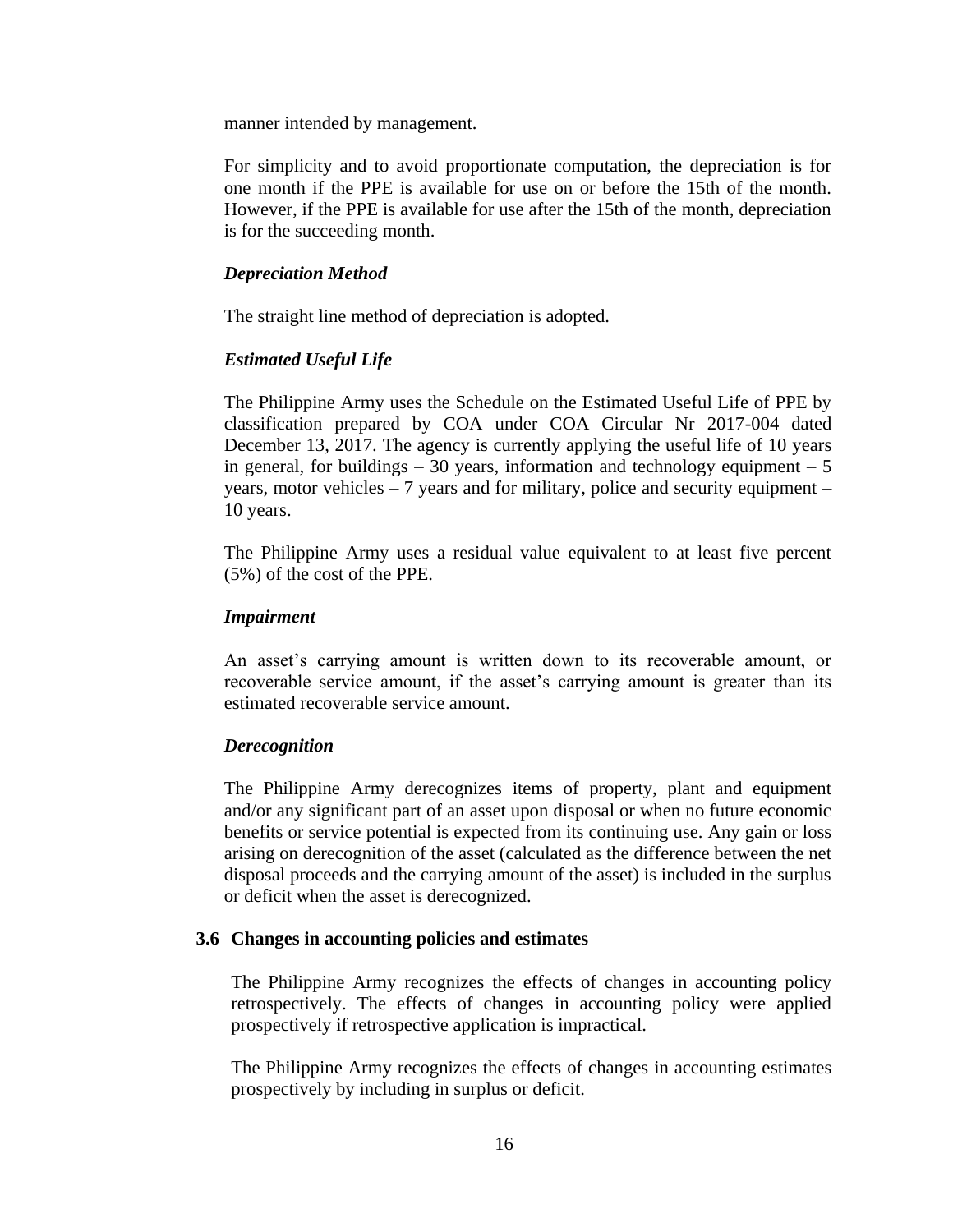The Philippine Army correct material prior period errors retrospectively in the first set of financial statements authorized for issue after their discovery by:

- Restating the comparative amounts for prior period(s) presented in which the error occurred; or
- If the error occurred before the earliest prior period presented, restating the opening balances of assets, liabilities and net assets/equity for the earliest prior period presented.

#### **3.7 Budget information**

The annual budget is prepared on a cash basis and is published in the government website.

A separate Statement of Comparison of Budget and Actual Amounts (SCBAA) was prepared since the budget and the financial statements were not prepared on comparable basis. The SCBAA was presented showing the original and final budget and the actual amounts on comparable basis to the budget. Explanatory comments are provided in the notes to the annual financial statements.

| <b>Accounts</b>                        | 2018                               | 2017 As Restated  |
|----------------------------------------|------------------------------------|-------------------|
| Cash - Collecting Officers             | 119,990.24<br>₽                    | ₽                 |
| Cash in Bank-Local Currency,           | 2,251,506,270.23                   | 1,057,155,752.91  |
| <b>Current Account (LCCA)</b>          |                                    |                   |
| Cash – Treasury/Agency Deposit,        | 295,220,884.08                     | 240,386,216.77    |
| Trust                                  |                                    |                   |
| Cash-MDS, Trust                        |                                    | 2,000,000.00      |
| <b>Total Cash and Cash Equivalents</b> | P <sub>2</sub> , 546, 847, 144, 55 | P1,299,541,969.68 |

#### **4. Cash and Cash Equivalents**

- **4.1** *Cash-Collecting Officers* pertains to undeposited collections for the year 2018 which will be deposited to the appropriate LBP Local Currency Current Accounts of Trust Receipts, Internally Generated and Treasurer of the Philippines for collections under Regular Agency Fund.
- **4.2** *Cash in Bank – Local Currency, Current Account (LCCA)* pertains to current accounts maintained with Land Bank of the Philippines and United Coconut Planters Bank. The amount includes the obligated fund for the payment of Re-Enlistment Clothing Allowance, Special Financial Assistance, Pay and Allowances, and Terminal Leave Benefits and Gratuity Claims of Military and Civilian Army Personnel as at 31 December 2018. It also includes collection from the AFP Housing Board and other trust liabilities, hospital income, balance of unutilized inter-agency fund transfers, reimbursable fund balance under 72-100RF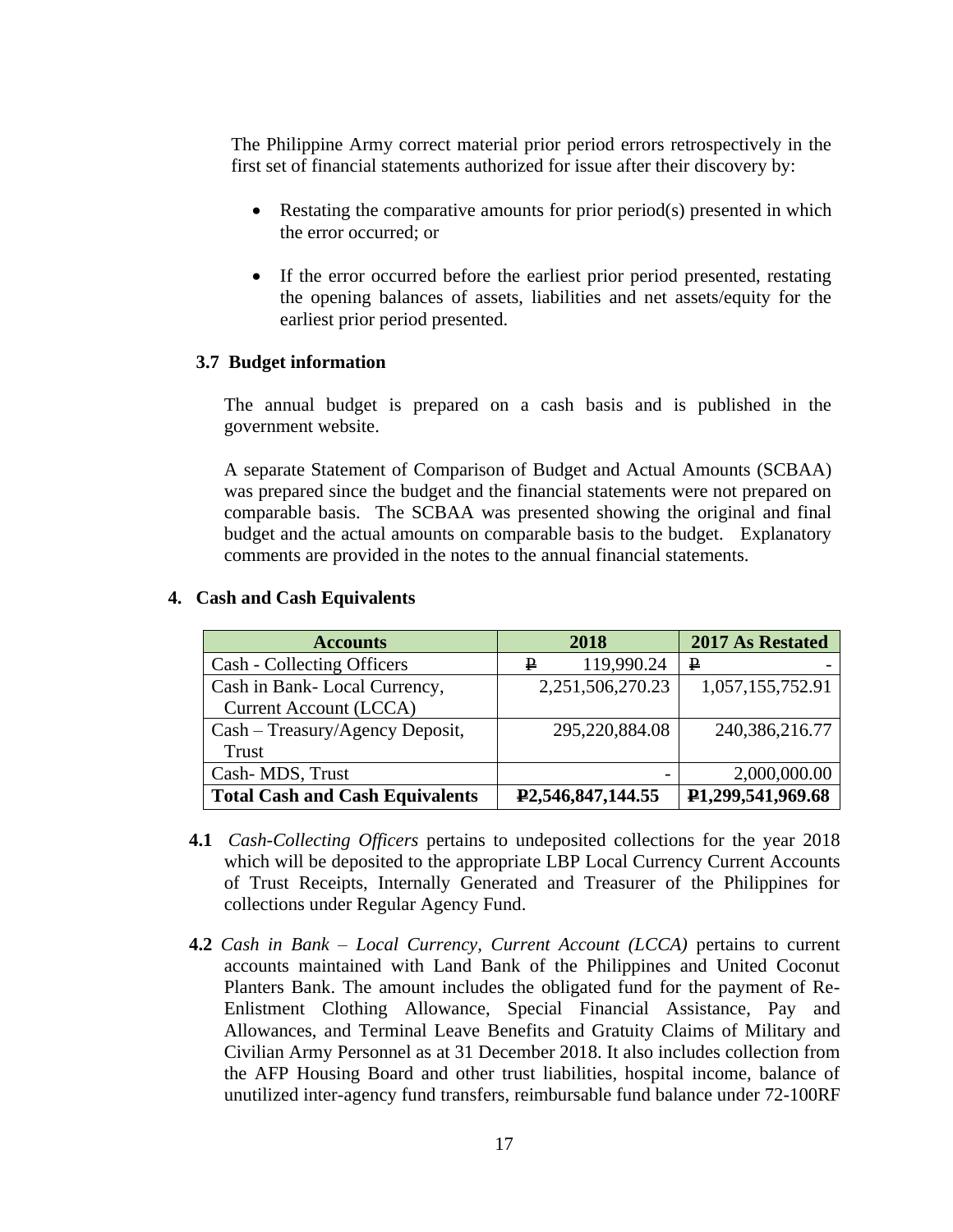and fund transfer for the opening of an irrevocable letter of credit amounting to P963,658,501.81 including interest income of P134,892.11 earned under UCPB Account Nr 001401031009.

| <b>PA Unit</b>            | 2018               | <b>2017 As Restated</b> |
|---------------------------|--------------------|-------------------------|
| $1st$ ID                  | $P$ 1,477,577.19   | P 2,889,404.91          |
| $2nd$ ID                  | 2,436,297.28       | 3,390,985.28            |
| $3rd$ ID                  | 42,724,686.63      | 11,537,763.63           |
| $4^{\text{th}}$ ID        | 55,315,063.44      | 36,723,737.57           |
| $5th$ ID                  | 2,565,489.83       | 1,352,169.70            |
| $6th$ ID                  | 11,866,665.00      | 11,756,740.00           |
| $7th$ ID                  | 1,919,759.90       | 4,561,337.57            |
| $8th$ ID                  | 5,499,515.09       | 3,902,682.09            |
| $9th$ ID                  | 1,449,001.17       | 12,083,573.03           |
| $10^{th}$ ID              | 710,217.00         | 226,217.00              |
| <b>MID</b>                | 1,278,393.11       | 908,897.87              |
| <b>TRADOC</b>             | 1,753,301.90       | 872,201.90              |
| $51st$ EBde               | 4,565,382.41       | 13,139,582.62           |
| $52nd$ EBde               | 195,455,106.10     | 195,455,106.10          |
| 53rd EBde                 | 71,431,958.98      | 7,136,121.00            |
| 54 <sup>th</sup> EBde     | 4,094,403.12       | 299,836.20              |
| <b>HPA</b> and Post Units | 1,846,963,452.08   | 750,919,396.44          |
| <b>Total</b>              | P 2,251,506,270.23 | P1,057,155,752.91       |

- **4.2.1** *Credit Memorandum* for CY 2017 and 2018 amounting to P5,270,879.56 and P20,213,619.76, respectively, were recorded in 2019 under Journal Entry Voucher Nr 2019-05-002950 and 2019-05-003025.
- **4.2.2** *Debit Memorandum* for CY 2017 and 2018 amounting to P3,530,745.70 and P4,082,324.89, respectively, were recorded in 2019 under Journal Entry Voucher Nr 2019-05-002997 and 2019-05-003298.
- **4.3** *Cash-Treasury/Agency Deposit, Trust* consists of trust receipts collected and deposited with National Treasury per Executive Order 1002.

| <b>PA Unit</b> | 2018                       | <b>2017 As Restated</b> |
|----------------|----------------------------|-------------------------|
| $1st$ ID       | P <sub>3</sub> ,486,397.94 | P920,049.88             |
| $2nd$ ID       | 1,821,192.49               | 2,094,347.49            |
| $3rd$ ID       | 2,754,259.94               | 2,754,259.94            |
| $4th$ ID       | 12,777,379.13              | 11,736,135.77           |
| $5th$ ID       | 3,352,945.35               | 2,354,434.79            |
| $6th$ ID       | 7,421,286.49               | 7,017,367.51            |
| $7th$ ID       | 26,880,373.12              | 22,359,239.62           |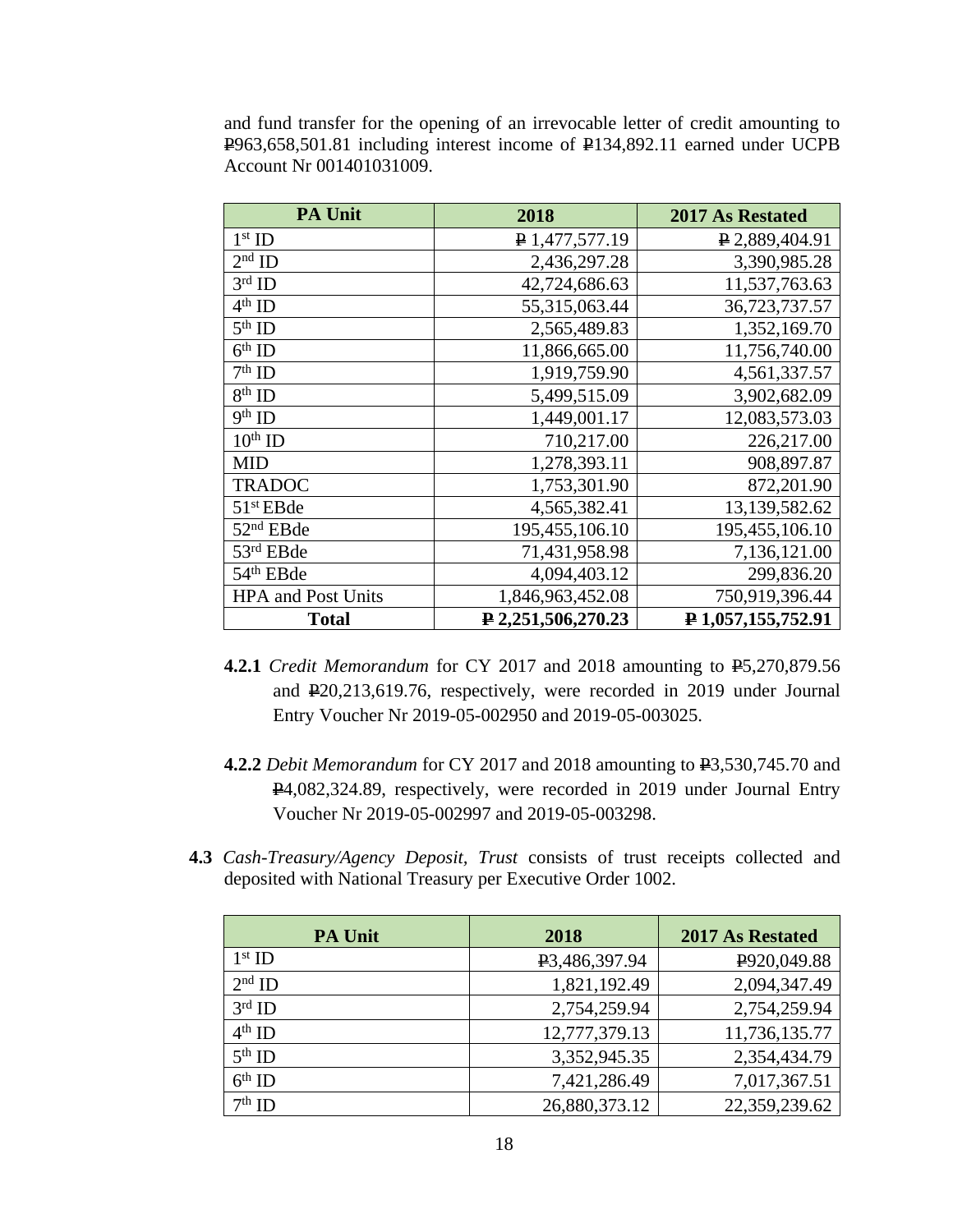| <b>PA Unit</b>            | 2018                            | <b>2017 As Restated</b>        |
|---------------------------|---------------------------------|--------------------------------|
| $8th$ ID                  | 2,951,310.01                    | 3,935,172.51                   |
| $9th$ ID                  | 2,042,323.25                    | 1,680,440.24                   |
| $10th$ ID                 |                                 |                                |
| <b>MID</b>                | 292,837.32                      | 168,000.00                     |
| <b>TRADOC</b>             |                                 |                                |
| $51st$ EBde               | 10,442,975.56                   | 8,531,968.38                   |
| 52 <sup>nd</sup> EBde     | 8,169.40                        | 8,169.40                       |
| 53rd EBde                 | 306,209.13                      | 306,209.13                     |
| 54 <sup>th</sup> EBde     |                                 |                                |
| <b>HPA</b> and Post Units | 220,683,224.95                  | 176,520,422.11                 |
| <b>Total</b>              | P <sub>295</sub> , 220, 884. 08 | P <sub>240</sub> , 386, 216.77 |

### **5. Receivables**

|                        | 2018                    |                    | 2017 As Restated  |                    |  |
|------------------------|-------------------------|--------------------|-------------------|--------------------|--|
| <b>Accounts</b>        | <b>Current</b>          | <b>Non-Current</b> | <b>Current</b>    | <b>Non-Current</b> |  |
| Accounts               | P <sub>21</sub> ,224.99 |                    | 245,402.35        |                    |  |
| Due from               |                         |                    | 631,521,556.43    |                    |  |
| <b>NGAs</b>            | 383,070,470.56          |                    |                   |                    |  |
| Due from               |                         |                    |                   |                    |  |
| Government -           |                         |                    |                   |                    |  |
| Owned or               |                         |                    |                   |                    |  |
| Controlled             |                         |                    |                   |                    |  |
| Corporation            | 6,532,634,222.84        | 5,811,501.92       | 5,398,422,403.80  | 5,811,501.92       |  |
| Due from               |                         |                    |                   |                    |  |
| <b>Bureaus</b>         | 1,196,000.00            |                    | 1,575,576.94      |                    |  |
| Due from Other         |                         |                    |                   |                    |  |
| Funds                  | 15,974.62               |                    | 15,974.62         |                    |  |
| Due from               |                         |                    |                   |                    |  |
| <b>Operating Units</b> | 330,220,420.31          |                    | 224,373,396.20    |                    |  |
| Receivables-           |                         |                    |                   |                    |  |
| Disallowances/         | 11,303,251.79           |                    | 11,330,494.80     |                    |  |
| Charges                |                         |                    |                   |                    |  |
| Due from               |                         |                    |                   |                    |  |
| Officers and           | 13,381,476.96           | 207,448.40         | 23,721,691.38     |                    |  |
| Employees              |                         |                    |                   |                    |  |
| Other                  |                         |                    |                   |                    |  |
| Receivables            |                         |                    |                   |                    |  |
| (net of                |                         | 7,389,295.05       |                   |                    |  |
| Allowance for          |                         |                    |                   | 4,108,848.69       |  |
| Impairment)            | 203,219,572.90          |                    | 221, 145, 433. 95 |                    |  |
| <b>Total</b>           | 7,475,062,614.97        | 13,408,245.37      | 6,512,351,930.47  | 9,920,350.61       |  |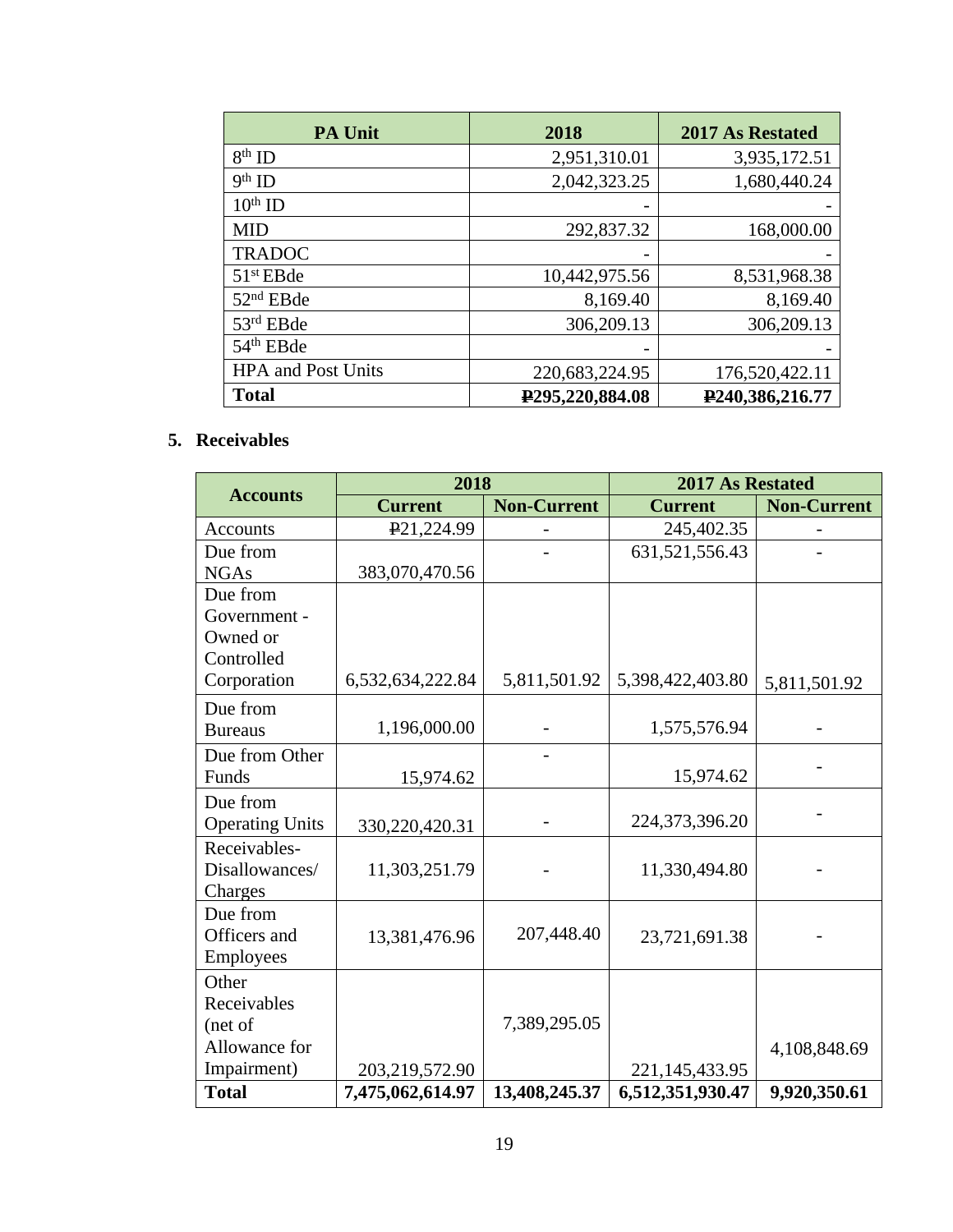**5.1** *Accounts Receivable* represents the amount due arising from overpayment to suppliers.

| <b>PA Unit</b> | Amount                   | <b>Current</b>           | <b>Non-Current</b>       |
|----------------|--------------------------|--------------------------|--------------------------|
| <b>HPA</b>     | P <sub>21</sub> , 224.99 | P <sub>21</sub> , 224.99 | $\overline{\phantom{0}}$ |
| <b>Total</b>   | P21,224.99               | P21,224.99               | $\sim$                   |
|                |                          |                          |                          |

| <b>PA Unit</b> | <b>Amount</b>          | <b>Less than</b>   | <b>Less than</b> | 91-365              | <b>More than</b>        |
|----------------|------------------------|--------------------|------------------|---------------------|-------------------------|
|                |                        | 30 days            | 90 days          | days                | 365 days                |
| <b>HPA</b>     | P <sub>21,224.99</sub> | P77.99             |                  | P <sub>167.57</sub> | P <sub>20</sub> ,979.43 |
| <b>Total</b>   | P21,224.99             | P <sub>77.99</sub> |                  | P <sub>167.57</sub> | P <sub>20</sub> ,979.43 |
|                |                        |                    |                  |                     |                         |

- **5.1.1** *Liquidated damages* from various PITC procurement projects CY 2018 amounting to P23,374,221.39 was recorded to recognize receivable account in 2019 under JEV Nr-2019-05-003299 dated May 17, 2019.
- **5.1.2** *Interest Income* in 2017 from funds transferred to PITC for procurement of various projects amounting to P1,980,531.17 was recorded in 2019 under JEV Nr -2019-05-003375 dated May 22, 2019. Wherein, it has been provided in the Memorandum of Agreement between AFP and PITC that "any interest earned on funds transferred to PITC shall be for the account of PA."
- **5.2** *Due from National Government Agencies* consists of the unliquidated fund transfers to other offices/units of the National Government such as PS-DBM and Government Arsenal. The decrease in the account is caused by liquidations of Government Arsenal in the procurement of ammunitions.

| PA Unit            | 2018                     |                | 2017 As Restated         |                |               |
|--------------------|--------------------------|----------------|--------------------------|----------------|---------------|
|                    | <b>PS-DBM</b>            | <b>Arsenal</b> | <b>PS-DBM</b>            | <b>Arsenal</b> | <b>Others</b> |
| $1st$ ID           | P94,767.66               |                | P <sub>42</sub> , 447.95 |                |               |
| $2nd$ ID           | 5,190,208.35             |                | 5,371,095.49             |                |               |
| $3^{\text{rd}}$ ID | $\overline{\phantom{a}}$ |                |                          |                |               |
| $4th$ ID           | 56,000.94                |                | 45,132.40                |                |               |
| $5th$ ID           | 54,035.86                |                | 21,550.05                |                |               |
| $6th$ ID           | -                        |                |                          |                |               |
| $7^{\rm th}$ ID    | 718,706.78               |                | 780,917.33               |                |               |
| $8^{\rm th}$ ID    |                          |                |                          |                |               |
| $9th$ ID           | -                        |                |                          |                |               |
| $10^{th}$ ID       | 16,367.50                |                | 98,685.91                |                |               |
| <b>MID</b>         | 1,750,297.70             |                | 1,750,297.70             |                |               |
| <b>TRADOC</b>      | 2,283,373.01             |                | 2,283,373.01             |                |               |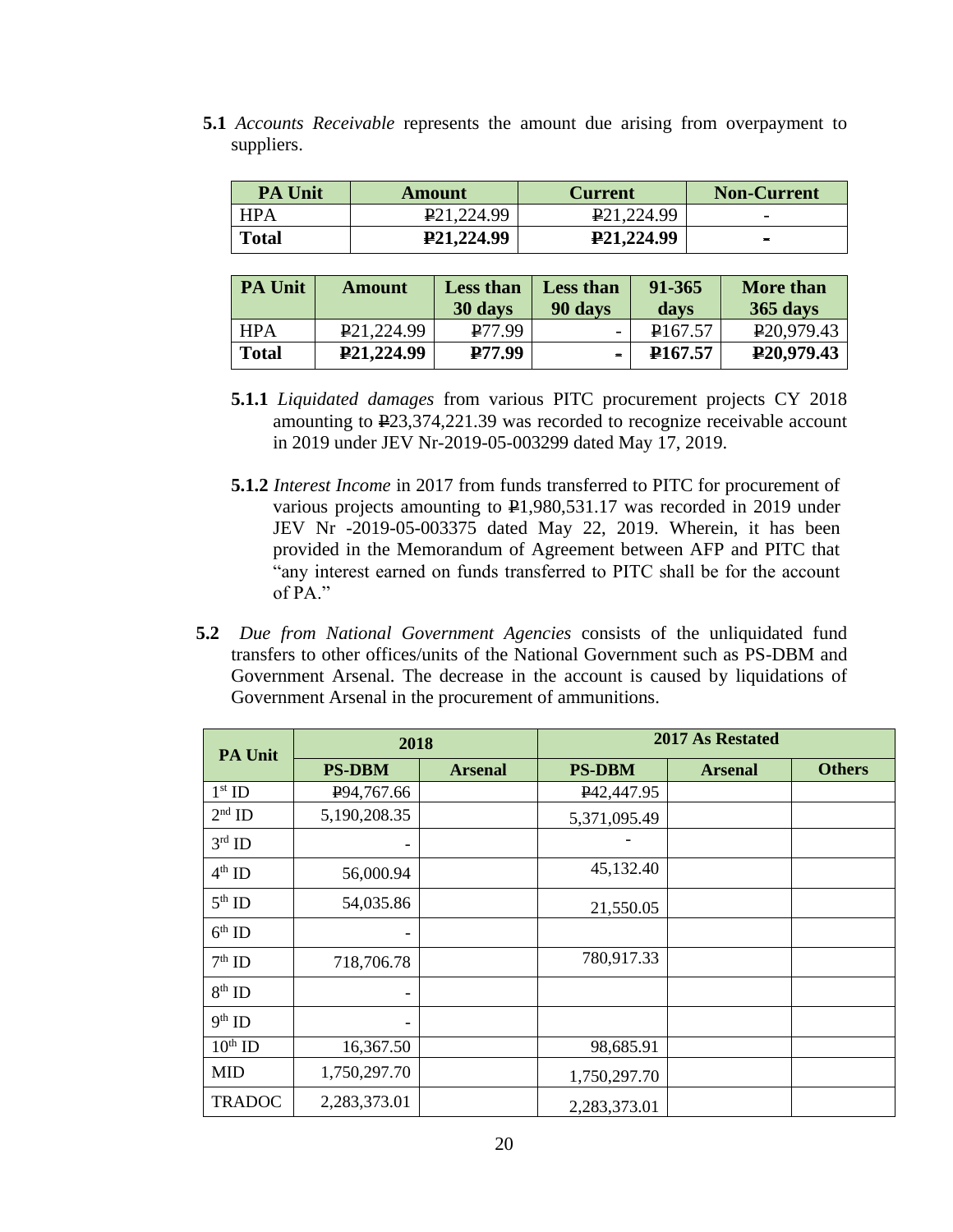| <b>PA Unit</b> | 2018            |                  | 2017 As Restated |                |               |
|----------------|-----------------|------------------|------------------|----------------|---------------|
|                | <b>PS-DBM</b>   | <b>Arsenal</b>   | <b>PS-DBM</b>    | <b>Arsenal</b> | <b>Others</b> |
| $51st$ EBde    | 149,547.71      |                  | 761,553.66       |                |               |
| $52nd$ Ebde    | 5.56            |                  | 50,310.84        |                |               |
| $53rd$ EBde    | -               |                  |                  |                |               |
| $54th$ EBde    | 99,590.36       |                  | 36,500.00        |                |               |
| HPA and        |                 |                  |                  |                |               |
| Post Units     | 107,993,458.59  | 264, 664, 110.54 | 134,846,951.48   | 483,802,088.53 | 1,630,652.08  |
| Sub-total      | 118,406,360.02  | 264,664,110.54   | 146,088,815.82   | 483,802,088.53 | 1,630,652.08  |
| Total          | P383,070,470.56 |                  | P631,521,556.43  |                |               |

- **5.2.1** This account was restated in 2017 FS due to receipt of inventory items from PS, DBM recorded in 2018 but the delivery receipts pertain to 2017. Consequently, there is delay in recording due to late submission by the different PAMUs of liquidating instruments.
- **5.3** *Due from Government-Owned and/or Controlled Corporations* consists of receivables from Philippine International Trading Corporation (PITC) for various fund transfers per Agency Outsourcing Requests (AOR) which were not yet delivered nor liquidated; National Kidney Institute and Philippine Heart Center representing advance payment for the confinement of Philippine Army personnel which have been dormant since 2007.

| <b>PA Unit</b>            | Amount                 | <b>Current</b>            | <b>Non-Current</b> |
|---------------------------|------------------------|---------------------------|--------------------|
| MID/TRADOC                | $\sqrt{22,849,999.92}$ | $\sqrt{22,849,999.92}$    | ₽                  |
| $51st$ EBde               | 286,668.11             | 286,668.11                |                    |
| <b>HPA</b> and Post Units | 6,515,309,056.73       | 6,509,497,554.81          | 5,811,501.92       |
| <b>Total</b>              | P6,538,445,724.76      | <b>P</b> 6,532,634,222.84 | $P$ 5,811,501.92   |

- **5.3.1** Out of the discrepancy between PA and PITC books of accounts amounting to P648,838,289.89, a total of P237,620,366.16 was recognized in 2019 under various Journal Entry Vouchers.
- **5.4** *Due from Bureaus* totaling P1,196,000.00 represents transferred funds to Philippine Navy and Philippine Air Force amounting to  $P$ 884,000.00 and P312,000.00, respectively, to support the foreign travel of female soldiers to Hongkong for the observation tour on safety and security.
- **5.5** *Due from Other Funds* amounting to  $\frac{1}{2}$ 15,974.62 represents over payment of Non Appropriated Funds (NAF) accountability of retired personnel from commutation account to collecting officer.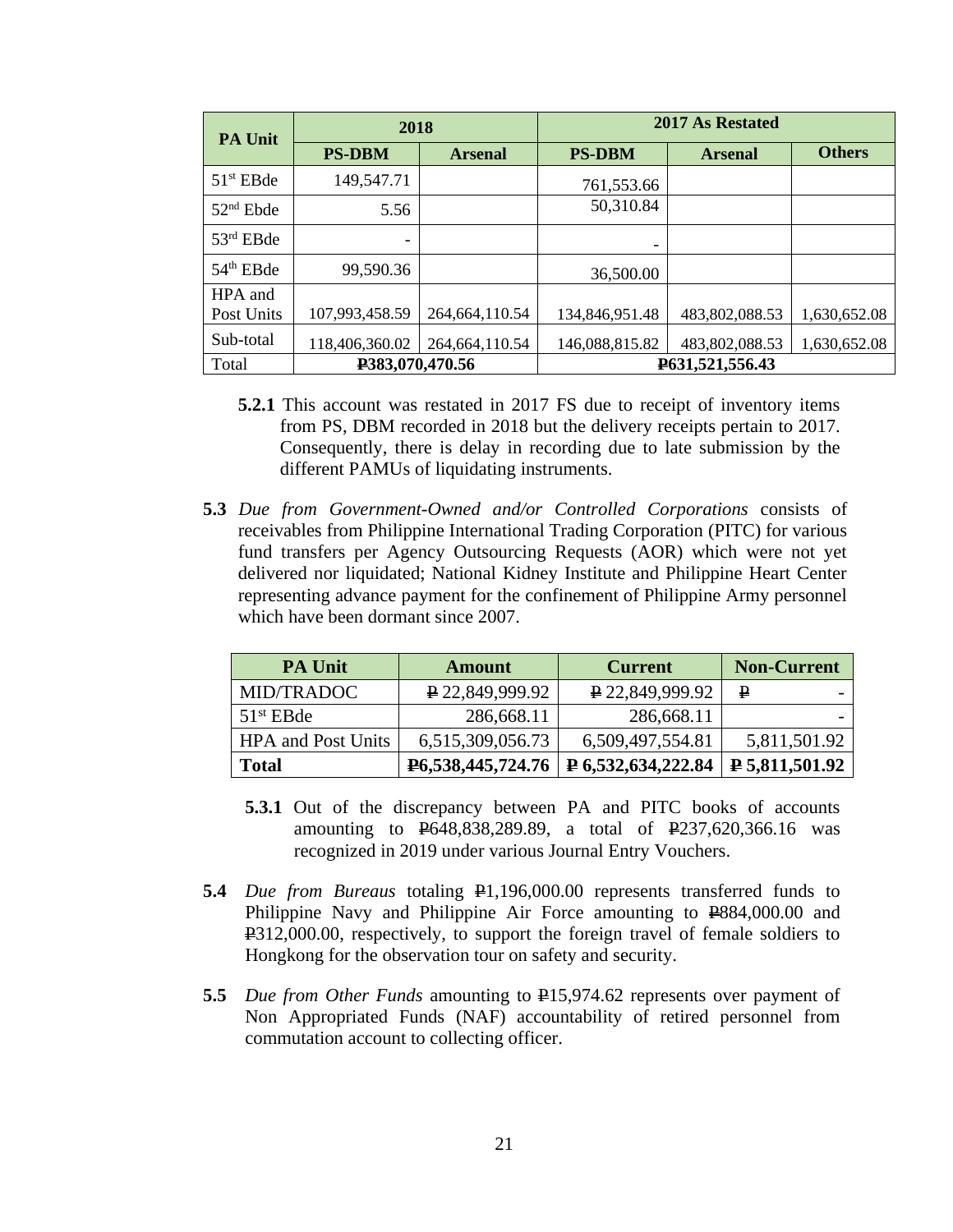**5.6** *Receivables-Disallowances/Charges* represent audit disallowances for various transactions including error in computation and/or overpricing of the claims which had become final and executory.

| <b>PA Unit</b>      | <b>Amount</b>                 | <b>Less than</b><br>365 days | <b>Over 1 Year</b> | Over 2<br>Years |
|---------------------|-------------------------------|------------------------------|--------------------|-----------------|
| $1st$ ID            | $\sqrt{451,601.42}$           |                              | $P$ 451,601.42     |                 |
| $3rd$ ID            | 992,089.86                    |                              | 992,089.86         |                 |
| $4th$ ID            | 3,281,028.00                  |                              | 3,281,028.00       |                 |
| $6th$ ID            | 13,781.81                     |                              | 13,781.81          |                 |
| $9th$ ID            | 111,616.40                    |                              | 111,616.40         |                 |
| $10th$ ID           | 843,334.48                    |                              | 843,334.48         |                 |
| <b>TRADOC</b>       | 1,960.00                      |                              |                    |                 |
| 51 <sup>st</sup> EB | 200,475.99                    |                              | 200,475.99         |                 |
| HPA and             | 5,407,363.83                  |                              | 5,407,363.83       |                 |
| Post Units          |                               |                              |                    |                 |
| <b>Total</b>        | P <sub>11</sub> , 303, 251.79 | P <sub>1,960.00</sub>        | P11,301,291.79     |                 |

**5.7** *Due from Officers and Employees* represents overpayment of salaries and wages and receivables from officers and employees pertaining to light and water consumption within PA premises. Details are as follows:

| <b>PA Unit</b>        | <b>Amount</b>               | <b>Current</b>             | <b>Non-Current</b>       |
|-----------------------|-----------------------------|----------------------------|--------------------------|
| $1st$ ID              | P <sub>1</sub> ,208,394.40  | P <sub>1</sub> ,208,394.40 |                          |
| $3rd$ ID              | 261,892.84                  | 261,892.84                 |                          |
| $5th$ ID              | 3,328,582.38                | 3,328,582.38               |                          |
| $6th$ ID              | 181,852.20                  | 181,852.20                 |                          |
| $8th$ ID              | 1,850,700.44                | 1,850,700.44               |                          |
| $10^{th}$ ID          | 31,200.00                   | 31,200.00                  |                          |
| 52 <sup>nd</sup> EBde | 207,448.40                  |                            | 207,448.40               |
| HPA and               |                             |                            |                          |
| Post Units            | 6,518,854.70                | 6,518,854.70               |                          |
| <b>Total</b>          | P <sub>13</sub> ,588,925.36 | P13,381,476.96             | P <sub>207</sub> ,448.40 |

- **5.7.1** This account was restated in 2017 FS due to set up of receivables account for overpayment of pay and allowances.
- **5.8** *Other Receivables* consists of dormant accounts reclassified from Advances for Operating Expenses, Advances to Officers and Employees and Due from Officers and Employees. This also includes receivable from Bairam Enterprises amounting to  $\text{P18,454,278.60}$  for the procurement of CVR Scorpion Tank Spare Parts which remained undelivered and dormant. This also includes an amount of P96,278,264.48 for CY 2016 and P77,212,896.49 for CY 2017 representing Repair, Maintenance and Construction (RMC) Fund derived from the agreement entered into by the DND and Petron Corp for the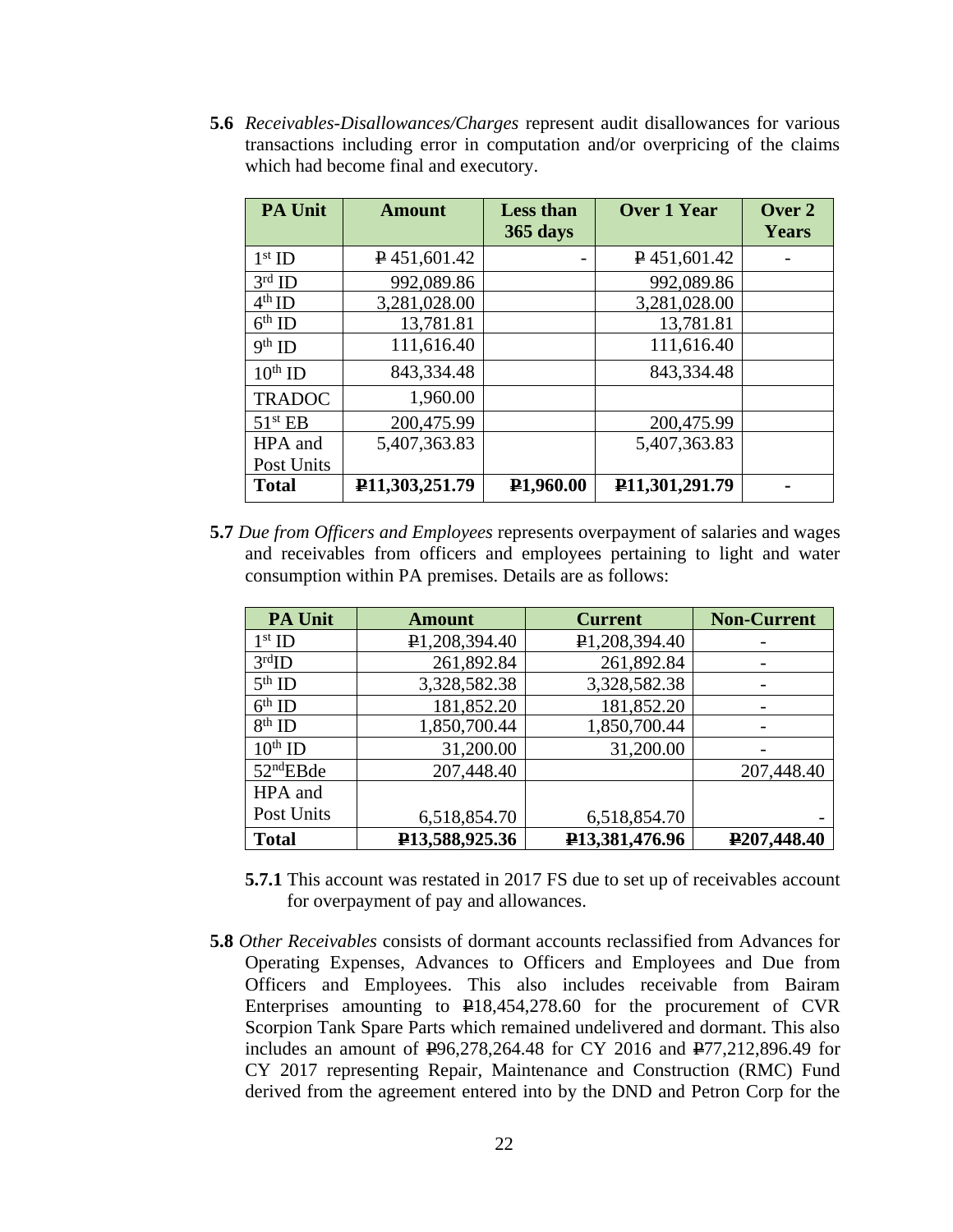supply of DND-Wide Petroleum (LOT 1), Oil, Lubricants (LOT 2) and e-POL Card (Lot3). The allocation of RMC for CY 2016 was 15% of the total contract price for Lot 1 and Lot 2 while for the Lot 3 was 6.5% based on the total payments made and for CY 2017 the allocation for Lot 1 and Lot 2 was 5.5% of total contract price while for Lot 3, 6.5% of total payments made. Per Memorandum of Agreement the RMC Funds shall be managed and controlled by Petron Corporation. Furthermore, Report on Utilization per executed work (repair, maintenance or construction) shall be submitted to the respective Commodity Managers represented by OG4, PA in the case of Philippine Army within two weeks from payment thereof for monitoring and reconciliation of records.

| <b>PA Unit</b>       | <b>Amount</b>        | <b>Current</b>   | <b>Non-Current</b> |
|----------------------|----------------------|------------------|--------------------|
| $1st$ ID             | $\sqrt{2}$ 35,780.00 | $P$ 35,780.00    | ₽                  |
| $2nd$ ID             | 7,072,788.50         |                  | 7,072,788.50       |
| $3rd$ ID             | 1,689,583.98         | 1,689,583.98     |                    |
| $4^{\text{th}}$ ID   | 1,755,296.30         | 1,755,296.30     |                    |
| $5th$ ID             |                      |                  |                    |
| $6th$ ID             | 7,613,772.77         | 7,613,772.77     |                    |
| $7th$ ID             | 1,433,612.18         |                  | 1,433,612.18       |
| $8th$ ID             | 660,836.71           | 660,836.71       |                    |
| $9th$ ID             | 514,308.38           | 514,308.38       |                    |
| $10th$ ID            | 39,322.47            | 39,322.47        |                    |
| <b>MID/TRADOC</b>    | 1,047,064.60         | 1,047,064.60     |                    |
| 51 <sup>st</sup> EB  | 1,016,839.17         | 1,016,839.17     |                    |
| $52nd$ EB            | 19,500.00            | 19,500.00        |                    |
| $53^{\text{rd}}$ EB  | 1,596,117.16         | 62,039.41        | 1,534,077.75       |
| $54th$ EB            | 4,000.00             | 4,000.00         |                    |
| <b>HPA</b> and Post  | 221,982,214.00       | 218,945,323.79   | 3,036,890.21       |
| Units                |                      |                  |                    |
| <b>Total</b>         | 246,481,036.22       | 233,403,667.58   | 13,077,368.64      |
| Less:                |                      |                  |                    |
| <b>Allowance for</b> | 35,872,168.27        | 30,184,094.68    | 5,688,073.59       |
| impairment           |                      |                  |                    |
| <b>Balance</b>       | P210,608,867.95      | P 203,219,572.90 | P 7,389,295.05     |

**5.8.1** The amount of  $\frac{1210,608,867.95}{210,608,867.95}$  represents other receivables net of impairment loss of P35,872,168.27 as per ASPA Office Order dated 16 June 2017. This is in compliance with COA Circular No. 2016-005 dated 19 December 2016 and Section 9 of Chapter 5 Volume 1 of GAM which states that "Entities shall evaluate the collectability of accounts receivable on an ongoing basis based on historical bad debts, customer/recipient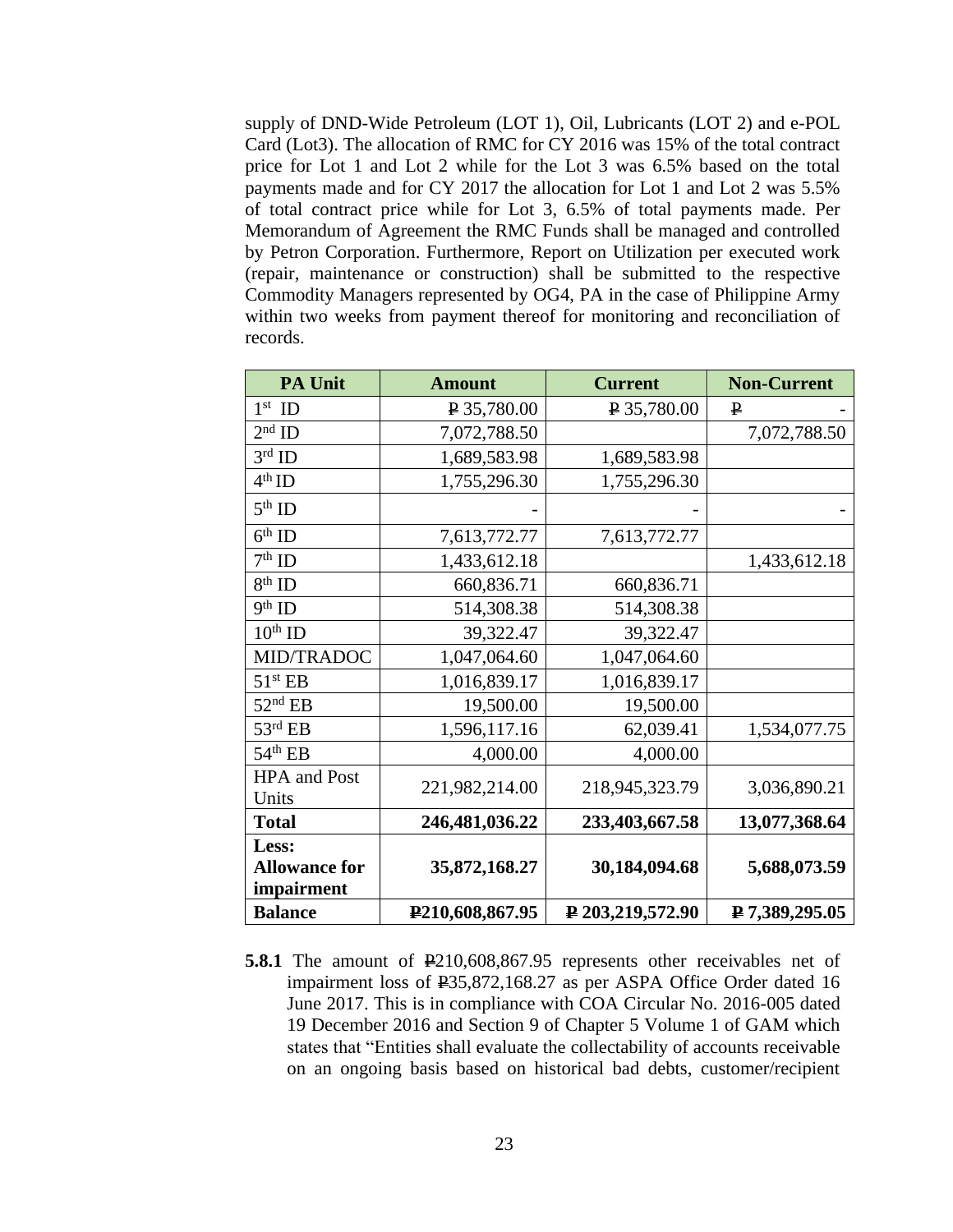credit-worthiness, current economic trends and changes in payment activity."

**5.8.2** Out of  $\text{P173,491,160.97}$  recorded receivables for RMC Fund as at year end, a total of 96,278,264.48 were already earmarked for implementation of projects, the remaining balance of 77,212,896.49 pertains to newly recorded RMC Fund for CY 2017. Details were as follows:

| <b>Description/Projects</b>                                     | <b>Amount</b>  |
|-----------------------------------------------------------------|----------------|
| Construction of new POL Dump in 10 <sup>th</sup> Infantry       | P4,778,129.21  |
| Division (CY 2015 RMC)                                          |                |
| Construction of new POL Dump in $6^{\overline{th}}$ Infantry    | 5,655,300.00   |
| Division (CY 2015 RMC)                                          |                |
| Procurement of 8 units Fuel Tanker Truck, 16-20k                | 12,163,200.00  |
| L cap $(CY 2016 RMC)$                                           |                |
| Procurement of 11 units 4500L Transportable                     | 37,080,000.00  |
| Diesel Fuel Storage Tank (CY 2016 RMC)                          |                |
| Procurement of 8 units Generator Set 40 KVA (CY)                | 1,947,308.16   |
| 2016 RMC)                                                       |                |
| Procurement of Generator Set 40KVA(CY 2015                      | 1,400,000.00   |
| RMC)                                                            |                |
| Rehabilitation of existing POL Dump in 4th Infantry             | 4,200,000.00   |
| Division (Cy 2015 RMC)                                          |                |
| Rehabilitation of existing POL Dump in HPA (CY                  | 900,000.00     |
| 2015 RMC)                                                       |                |
| Rehabilitation of existing POL Dump in 103rd                    | 3,638,570.77   |
| Engineer Brigade(CY 2016 RMC)                                   |                |
| Rehabilitation of existing POL Dump in 1 <sup>st</sup> Infantry | 4,256,293.17   |
| Division (CY 2016 RMC)                                          |                |
| Rehabilitation of existing POL Dump in 51st                     | 2,556,772.02   |
| Engineer Brigade (CY 2016 RMC)                                  |                |
| Rehabilitation of existing POL Dump in 8th Infantry             | 4,730,455.00   |
| Division (CY 2016 RMC)                                          |                |
| 9 <sup>th</sup><br>Rehabilitation of existing POL Dump in       | 5,772,236.15   |
| Forward Service Support Unit (CY 2016 RMC)                      |                |
| 3 <sup>rd</sup><br>Rehabilitation of existing POL Dump in       | 1,118,400.00   |
| <b>Infantry Division (CY 2015 RMC)</b>                          |                |
| Procurement of Fuel Tanker Truck, 16k-20k L CAP                 | 6,081,600.00   |
| $- CY$ 2015                                                     |                |
| <b>TOTAL</b>                                                    | P96,278,264.48 |

**5.8.3** Status of RMC Fund Projects as of 25 May 2019 prepared by the Office of the Army Quartermaster (OAQM) showed completed projects amounting to P83,049,560.93 but a total of 54,376,715.35 was recorded under various PPE accounts and for subsequent derecognition of receivable account. The remaining balance of completed projects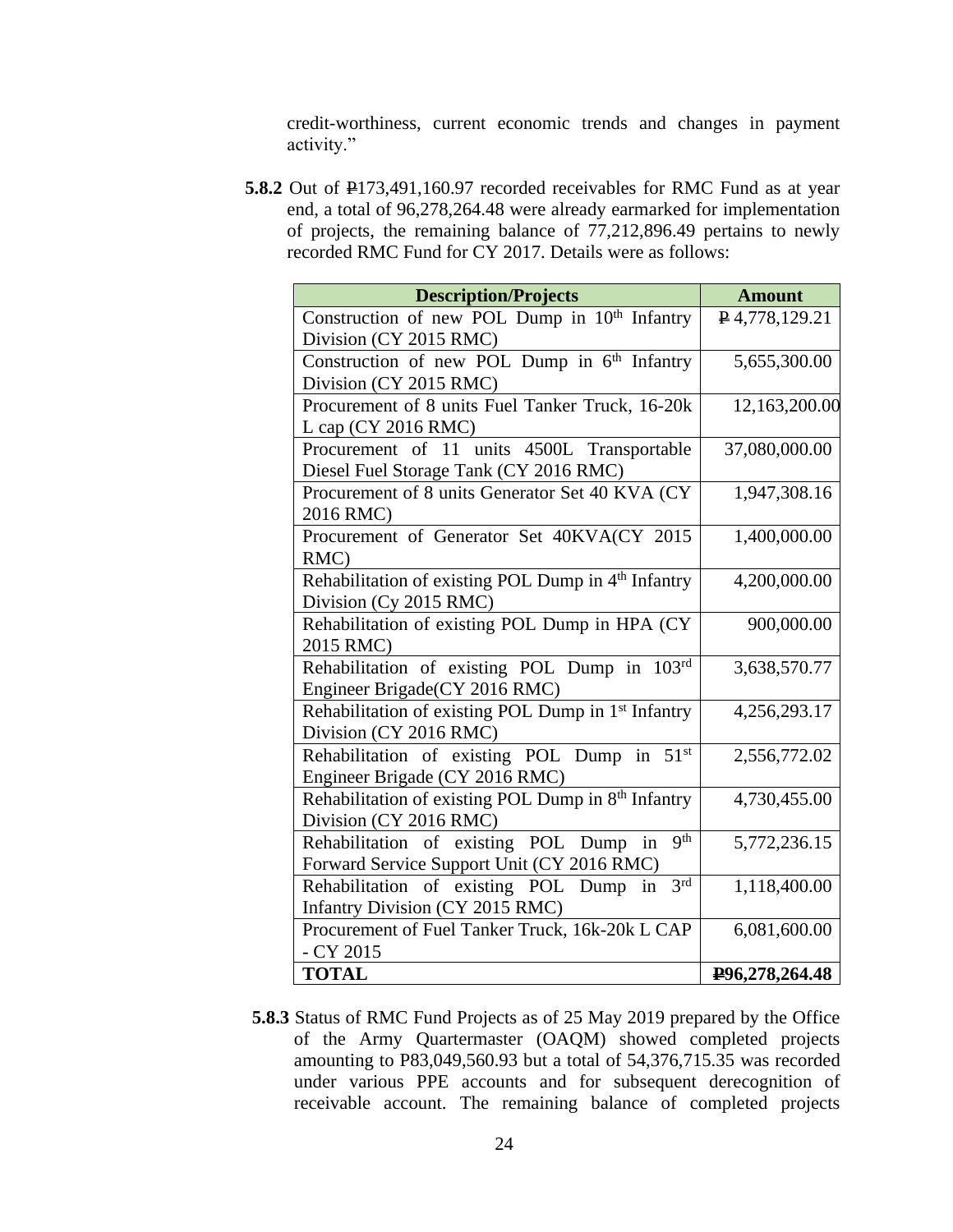unrecognized will be accounted for in the books of accounts as soon as pertinent supporting documents from OAQM are transmitted to Accounting Service.

**5.8.4** This account was restated in 2017 FS due to set up of receivable account for the overpayment of money accountabilities and also set up of RMC Fund pertaining to CY 2017 total payments made.

### **6. Inventories**

|                            | 2018              |                    | 2017 As Restated |                    |
|----------------------------|-------------------|--------------------|------------------|--------------------|
| <b>Accounts</b>            | <b>Current</b>    | <b>Non-Current</b> | <b>Current</b>   | <b>Non-Current</b> |
| <b>Office Supplies</b>     |                   |                    |                  |                    |
| Inventory                  | 154, 285, 578. 21 | 697,480.00         | 150,075,024.74   | 697,480.00         |
| Accountable Forms,         |                   |                    |                  |                    |
| <b>Plates and Stickers</b> | 4,200.00          |                    | 4,200.00         |                    |
| Inventory                  |                   |                    |                  |                    |
| Drugs and                  |                   |                    |                  |                    |
| Medicines Inventory        | 16,315,027.88     |                    | 13,172,466.60    |                    |
| Medical, Dental and        |                   |                    |                  |                    |
| <b>Laboratory Supplies</b> |                   |                    |                  |                    |
| Inventory                  | 21,560,292.09     |                    | 12,361,981.07    |                    |
| Fuel, Oil and              |                   |                    |                  |                    |
| Lubricants Inventory       | 1,181,439,524.85  | 3,413,516.75       | 821,199,428.88   | 5,159,598.85       |
| Military, Police and       |                   |                    |                  |                    |
| <b>Traffic Supplies</b>    |                   |                    |                  |                    |
| Inventory                  | 6,265,111,582.41  |                    | 4,511,605,281.88 |                    |
| Chemical and               |                   |                    |                  |                    |
| <b>Filtering Supplies</b>  | 19,946.00         |                    |                  |                    |
| inventory                  |                   |                    |                  |                    |
| Construction               |                   |                    |                  |                    |
| Materials Inventory        | 25,658,111.77     |                    | 5,398,848.30     |                    |
| Other Supplies and         |                   |                    |                  |                    |
| Materials Inventory        | 1,799,638,639.78  |                    | 1,343,520,180.04 |                    |
| Semi-Expendable            |                   |                    |                  |                    |
| Machinery                  | 342,880.00        |                    | 425,379.00       |                    |
| Semi-Expendable            |                   |                    |                  |                    |
| Office Equipment           | 1,556,759.10      |                    | 1,609,701.85     |                    |
| Semi-Expendable            |                   |                    |                  |                    |
| Information and            |                   |                    |                  |                    |
| Communications             | 1,171,891.00      |                    | 1,587,443.93     |                    |
| Technology                 |                   |                    |                  |                    |
| Equipment                  |                   |                    |                  |                    |
| Semi-Expendable            |                   |                    |                  |                    |
| Communications             | 1,052,673.50      |                    | 1,199,155.50     |                    |
| Equipment                  |                   |                    |                  |                    |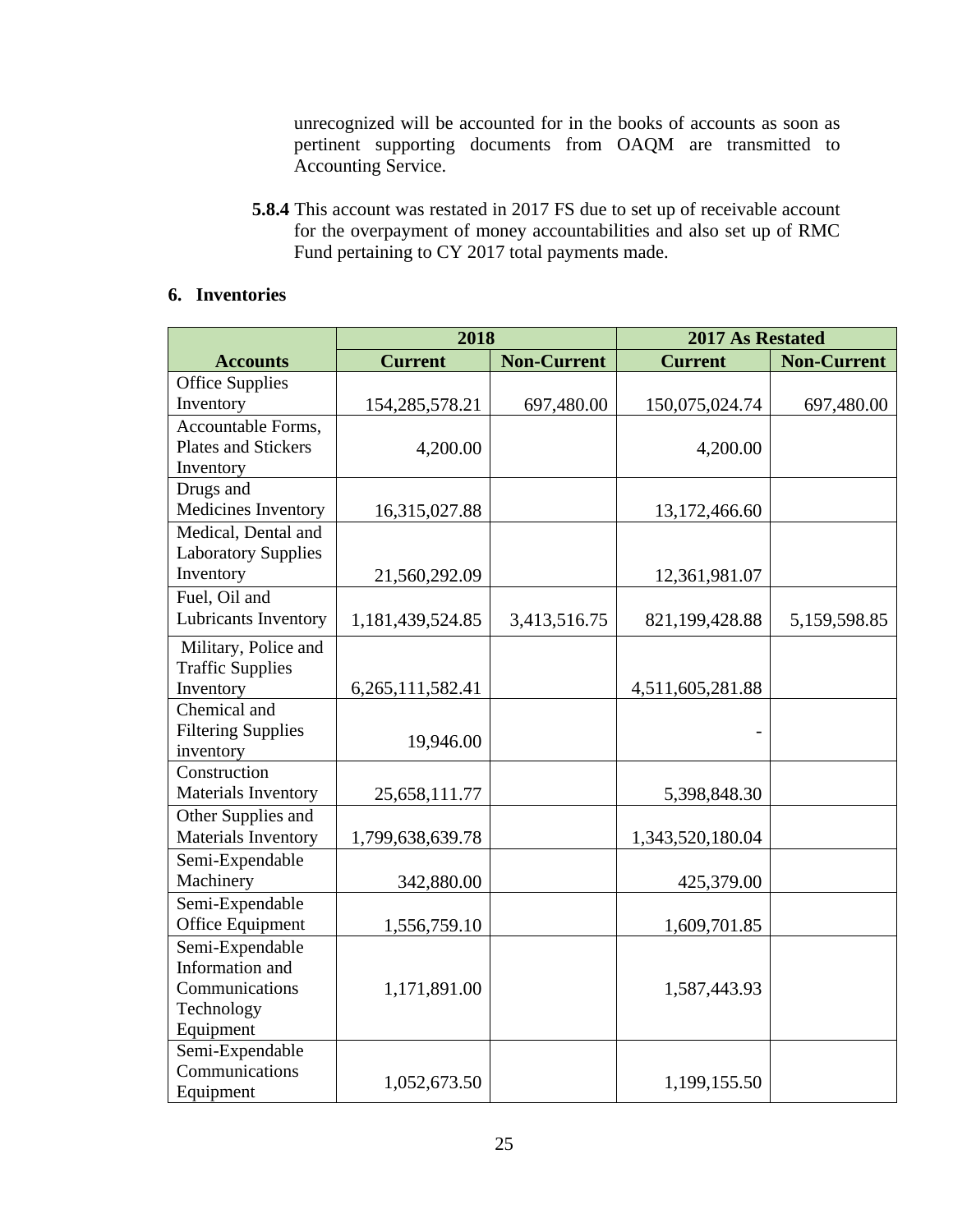|                          | 2018             |                    | <b>2017 As Restated</b> |                    |
|--------------------------|------------------|--------------------|-------------------------|--------------------|
| <b>Accounts</b>          | <b>Current</b>   | <b>Non-Current</b> | <b>Current</b>          | <b>Non-Current</b> |
| Semi-Expendable          |                  |                    |                         |                    |
| <b>Disaster Response</b> | 1,395,475.00     |                    | 1,395,475.00            |                    |
| and Rescue               |                  |                    |                         |                    |
| Equipment                |                  |                    |                         |                    |
| Semi-Expendable          |                  |                    |                         |                    |
| Medical Equipment        | 95,675.00        |                    | 95,675.00               |                    |
| Semi-Expendable          |                  |                    |                         |                    |
| <b>Sports Equipment</b>  | 140,839.00       |                    | 140,839.00              |                    |
| Semi-Expendable          |                  |                    |                         |                    |
| Other Machinery          | 1,079,296.00     |                    | 1,286,269.36            |                    |
| and Equipment            |                  |                    |                         |                    |
| Semi-Expendable          |                  |                    |                         |                    |
| Furniture and            | 1,984,698.00     |                    | 2,687,170.50            | 357,800.00         |
| Fixtures                 |                  |                    |                         |                    |
| Semi-Expendable          |                  |                    |                         |                    |
| <b>Books</b>             | 5,750.00         |                    | 5,750.00                |                    |
|                          |                  |                    |                         |                    |
| <b>Total</b>             | 9,472,858,839.59 | 4,110,996.75       | 6,867,770,270.65        | 6,214,878.85       |

- **6.1** *Office Supplies Inventory* represents cost of office supplies purchased requiring submission of Report of Supplies and Materials from Army Property Accountability Office.
- **6.2** *Drugs and Medicines Inventory* represents cost of drugs and medicines purchased requiring submission of Report of Supplies and Materials from Army Property Accountability Office.
	- **6.2.1** This account was restated in 2017 FS due to liquidation/issuance of prior year inventories to end-users evidenced by RIS and RSMI issued by APAO, recorded in 2018 but issued in 2017.
- **6.3** *Medical, Dental and Laboratory Supplies Inventory* includes supplies for the use of Army General Hospital for submission of liquidating instruments from APAO for the issued inventories.
	- **6.3.1** This account was restated in 2017 FS due to liquidation/issuance of prior year inventories to end-users evidenced by RIS and RSMI issued by APAO, recorded in 2018 but issued in 2017.
- **6.4** *Fuel, Oil and Lubricants Inventory* pertains to the deliveries made by Petron to the different PA units for use in their operation; awaiting liquidating instruments from PAO, GS for the issued inventories.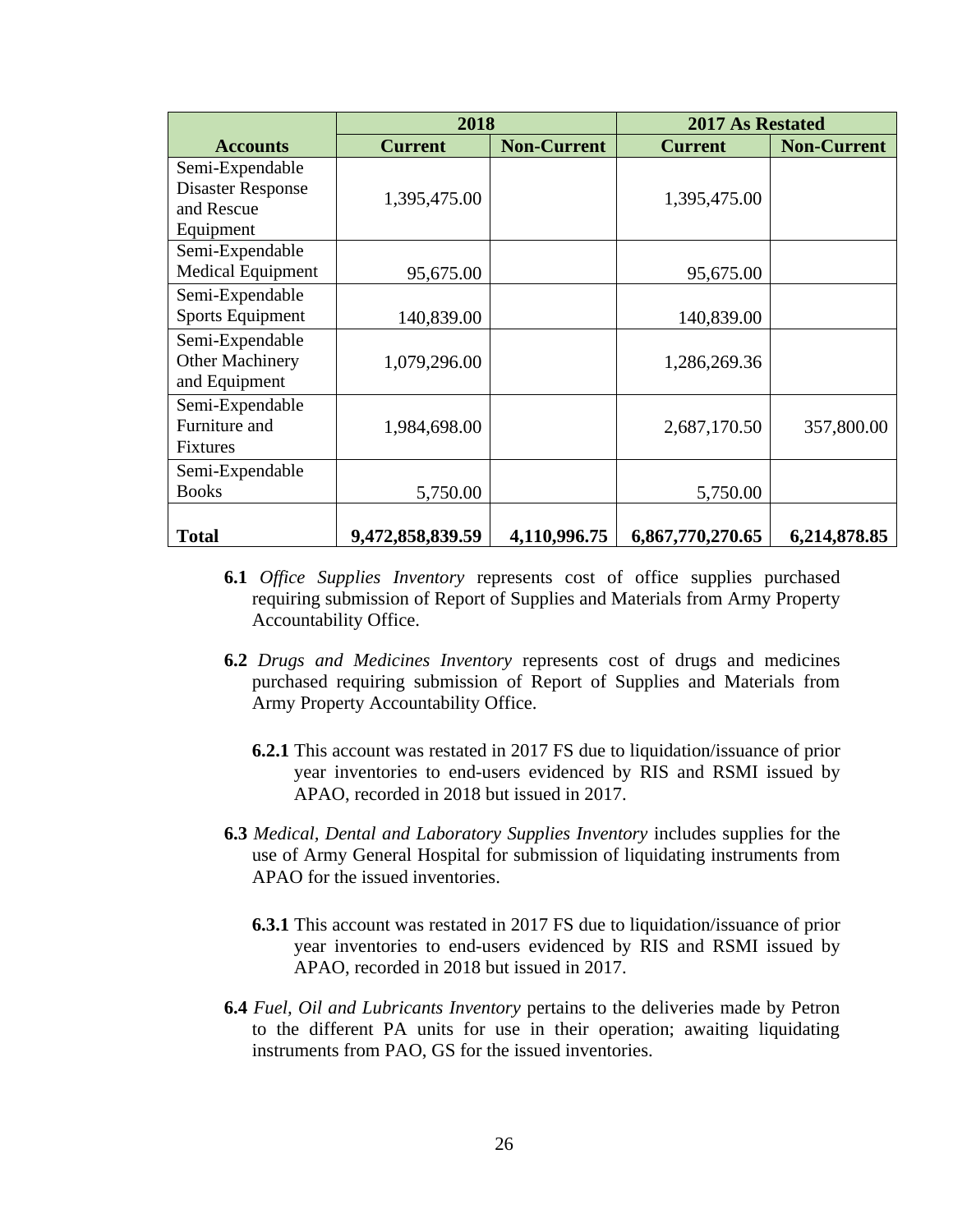- **6.4.1** This account was restated in 2017 FS due to liquidation/issuance of prior year inventories to end-users evidenced by RIS and RSMI issued by APAO, recorded in 2018 but issued in 2017.
- **6.5** *Military, Police and Traffic Supplies Inventory* represents cost of ammunitions, explosives, magazines, and other firearms accessories; awaiting liquidating instruments from PAO, GS for the issued inventories.
	- **6.5.1** Out of the P2,932,779,526.80 discrepancy between property and accounting records for the transfer of inventory items, an amount of P1,488,145,087.15 was recorded evidenced by Requisition Issue Slips (RISs) and Report of Supplies and Materials Issued (RSMIs) from Property Accountability Office. The issuance/transfer of inventory items was recorded in 2019 under various Journal Entry Vouchers. The remaining balance of  $\text{P1},420,408,178.17$  shall be derecognized in the books of accounts as soon as the RISs and RSMIs coming from the Army Property Accountability Office are transmitted to the Accounting Service.
	- **6.5.2** This account was restated in 2017 FS due to liquidation/issuance of prior year inventories to end-users evidenced by RIS and RSMI issued by APAO, recorded in 2018 but issued in 2017.
- **6.6** *Construction Materials Inventory* pertains to cost of construction materials purchased for the repairs and maintenance of various buildings and structures. This also includes the dormant balance of construction materials received by previous Unit Property Officer of CMOG.
	- **6.6.1** This account was restated in 2017 FS due to liquidation/issuance of prior year inventories to end-users evidenced by RIS and RSMI issued by APAO, recorded in 2018 but issued in 2017.
- **6.7** *Other Supplies and Materials Inventory* pertains to the balance of procured clothing and individual equipment, 72-100RF inventories, spare parts and other materials for the use of military personnel and repairs and maintenance of Army facilities and equipment. This also includes dormant and unserviceable items and still on the process of reconciliation.
	- **6.7.1** This account was restated in 2017 FS due to liquidation/issuance of prior year inventories to end-users evidenced by RIS and RSMI issued by APAO, recorded in 2018 but issued in 2017.
- **6.8** *Semi-Expendable* accounts pertains to cost/fair value of the purchased/acquired machinery and equipment costing less than P15,000. This account is restated in 2017 due to issuance of property to end-users evidenced by Inventory Custodian Slip (ICS) issued by APAO.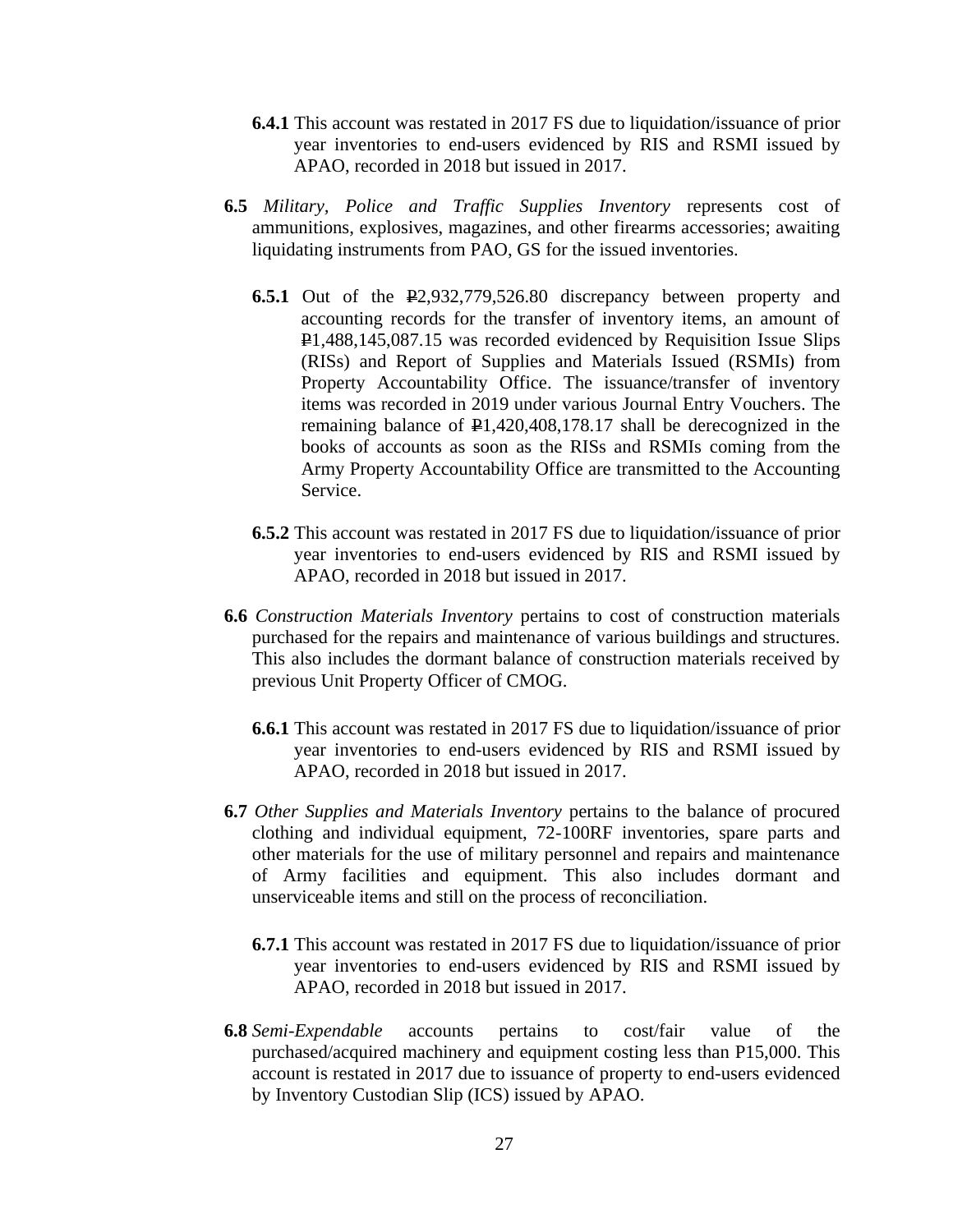| <b>Accounts</b>                           | <b>Gross Cost (Asset</b><br><b>Account Balance)</b> | <b>Less: Accumulated</b><br><b>Depreciation</b><br><b>/Impairment Losses</b> | <b>Carrying Amount,</b><br><b>December 31, 2018</b> |
|-------------------------------------------|-----------------------------------------------------|------------------------------------------------------------------------------|-----------------------------------------------------|
| Land                                      | P <sub>74</sub> ,467,361,134.83                     |                                                                              | P <sub>74</sub> ,467,361,134.83                     |
| Land<br>Improvements                      | 773,818,906.76                                      | (453, 667, 932.93)                                                           | 320,150,973.83                                      |
| Infrastructure<br>Assets                  | 66,370,863.92                                       | (31,502,247.09)                                                              | 34,868,616.83                                       |
| Buildings and<br>Other Structures         | 9,629,022,290.31                                    | (5,348,214,817.81)                                                           | 4,280,807,472.50                                    |
| Machinery and<br>Equipment                | 15,015,542,506.70                                   | (9,909,378,965.16)                                                           | 5,106,163,541.54                                    |
| Transportation<br>Equipment               | 4,382,609,290.00                                    | (3,095,957,992.72)                                                           | 1,286,651,297.28                                    |
| Furniture, Fixtures<br>and Books          | 21,108,229.14                                       | (8,732,243.63)                                                               | 12,375,985.51                                       |
| Construction in<br>Progress               | 1,631,406,847.97                                    |                                                                              | 1,631,406,847.97                                    |
| Other Property,<br>Plant and<br>Equipment | 133,559,360.95                                      | (70, 216, 220.74)                                                            | 63, 343, 140. 21                                    |
| Total Property,<br>Plant and<br>Equipment | P <sub>106</sub> ,120,799,430.58                    | $\mathbf{P}(18,917,670,420.08)$                                              | P87,203,129,010.50                                  |

#### **7. Property, Plant and Equipment**

- **7.1** The Building account was restated in 2017 FS due to completion of projects previously recorded under specific expense accounts for materials used.
- **7.2.** The Communication Equipment and Medical Equipment were restated in 2017 FS due to additional PPE acquired and recorded in 2018 but delivery and acceptance happened in 2017.
- **7.3** The Disaster Response and Rescue Equipment, Military, Police and Security Equipment and Other Machinery and Equipment were restated in 2017 FS due to reclassification of PPE account to Semi-Expendable item wherein, the cost of the PPE is below P15,000.00
- **7.4** Various Accumulated Depreciation of PPE accounts were restated due to prior year depreciation recorded in 2018.
- **7.5** A total amount of P345,363,384.14 PPE transferred to the different field units was derecognized from the books of accounts under various Journal Entry Vouchers in 2019.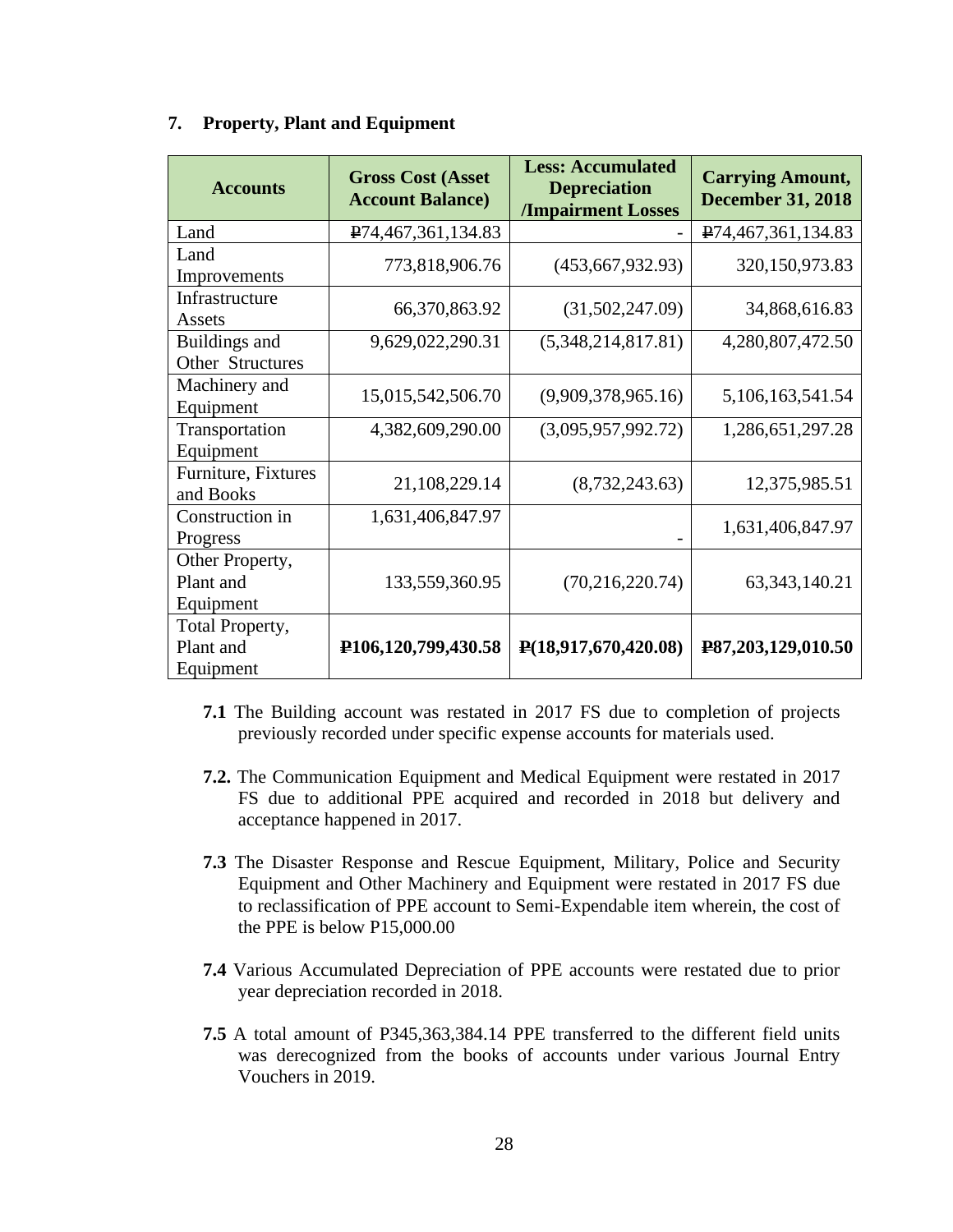**7.6** Out of the P144,588,062.25 PPE found in station/delivered during the year that remain unrecognized as of 31 December 2018, an amount of P120,412,062.25 was recognized from the books of accounts under various Journal Entry Vouchers in 2019. The remaining balance of P24,176,000.00 shall be recognized in the books of accounts as soon as pertinent supporting documents coming from the Army Property Accountability Office are transmitted to the Accounting Service.

#### **8. Biological Assets**

| <b>Particular</b> | 2018           |                    | 2017 As Restated |                    |
|-------------------|----------------|--------------------|------------------|--------------------|
|                   | <b>Current</b> | <b>Non-Current</b> | <b>Current</b>   | <b>Non-Current</b> |
| Trees, Plants     |                |                    |                  |                    |
| and Crops         |                | 11,981,444.45      |                  | 11.981,444.45      |

**8.1** The amount of P11,981,444.45 of Bamboo Plantation were recognized as Biological Asset. The Bamboo Plantation were established in the total amount of P13 Million under the agreement between the Department of Agriculture, Department of Agrarian Reform, Department of Environment and Natural Resources, Department of Interior and Local Government and Department of National Defense pursuant to Joint Memorandum Circular No I series of 2010, which have adopted a National Convergence Initiative (NCI) to integrate and strengthen development framework between and among national government, local government agencies and other stakeholders, wherein complementary human, physical and financial resources are efficiently and effectively deployed.

#### **9. Other Assets**

| <b>Particular</b> | 2018            |                    | 2017 As Restated              |                    |  |
|-------------------|-----------------|--------------------|-------------------------------|--------------------|--|
|                   | <b>Current</b>  | <b>Non-Current</b> | <b>Current</b>                | <b>Non-Current</b> |  |
| Advances          |                 |                    |                               |                    |  |
| for               |                 |                    |                               |                    |  |
| Operating         | P467,350,272.30 |                    | P <sub>76</sub> , 234, 290.56 |                    |  |
| <b>Expenses</b>   |                 |                    |                               |                    |  |
| Advances          |                 |                    |                               |                    |  |
| for Payroll       | 204,366,614.40  | 1,247,960.34       |                               |                    |  |
| Advances to       |                 |                    |                               |                    |  |
| Special           |                 |                    |                               |                    |  |
| Disbursing        | 125,621,210.80  |                    | 5,169,363.90                  | 145,051.17         |  |
| <b>Officers</b>   |                 |                    |                               |                    |  |
| Advances to       |                 |                    |                               |                    |  |
| Officers and      | 30,795,046.66   |                    | 9,613,675.97                  |                    |  |
| <b>Employees</b>  |                 |                    |                               |                    |  |
| Advances to       |                 |                    |                               |                    |  |
| Contractors       | 23,116,219.94   | 55,548,008.22      | 6,160,115.13                  | 85,511,294.73      |  |
| Other             |                 |                    |                               |                    |  |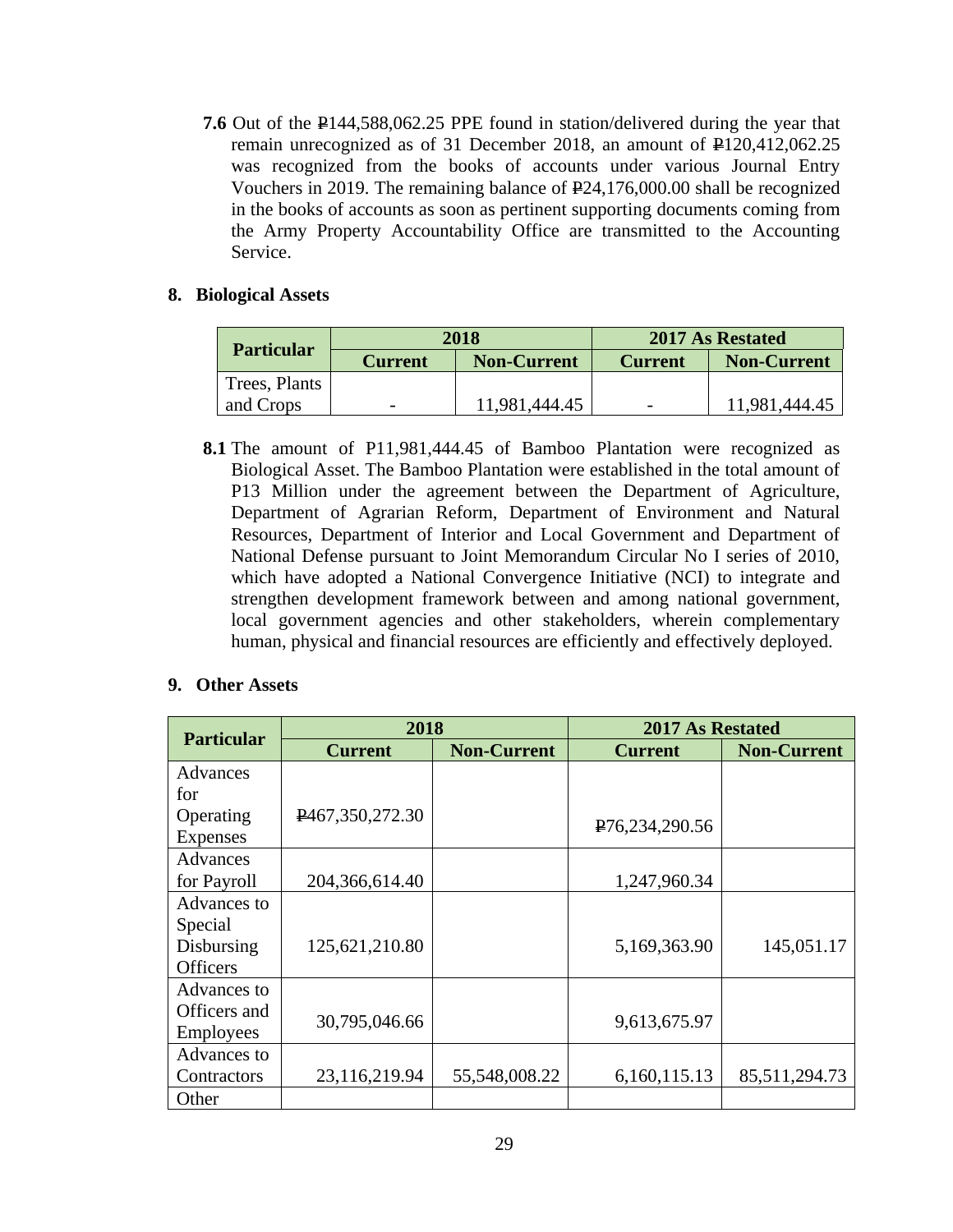| <b>Particular</b>                  | 2018                 |                    | 2017 As Restated          |                    |
|------------------------------------|----------------------|--------------------|---------------------------|--------------------|
|                                    | <b>Current</b>       | <b>Non-Current</b> | <b>Current</b>            | <b>Non-Current</b> |
| Prepayments                        | 104,132.51           |                    | 119,132.51                |                    |
| Deposit on<br>Letters of<br>Credit | 2, 267, 445, 368. 78 | 18,200,000.00      | 1,815,997,687.56          |                    |
| Oher<br>Deposits                   | 565, 194, 645. 92    |                    | 4,153,751.00              |                    |
| <b>Other Assets</b>                |                      | 190,078,351.61     |                           | 216,400,148.64     |
| Sub-total                          | 3,683,993,511.31     | 263,826,359.83     | 1,918,695,976.97          | 302,056,494.54     |
| <b>GRAND</b><br><b>TOTAL</b>       | ₽ 3,947,819,871.14   |                    | $\bf{P}$ 2,220,752,471.51 |                    |

**9.1** *Advances for Operating Expenses* represents the unliquidated cash advances granted to disbursing officers for MOOE of their respective units. Dormant accounts for more than two years were reclassified to Other Receivables. Aging as follows:

|                           | <b>Unliquidated Cash</b>       |                  |                    |
|---------------------------|--------------------------------|------------------|--------------------|
| <b>PA Unit</b>            | <b>Advance</b>                 | <b>Current</b>   | <b>Non-Current</b> |
| $1st$ ID                  | P <sub>112</sub> , 392, 000.00 | ₽ 112,392,000.00 |                    |
| $2nd$ ID                  | 64,260,000.00                  | 64,260,000.00    |                    |
| $3rd$ ID                  | 133,015.00                     | 133,015.00       |                    |
| $4th$ ID                  | 134,717,944.18                 | 134,717,944.18   |                    |
| $5th$ ID                  | 198,671.34                     | 198,671.34       |                    |
| $6th$ ID                  | 90,146,000.00                  | 90,146,000.00    |                    |
| 7 <sup>th</sup> ID/AAR/   |                                |                  |                    |
| <b>SOCOM</b>              | 1,559,877.00                   | 1,559,877.00     |                    |
| $8th$ ID                  | 40,736,500.00                  | 40,736,500.00    |                    |
| $10th$ ID                 | 742,856.00                     | 742,856.00       |                    |
| $51st$ EBde               | 267,591.21                     | 267,591.21       |                    |
| 52 <sup>nd</sup> EBde     | 657,191.00                     | 657,191.00       |                    |
| 53rd EBde                 | 305,200.00                     | 305,200.00       |                    |
| <b>HPA</b> and Post Units | 21, 233, 426.57                | 21, 233, 426.57  |                    |
| <b>Grand Total</b>        | P467,350,272.30                | P467,350,272.30  |                    |

- **9.1.1** Out of the unliquidated balance as at year end of  $P467.35$  Million, various Journal Entry Vouchers (JEVs) pertaining to liquidations were subsequently prepared in 2019, thus reducing the balance to P<sub>11,751,806.82</sub>.
- **9.1.2** This account was restated in 2017 FS due to liquidation of prior year cash advances recorded in 2018 but incurred in 2017.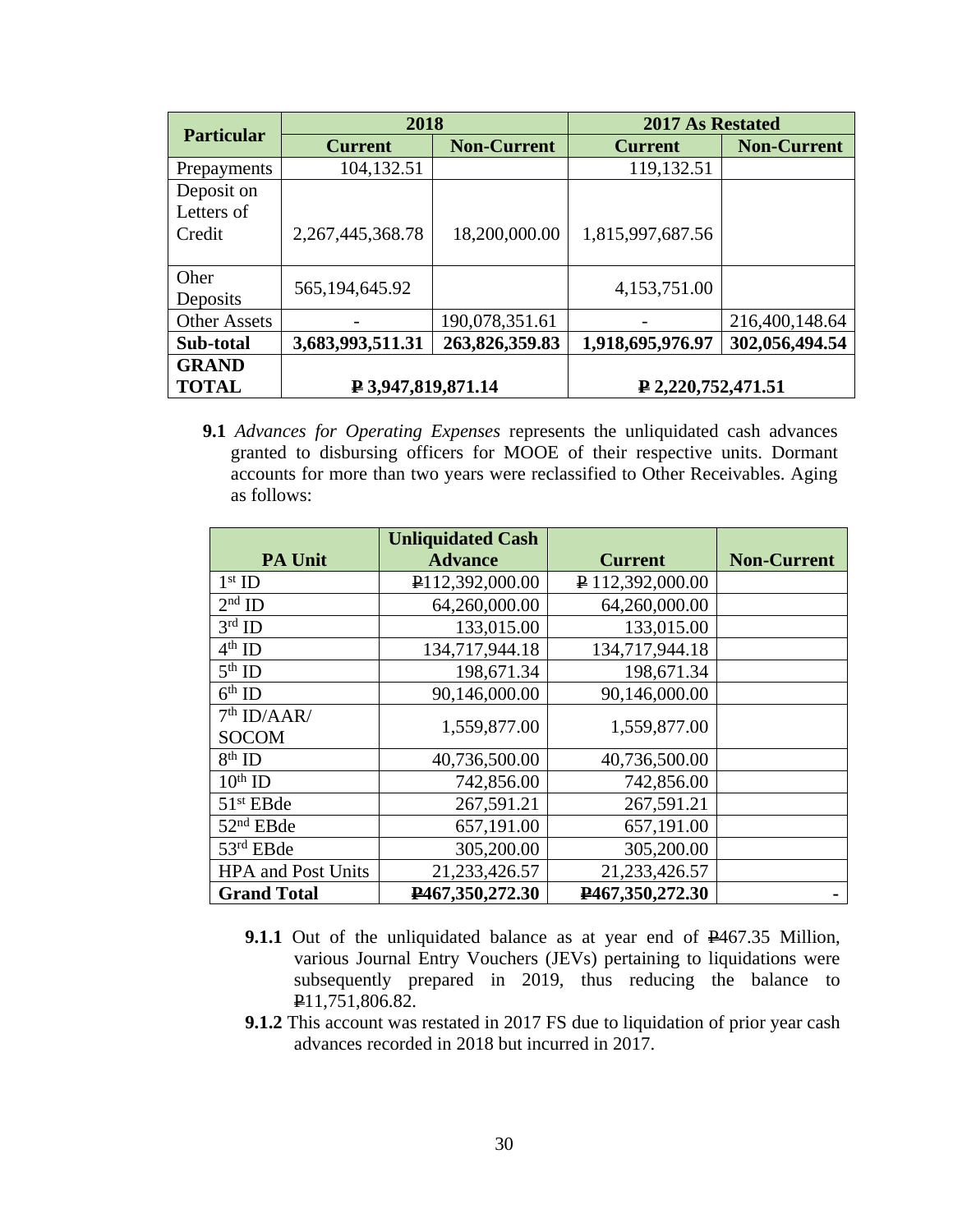**9.2** *Advances for Payroll* represents cash advances granted to disbursing officers of the different field units for the payment of subsistence allowance and other benefits of military personnel and employees. Details are as follows:

| <b>PA Unit</b>               | <b>Unliquidated</b>             | <b>Current</b>   | <b>Non-Current</b> |                        |
|------------------------------|---------------------------------|------------------|--------------------|------------------------|
|                              | <b>Cash Advance</b>             | Less than 1 year | Over 1<br>year     | Over 3<br><b>vears</b> |
| $4th$ ID                     | P26,636,464.00                  | P26,636,464.00   |                    |                        |
| $5th$ ID                     | 12,395,142.85                   | 12,395,142.85    |                    |                        |
| $7th$ ID/                    |                                 |                  |                    |                        |
| <b>SOCOM/AAR</b>             | 7,296,043.53                    | 7,296,043.53     |                    |                        |
| $9th$ ID                     | 949.00                          | 949.00           |                    |                        |
| $10th$ ID                    | 105,942,564.00                  | 105,942,564.00   |                    |                        |
| 51 <sup>st</sup> EB          | 35,500.00                       | 35,500.00        |                    |                        |
| <b>MID</b>                   | 20,420,671.74                   | 20,420,671.74    |                    |                        |
| <b>TRADOC</b>                | 10,135,492.18                   | 10,135,492.18    |                    |                        |
| <b>HPA</b> and Post<br>Units | 21,503,787.10                   | 21,503,787.10    |                    |                        |
| <b>Total</b>                 | P <sub>204</sub> , 366, 614. 40 | P204,366,614.40  |                    |                        |

- **9.2.1** Out of the unliquidated balance as at year end of  $\text{P204.37}$  Million, various Journal Entry Vouchers (JEVs) pertaining to liquidations were subsequently prepared in 2019, thus reducing the balance to P906,637.12.
- **9.2.2** This account was restated in 2017 FS due to liquidation of prior year cash advances recorded in 2018 but incurred in 2017.
- **9.3** *Advances to Special Disbursing Officers* consists of the unliquidated cash advances granted to disbursing officers for special purpose/time-bound undertakings such as training and other special activities.

| <b>PA Unit</b>            | <b>Unliquidated</b>            | <b>Current</b>   | <b>Non-Current</b> |
|---------------------------|--------------------------------|------------------|--------------------|
|                           | <b>Cash Advance</b>            | Less than 1 year | Over 1 year        |
| $4th$ ID                  | $\sqrt{P}$ 5,999,297.00        | ₽ 5,999,297.00   |                    |
| $5th$ ID                  | 56,162,683.53                  | 56,162,683.53    |                    |
| $7th$ ID                  | 17,247.00                      | 17,247.00        |                    |
| $52nd$ EB                 | 5,668,727.21                   | 5,668,727.21     |                    |
| <b>MID</b>                | 5,274,629.06                   | 5,274,629.06     |                    |
| <b>TRADOC</b>             | 6,290,733.57                   | 6,290,733.57     |                    |
| <b>HPA</b> and Post Units | 46,207,893.43                  | 46,207,893.43    |                    |
| <b>Total</b>              | P <sub>125</sub> , 621, 210.80 | P125,621,210.80  |                    |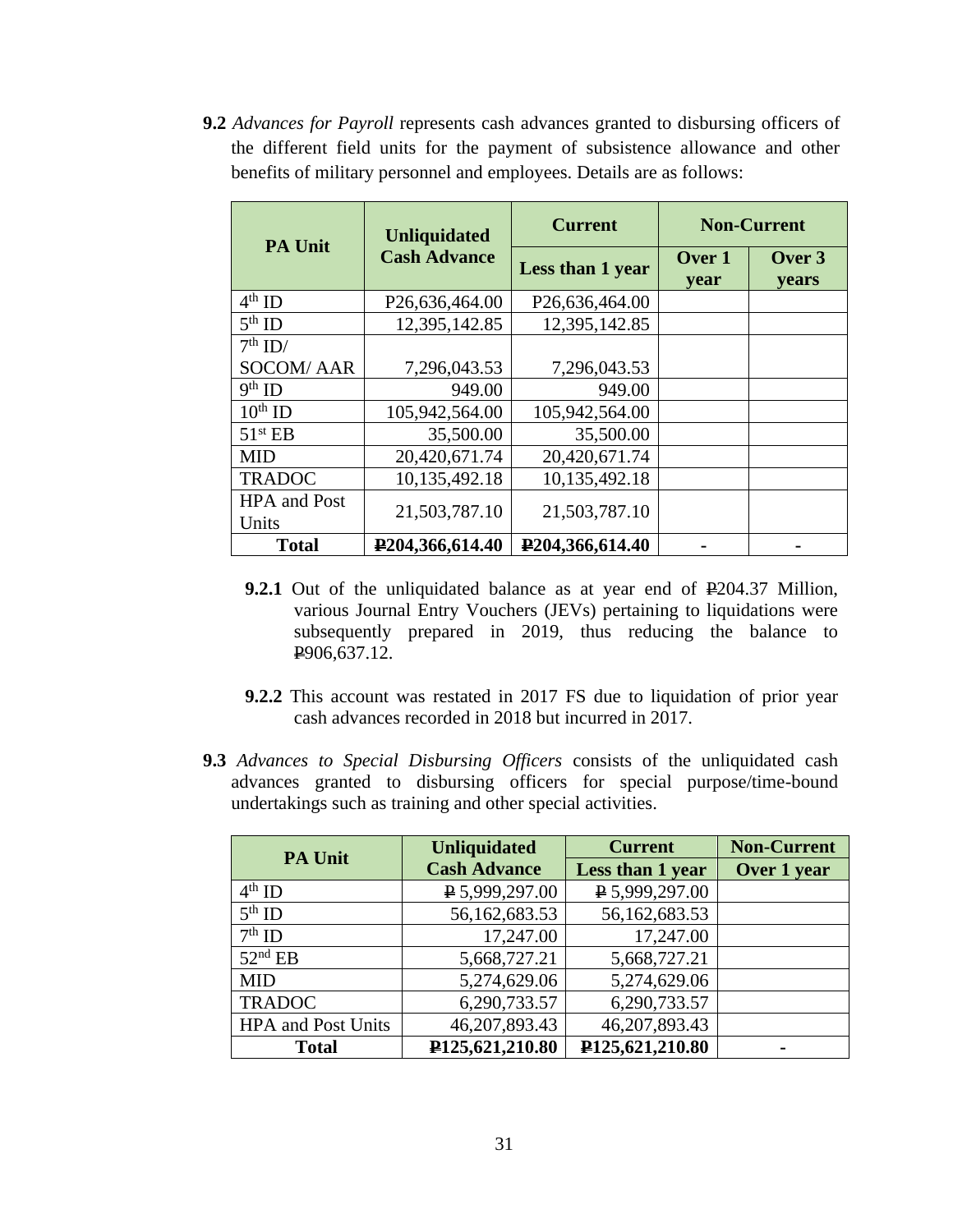- **9.3.1** Out of the unliquidated balance as at year end of  $\text{\textsterling}125.6$  Million, various Journal Entry Vouchers (JEVs) pertaining to liquidations were subsequently prepared in 2019, thus reducing the balance to P11,630,410.87.
- **9.3.2** This account was restated in 2017 FS due to liquidation of prior year cash advances recorded in 2018 but incurred in 2017.
- **9.4** *Advances to Officers and Employees* pertains to the unliquidated cash advances granted to military personnel and civilian employees for their travelling expenses, both local and foreign.

|                           | <b>Unliquidated</b> | <b>Current</b>   | <b>Non-Current</b> |
|---------------------------|---------------------|------------------|--------------------|
| <b>PA Unit</b>            | <b>Cash Advance</b> | Less than 1 year | Over 1 year        |
| $1st$ ID                  | $P$ 20,096.00       | P 20,096.00      |                    |
| $4th$ ID                  | 6,000.00            | 6,000.00         |                    |
| 52 <sup>nd</sup> EBde     | 33,070.00           | 33,070.00        |                    |
| 54 <sup>th</sup> EBde     | 7,138.32            | 7,138.32         |                    |
| <b>TRADOC</b>             | 317,330.00          | 317,330.00       |                    |
| <b>HPA</b> and Post Units | 30,411,412.34       | 30,411,412.34    |                    |
| <b>Total</b>              | P30,795,046.66      | P30,795,046.66   |                    |

- **9.4.1** Out of the unliquidated balance as at year end of  $\text{\textbf{P}}30.8$  Million, various Journal Entry Vouchers (JEVs) pertaining to liquidations were subsequently prepared in 2019, thus reducing the balance to  $E$ 5,738,916.
- **9.4.2** This account was restated in 2017 FS due to liquidation of prior year cash advances recorded in 2018 but incurred in 2017.
- **9.5** *Advances to Contractors* represents 15 percent advance payment to contractors for the mobilization of projects.
- **9.6** *Other Prepayments* represents the remaining balance of advance payment to Petron Corporation for the procurement of FOL products.
- **9.7** *Deposit on Letters of Credit* represents deposits for the opening of Letters of Credit in favor of the Land Bank of the Philippines (LBP) and United Coconut Planters Bank (UCPB) for various procurements that remain unliquidated as at year end.
- **9.8** *Other Deposits* represents amount paid to Development Bank of the Philippines for the expenses incurred during the Amendment No.1 to the Letter Offer and Acceptance for the packing, crafting, handling and transporting of EDA Grant of 2,253 units of M60 Machine Gun 7.62mm for the Philippine Army under FMS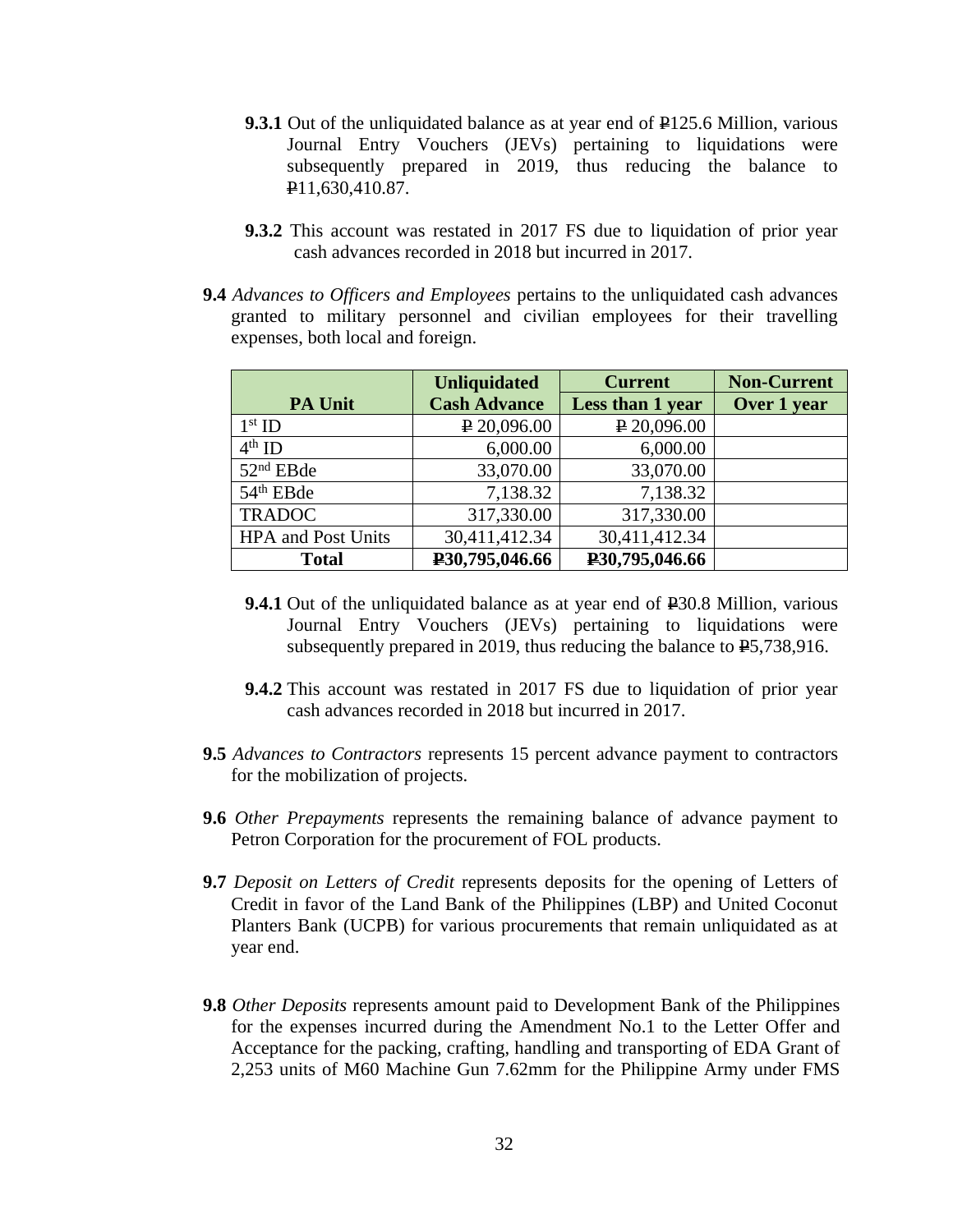Case PI-B-IAK, chargeable against ASA 2200-2017-0168 & 0508 under ORS Nr. 17-07-503-504.

**9.9** *Other Assets* represents the residual value of fully depreciated assets and the cost of unserviceable turned-in assets subject for disposal. This account was reduced by P26,321,797.03 during the year due to dropping of unserviceable PPE evidenced by Inspection and Inventory Report of Unserviceable Property (IIRUP) issued by the respective PAMU Disposal Team.

| <b>PA Unit</b>            | 2018                         | 2017 As Restated         |
|---------------------------|------------------------------|--------------------------|
| $3rd$ ID                  | P 10,542,410.73              | $\sqrt{P}$ 10,542,410.73 |
| $4th$ ID                  |                              | 62, 201, 779.88          |
| $5th$ ID                  |                              | P325,475.56              |
| $6th$ ID                  | 14,815,163.32                | 14,815,163.32            |
| $7th$ ID                  | 67,023,077.73                |                          |
| $8th$ ID                  | 2,355,174.07                 | 26,477,187.49            |
| $9th$ ID                  | 47,221,695.58                | 47,221,695.58            |
| $10th$ ID                 | 31,945,322.62                | 33,899,870.58            |
| 52 <sup>nd</sup> EBde     |                              | 4,739,981.54             |
| 53rd EBde                 | 1,154,459.14                 | 1,155,535.54             |
| 54 <sup>th</sup> EBde     | 5,781,333.76                 | 5,781,333.76             |
| <b>HPA</b> and Post Units | 9,239,714.66                 | 9,239,714.66             |
| <b>Total</b>              | P <sub>190</sub> ,078,351.61 | P216,400,148.64          |

#### **10. Financial Liabilities**

| <b>Account</b>  | 2018                           |                    | 2017 As Restated                   |                         |
|-----------------|--------------------------------|--------------------|------------------------------------|-------------------------|
|                 | <b>Current</b>                 | <b>Non-Current</b> | <b>Current</b>                     | <b>Non-Current</b>      |
| <b>Accounts</b> |                                |                    |                                    |                         |
| Payable         | P 703,740,880.66               |                    | P <sub>750</sub> , 454, 503. 28    | 21,600.00               |
| Due to          |                                |                    |                                    |                         |
| Officers and    |                                |                    |                                    |                         |
| Employees       | 1,555,728,505.97               |                    | 1,375,262,232.15                   | 21,000.00               |
| <b>Total</b>    | P <sub>2</sub> ,259,469,386.63 |                    | P <sub>2</sub> , 125, 716, 735. 43 | P <sub>42</sub> ,600.00 |

**10.1** *Accounts Payable* consists of obligations due to external creditors for the procurement of various supplies and other requirements needed in the operations of the Command.

| <b>PA Unit</b> | 2018                        | <b>Current</b>              | <b>Non-Current</b> |
|----------------|-----------------------------|-----------------------------|--------------------|
| $1st$ ID       | P <sub>17</sub> ,631,202.84 | P <sub>17</sub> ,631,202.84 |                    |
| $2nd$ ID       | 13, 131, 638. 67            | 13, 131, 638. 67            |                    |
| $3rd$ ID       | 8,117,529.77                | 8,117,529.77                |                    |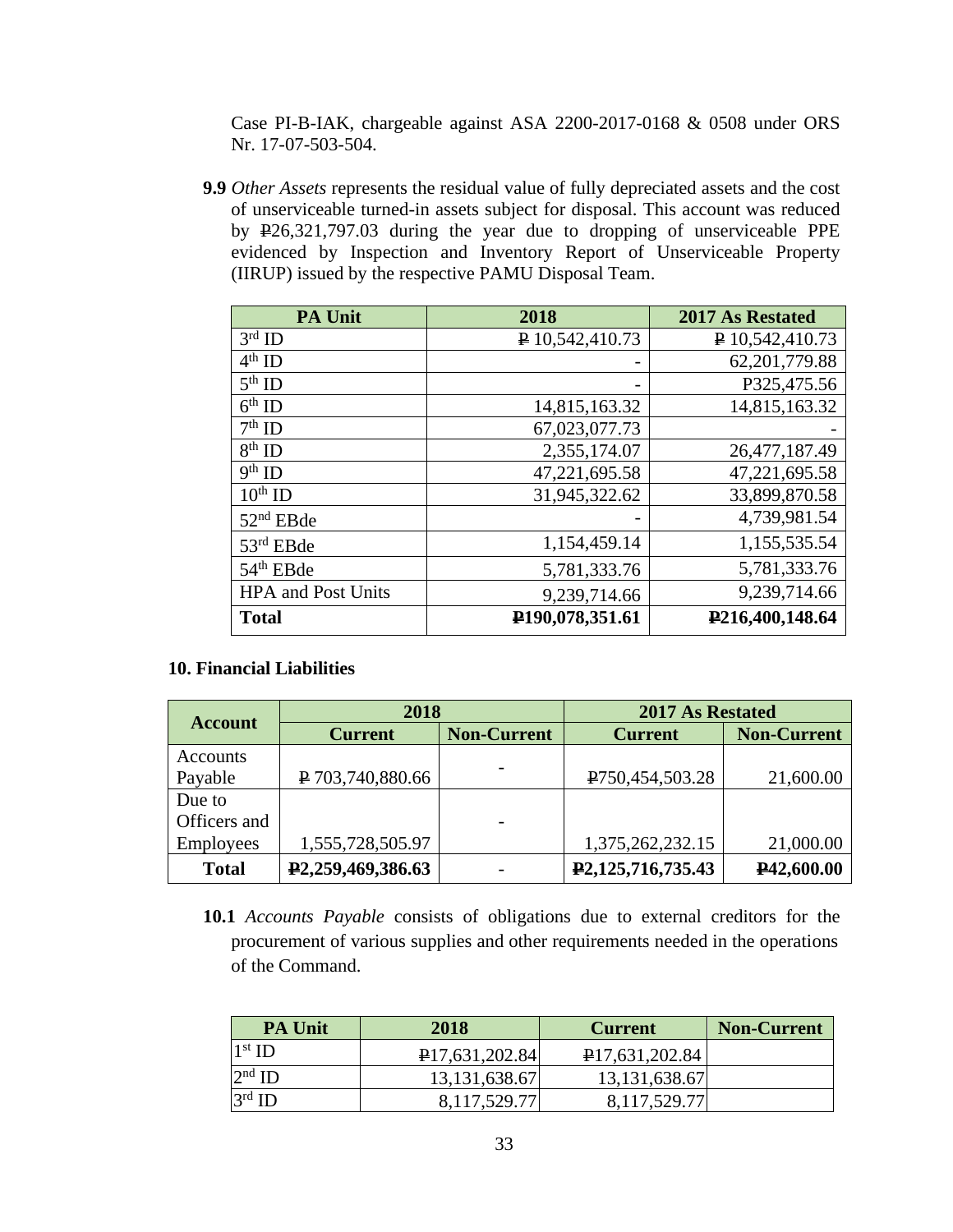| <b>PA Unit</b>        | 2018            | <b>Current</b>  | <b>Non-Current</b> |
|-----------------------|-----------------|-----------------|--------------------|
| $4th$ ID              | 19,112,312.62   | 19,112,312.62   |                    |
| $5th$ ID              | 2,385,678.12    | 2,385,678.12    |                    |
| $6th$ ID              | 14,946,579.54   | 14,946,579.54   |                    |
| $7th$ ID              | 33,810,086.91   | 33,810,086.91   |                    |
| $8th$ ID              | 638,439.87      | 638,439.87      |                    |
| 9 <sup>th</sup> ID    | 12,294,360.97   | 12,294,360.97   |                    |
| $10th$ ID             | 4,540,751.30    | 4,540,751.30    |                    |
| <b>MID</b>            | 34,850,729.69   | 34,850,729.69   |                    |
| <b>TRADOC</b>         | 7,532,453.28    | 7,532,453.28    |                    |
| $51st$ EBde           | 62,730,409.54   | 62,730,409.54   |                    |
| 52 <sup>nd</sup> EBde | 3,737,639.60    | 3,737,639.60    |                    |
| 53rd EBde             | 1,000,912.66    | 1,000,912.66    |                    |
| 54 <sup>th</sup> EBde | 421,287.45      | 421,287.45      |                    |
| <b>HPA</b> and Post   |                 |                 |                    |
| Units                 | 466,858,867.83  | 466,858,867.83  |                    |
| <b>Total</b>          | P703,740,880.66 | P703,740,880.66 |                    |

- **10.1.1** This account was restated in 2017 FS due to set up of prior year claims recorded in 2018 but pertaining to 2017 transactions.
- **10.2** *Due to Officers and Employees* consists of obligations for the personnel services and other claims of military and civilian personnel.

| <b>PA Unit</b>        | 2018             | <b>Current</b>             | <b>Non-Current</b> |
|-----------------------|------------------|----------------------------|--------------------|
| $1st$ ID              | $\mathbf{P}$     |                            |                    |
|                       | 74,763,589.18    | P <sub>74,763,589.18</sub> |                    |
| $2nd$ ID              | 3,497,484.84     | 3,497,484.84               |                    |
| $3rd$ ID              | 1,702,549.44     | 1,702,549.44               |                    |
| $4th$ ID              | 31,678,744.57    | 31,678,744.57              |                    |
| $5th$ ID              | 2,162,368.78     | 2,162,368.78               |                    |
| $6th$ ID              | 3,342,056.73     | 3,342,056.73               |                    |
| $7th$ ID              | 40,323,969.54    | 40,323,969.54              |                    |
| $8th$ ID              | 1,144,218.69     | 1,144,218.69               |                    |
| $9th$ ID              | 2,854,566.30     | 2,854,566.30               |                    |
| $10th$ ID             | 1,930,411.10     | 1,930,411.10               |                    |
| <b>MID</b>            | 13,753,186.03    | 13,753,186.03              |                    |
| <b>TRADOC</b>         | 8,226,805.83     | 8,226,805.83               |                    |
| 51 <sup>st</sup> EBde | 947,445.39       | 947,445.39                 |                    |
| 52 <sup>nd</sup> EBde | 573,170.68       | 573,170.68                 |                    |
| 53rd EBde             | 910,841.76       | 910,841.76                 |                    |
| 54 <sup>th</sup> EBde | 2,877,957.74     | 2,877,957.74               |                    |
| <b>HPA</b> and Post   |                  |                            |                    |
| Units                 | 1,365,039,139.37 | 1,365,039,139.37           |                    |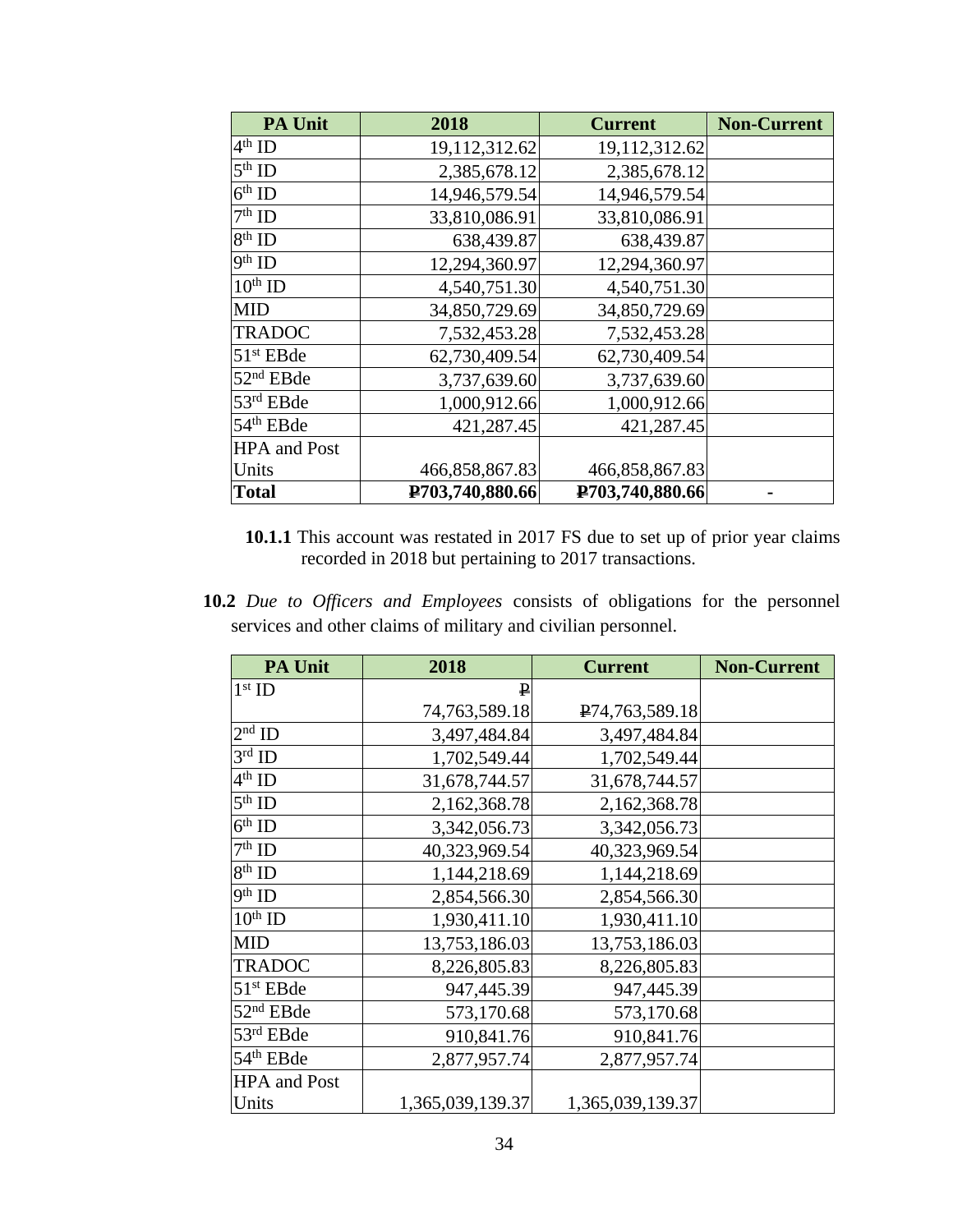| <b>PA Unit</b> | 2018 | Current                  | <b>Non-Current</b> |
|----------------|------|--------------------------|--------------------|
| <b>Total</b>   |      | <b>P1,555,728,505.97</b> |                    |

**<sup>10.2.1</sup>** This account was restated in 2017 FS due to set up of prior year claims recorded in 2018 but pertaining to 2017 transactions.

### **11. Inter-Agency Payables**

|                | 2018            |                        | <b>2017 As Restated</b>        |                        |
|----------------|-----------------|------------------------|--------------------------------|------------------------|
| <b>Account</b> | <b>Current</b>  | Non-<br><b>Current</b> | <b>Current</b>                 | Non-<br><b>Current</b> |
| Due to BIR     | P305,416,840.83 |                        | 294,766,910.32                 | 352,938.91             |
| Due to GSIS    | 4,323,778.95    |                        | 12,088,528.83                  | 1,081.62               |
| Due to Pag-    |                 |                        |                                |                        |
| <b>IBIG</b>    | 72,103.45       |                        | 64,372.72                      |                        |
| Due to         |                 |                        |                                |                        |
| PhilHealth     | 679,874.47      |                        | 143,197.40                     | 124.24                 |
| Due to NGAs    | 650,837,697.94  |                        | 757,883,110.49                 |                        |
| Due to         | 9,911.21        |                        |                                |                        |
| GOCCs          |                 |                        | 9,911.21                       |                        |
| Due to LGUs    | 24,064.67       |                        | 37,564.67                      |                        |
| <b>Total</b>   | P961,364,271.52 | $\overline{a}$         | P <sub>1</sub> ,064,993,595.64 | P354,144.77            |

**11.1** *Due to BIR* represents the balance of taxes withheld from compensation of PA personnel and payment to suppliers to be remitted thru either TRA (for Regular and BCDA Fund) or LBP Check (for other Fund Clusters) in January 2019.

| <b>PA Unit</b>               | 2018                       | 2017 As Restated             |
|------------------------------|----------------------------|------------------------------|
| $1st$ ID                     | P <sub>1</sub> ,609,763.36 | $\sqrt{2}$ 1,410,120.88      |
| $2nd$ ID                     | 1,486,455.46               | 1,664,115.13                 |
| $3rd$ ID                     | 376,537.29                 | 536,195.70                   |
| $4th$ ID                     | 683,853.81                 | 761,560.63                   |
| $5th$ ID                     | 1,008,716.66               | 522,582.37                   |
| $6th$ ID                     | 950,354.45                 | 704,935.37                   |
| 7 <sup>th</sup> ID/AAR/SOCOM | 3,851,712.24               | 1,181,975.71                 |
| $8th$ ID                     | 1,479,218.94               | 974,754.73                   |
| 9th ID                       | 1,996,343.33               | 532,697.20                   |
| MID/TRADOC                   | 6,117,444.72               | 5,436,140.63                 |
| $51st$ EBde                  | 2,526,645.84               | 1,733,692.12                 |
| 52 <sup>nd</sup> EBde        | 757,760.68                 | 1,034,917.54                 |
| 53rd EBde                    | 630, 384. 53               | 479,491.58                   |
| 54 <sup>th</sup> EBde        | 745,087.10                 | 905,666.54                   |
| <b>HPA</b> and Post Units    | 281,196,562.42             | 277,241,003.10               |
| <b>Total</b>                 | P305,416,840.83            | P <sub>295</sub> ,119,849.23 |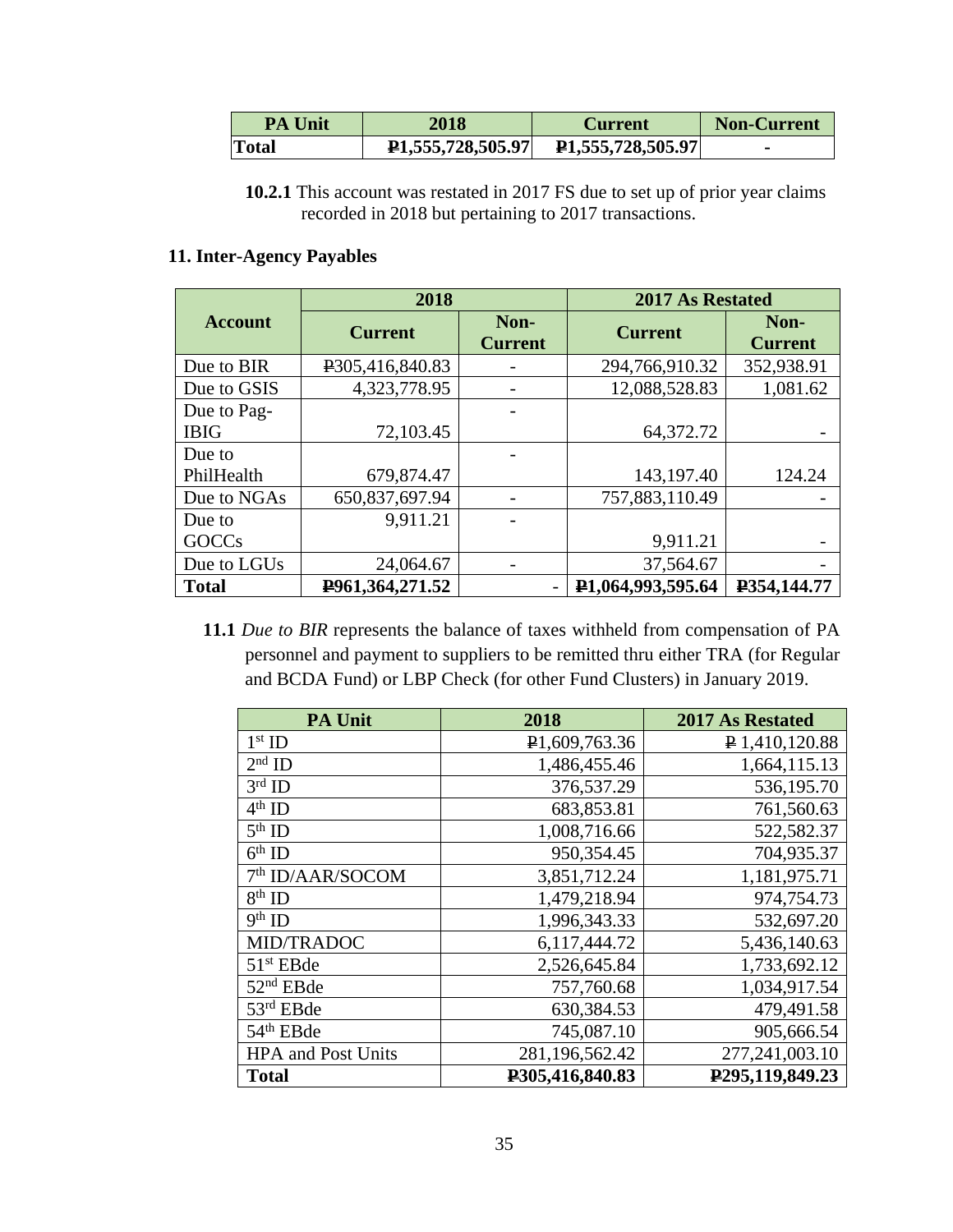- **11.1.1** This account was restated in 2017 FS due to set up of prior year claims recorded in 2018 but pertaining to 2017 transactions wherein, the corresponding taxes withheld were recognized upon delivery of goods or performance in case of services.
- **11.2** *Due to GSIS* consists of employees' premium payments and other payables withheld for remittance to GSIS.
- **11.3** *Due to Pag-IBIG* represents the employee's premium and other payables withheld for remittance to Pag-IBIG.
- **11.4** *Due to PhilHealth* consists of employees' premium and other payables withheld for remittance to PhilHealth. The balance includes the additional premiums withheld due to salary differential for the period January to March 2016.
- **11.5** *Due to NGAs* pertains to the unliquidated balance of inter-agency transferred fund for on-going projects from national government agencies being implemented by the military units as indicated below to be credited upon liquidation/completion of projects:

| <b>PA Unit</b>        | 2018             | 2017 As Restated |
|-----------------------|------------------|------------------|
| $2st$ ID              | 500,000.00<br>₽  | ₽                |
| $2nd$ ID              | 500,000.00       | 1,900,360.00     |
| $3rd$ ID              | 40,213,944.10    | 8,593,430.10     |
| $4th$ ID              |                  | 29,339,045.22    |
| $7th$ ID              | 1,971,211.70     | 211.70           |
| $9th$ ID              | 1,000,000.00     | 11,647,803.00    |
| $10th$ ID             |                  | 16,000.00        |
| <b>MID</b>            | 966,956.41       | 598,636.41       |
| <b>TRADOC</b>         | 883,628.00       | 2,528.00         |
| $51st$ EBde           | 1,567,900.74     | 20,748,091.17    |
| 52 <sup>nd</sup> EBde |                  | 319,351,054.45   |
| 53rd EBde             | 89,435,769.81    | 24,922,658.27    |
| 54th EBde             | 111,621,046.14   | 53,019.23        |
| <b>HPA</b>            | 402,177,241.04   | 340,710,272.94   |
| <b>Total</b>          | P 650,837,697.94 | P 757,883,110.49 |

**11.6** *Due to LGUs* consists of balance of fund transferred for the implementation of specific programs or projects*.* 

#### **12. Intra-Agency Payables**

| <b>Accounts</b>       | 2018                         | 2017 As Restated          |
|-----------------------|------------------------------|---------------------------|
| Due to Central Office | P <sub>281</sub> ,698,459.48 | $\mathbf{P}15,445,295.63$ |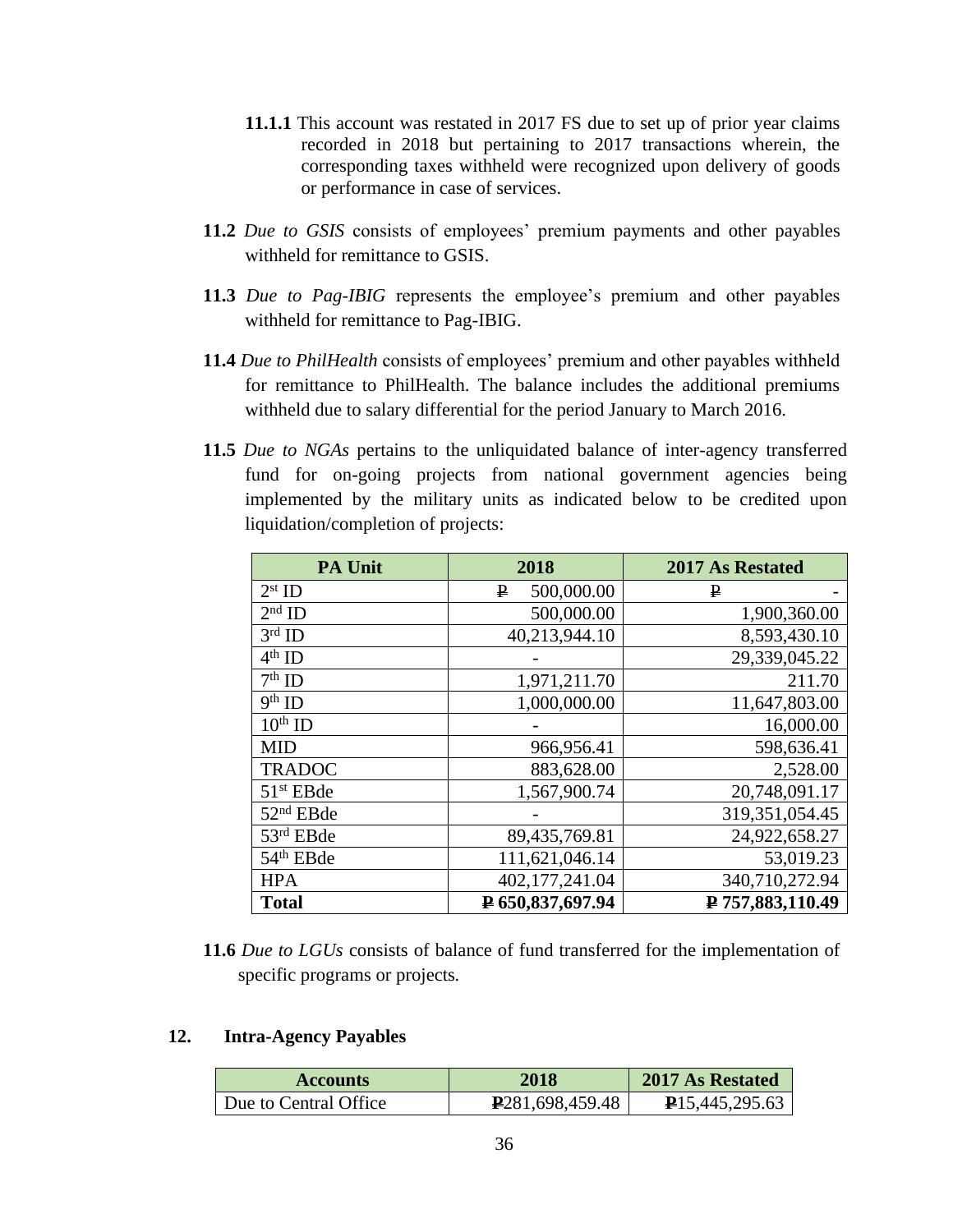| Due to Bureaus | 1,200,000.00                 | 1,200,000.00                   |
|----------------|------------------------------|--------------------------------|
| Total          | P <sub>282</sub> ,898,459.48 | P <sub>16</sub> , 645, 295. 63 |

- **12.1** *Due to Central Office* pertains to the balance of transferred fund to operating units from HPA for the implementation of various projects
- **12.2** *Due to Bureaus* represents the receipt of fund from PA Provident Fund for the acquisition of motor vehicle.

#### **13. Trust Liabilities**

| <b>Accounts</b>                   | 2018                            | 2017 As Restated |
|-----------------------------------|---------------------------------|------------------|
| <b>Trust Liabilities</b>          | $P$ 299, 333, 406. 37           | P 231,755,416.37 |
| <b>Guaranty/Security Deposits</b> | 221,050,601.53                  | 145,897,891.25   |
| Payable                           |                                 |                  |
| <b>Total</b>                      | P <sub>520</sub> , 384, 007. 90 | P377,653,307.62  |

**13.1** *Trust Liabilities* pertains to receipt of amount held in trust for specific purpose. This includes collections from light and water, Married Officers Quarters, proceeds from the sale of bid documents, receipt of performance bond, and insurance claimed from AFPGIC.

| <b>PA Unit</b> | 2018                            | <b>2017 As Restated</b>        |
|----------------|---------------------------------|--------------------------------|
| $1st$ ID       | $P$ 6,489.04                    | $P$ 6,489.04                   |
| $3rd$ ID       | 1,509,200.00                    | 1,525,200.00                   |
| $4th$ ID       | 27,022,621.12                   | 18,380,247.76                  |
| $6th$ ID       | 500,000.00                      |                                |
| $5th$ ID       | 1,977,941.99                    | 2,141,537.99                   |
| $7th$ ID       | 3,840,921.50                    | 4,000.00                       |
| $9th$ ID       | 2,042,323.24                    | 1,680,440.23                   |
| $52nd$ EBde    | 6,050.00                        | 6,050.00                       |
| 53rd EBde      | 5,275,733.41                    | 7,201,534.24                   |
| <b>HPA</b>     | 257, 152, 126.07                | 200,809,917.11                 |
| <b>Total</b>   | P <sub>299</sub> , 333, 406. 37 | P <sub>231</sub> , 755, 416.37 |

**13.2** *Guaranty/Security Deposits Payable* pertains to collections of winning bidder's bond, performance bond and 10 percent retention money payable to suppliers.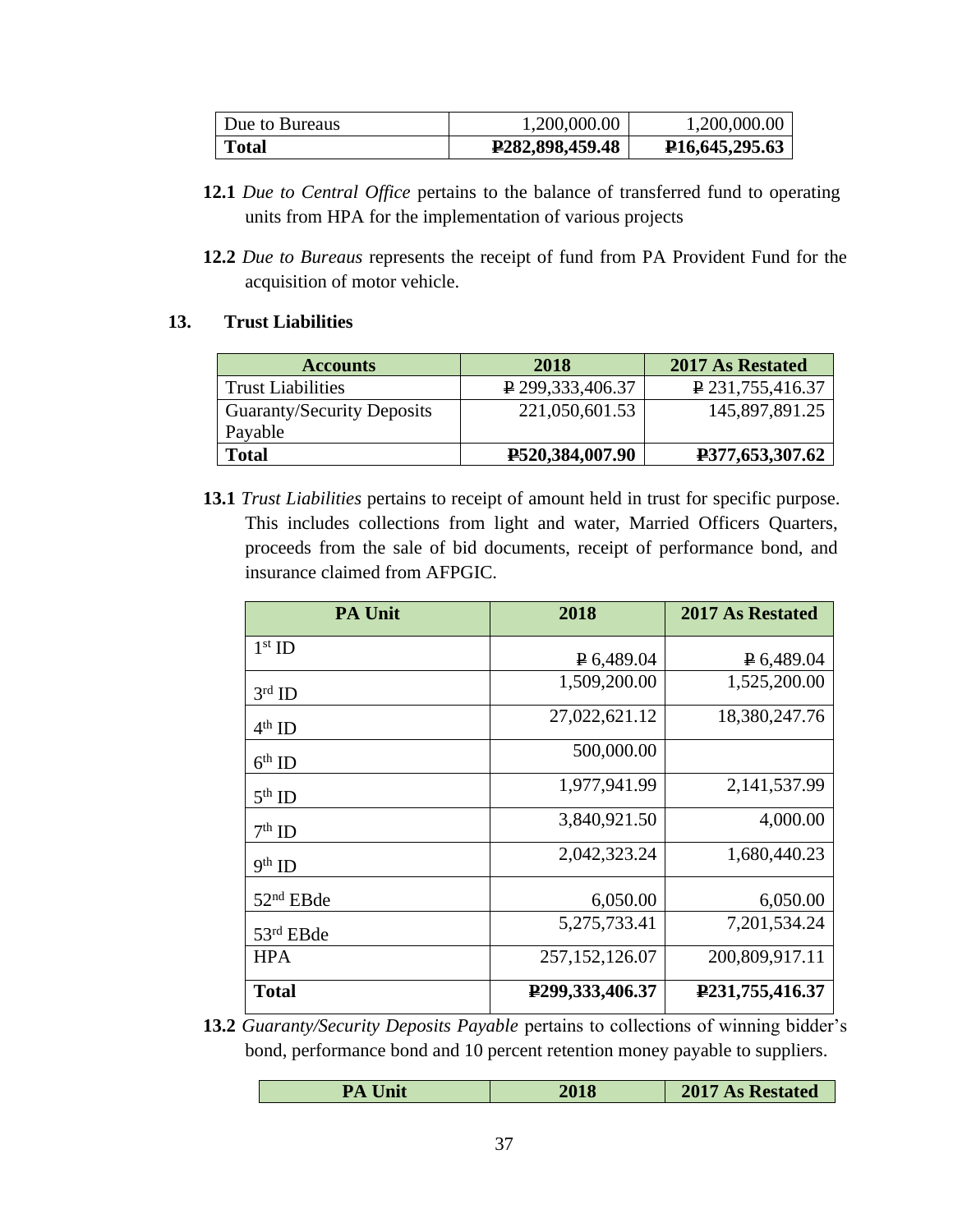| $2nd$ ID                  | P79,874.34                   | $\textcolor{blue}{\textbf{+}}$ 279,874.34 |
|---------------------------|------------------------------|-------------------------------------------|
| $4th$ ID                  | 20,300.00                    |                                           |
| $7th$ ID                  | 373,198.08                   | 373,198.08                                |
| $10^{th}$ ID              | 210,217.00                   | 210,217.00                                |
| MID/TRADOC                | 1,220,064.10                 | 544,364.10                                |
| 51 <sup>st</sup> EBde     | 56,865,066.58                | 40,147,709.41                             |
| 53rd EBde                 | 1,255,319.99                 | 291,130.77                                |
| <b>HPA</b> and Post Units | 161,026,561.44               | 104,251,397.55                            |
| <b>Total</b>              | P <sub>221</sub> ,050,601.53 | P <sub>145</sub> ,897,891.25              |

#### **14. Deferred Credits/Unearned Income**

| <b>Accounts</b>               | 2018                          | 2017 As Restated              |
|-------------------------------|-------------------------------|-------------------------------|
| <b>Other Deferred Credits</b> | P 18,336,034.41               | P 10,382,416.34               |
| <b>Other Unearned Revenue</b> | 385,000.00                    | 385,000.00                    |
| <b>Total</b>                  | P <sub>18</sub> , 721, 034.41 | P <sub>10</sub> , 767, 416.34 |

- **14.1** *Other Deferred Credits* consists of collection of overpayment of pay and allowances and B-4 accounts from military personnel. The B-4 accounts are deductions from the salaries of military personnel until such time that those overpayments have been fully recovered by the Agency.
	- **14.1.1** This account was restated in 2017 FS due to set up of receivable account for loss of firearms recorded in 2018 but pertaining to 2017 transaction.
- **14.2** *Other Unearned Revenue* represents collections from military personnel for lost firearms deposited with Bureau of the Treasury.
- **15. Other Payables** consists of deduction from the salaries of active employees pending remittances to various financial institutions, stale and cancelled checks from RCA/SFA and commutation account. It also includes collection from PA trust receipts such as rental fee from concessionaires, reimbursement from PhilHealth including professional fees, and unpaid Class "E" Allotment.
	- **15.1** This account was restated in 2017 FS as an adjustment due to erroneous charging of liability accounts.
- **16. Tax Revenue** pertains to fines and penalties due to erroneous classification of taxes withheld and remitted through TRA Nr 00080502018923563 for the month of July 2018.

| <b>Particulars</b>             | 2018     | <b>2017 As Restated</b>  |
|--------------------------------|----------|--------------------------|
| Fines and Penalties – Taxes on | 1,000.00 | $\overline{\phantom{a}}$ |
| Goods and Services             |          |                          |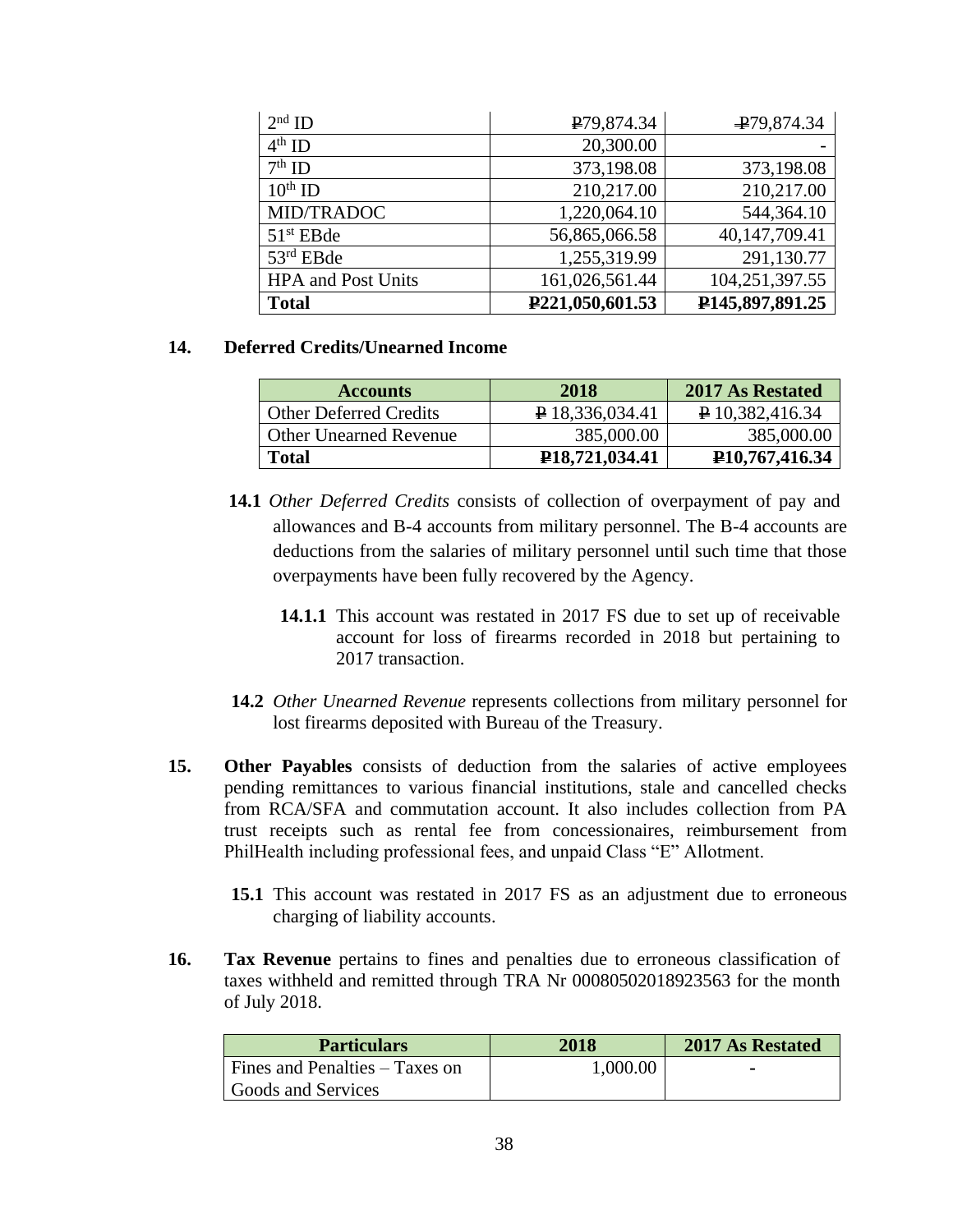#### **17. Service and Business Income**

| <b>Particulars</b>                | 2018                            | 2017 As Restated |
|-----------------------------------|---------------------------------|------------------|
| <b>Service Income</b>             | 76,410,290.86                   | 61,703,417.79    |
| Fines and Penalties - Service     |                                 |                  |
| Income                            | 2,235.05                        | 240,761.27       |
| Other Service Income              | 76,408,055.81                   | 61,462,656.52    |
| <b>Business Income</b>            | 26,832,309.67                   | 30,060,500.04    |
| Rent/Lease Income                 | 14,007,918.85                   | 7,703,829.58     |
| <b>Hospital Fees</b>              | 11,747,858.00                   | 20,808,966.62    |
| <b>Interest Income</b>            | 1,035,757.26                    | 1,522,285.76     |
| Fines and Penalties - Business    |                                 |                  |
| Income                            | 40,775.56                       | 25,411.07        |
| <b>Other Business Income</b>      |                                 | 7.01             |
| <b>Total Service and Business</b> | P <sub>103</sub> , 242, 600. 53 | P91,763,917.83   |
| Income                            |                                 |                  |

#### **18. Personnel Services**

| <b>Accounts</b>                        | 2018                            | 2017 As Restated                |
|----------------------------------------|---------------------------------|---------------------------------|
| Salaries and Wages                     | P <sub>36</sub> ,460,679,627.61 | P <sub>19</sub> ,001,766,751.40 |
| <b>Other Compensation</b>              | 30,310,075,275.01               | 25,642,823,135.17               |
| <b>Personnel Benefit Contributions</b> | 759, 347, 274.06                | 532, 351, 532.89                |
| <b>Other Personnel Benefits</b>        | 4,721,034,366.59                | 2,960,734,731.37                |
| <b>Total</b>                           | P72,251,136,543.27              | P48,137,676,150.83              |

#### **18.1** *Salaries and Wages*

| <b>Accounts</b>                 | 2018                         | <b>2017 As Restated</b>         |
|---------------------------------|------------------------------|---------------------------------|
| Basic Salary-Civilian           | P <sub>3</sub> 08,625,274.63 | P <sub>283</sub> , 289, 622. 65 |
| Base Pay – Military/Uniformed   |                              |                                 |
| Personnel                       | 36, 152, 054, 352. 98        | 18,718,477,128.75               |
| <b>Total Salaries and Wages</b> | P36,460,679,627.61           | P <sub>19</sub> ,001,766,751.40 |

**18.1.1** The increase in Salaries and Wages account was brought about by the hiring of additional military and civilian personnel due to the activation of several offices. This is in line with the guidance of the Civil Service Commission (CSC) and the Department of Budget and Management (DBM).

### **18.2** *Other Compensation*

| <b>Accounts</b>          | 2018             | 2017 As Restated |
|--------------------------|------------------|------------------|
| Personal Economic Relief | 2,200,005,187.73 | 1,978,774,462.27 |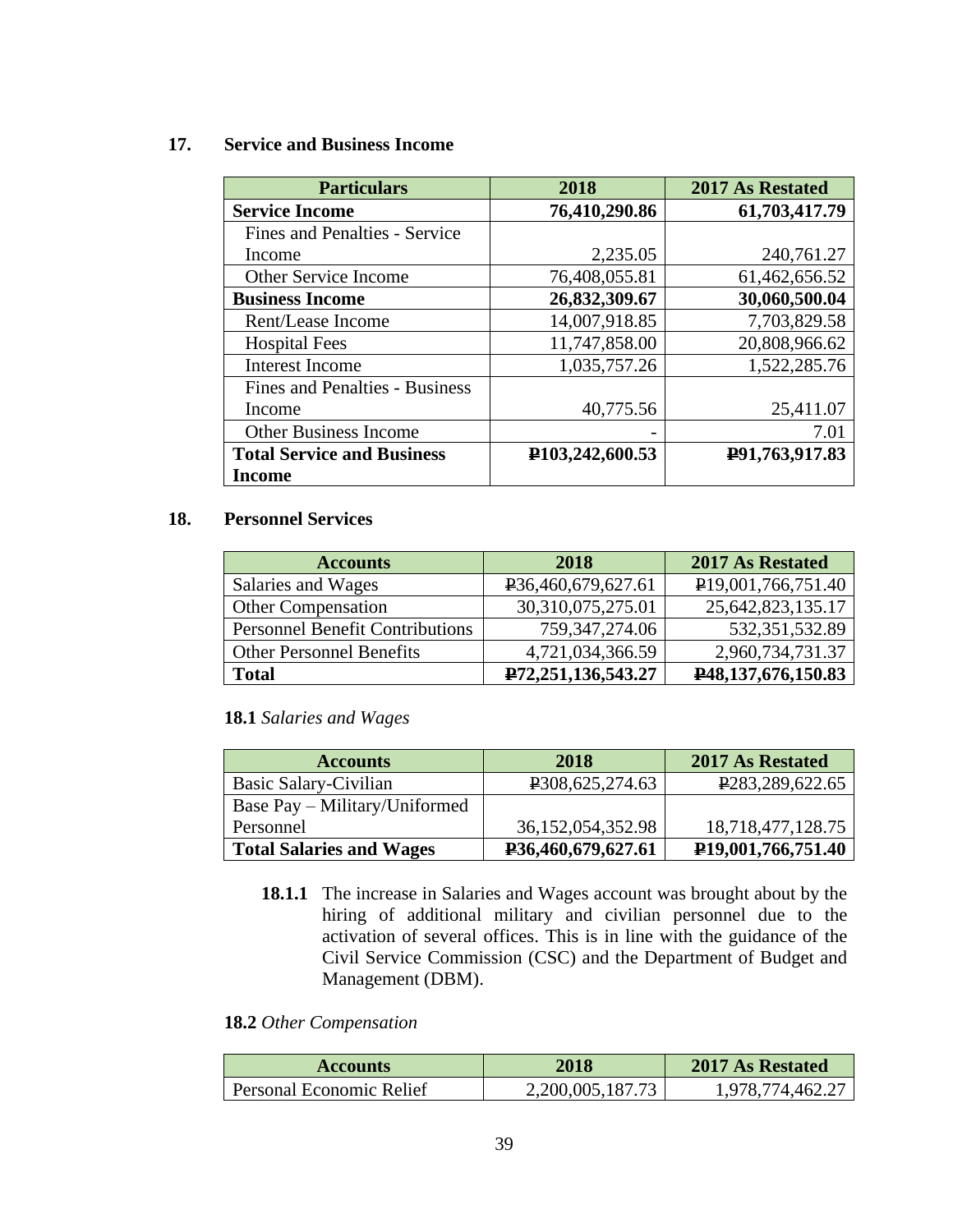| <b>Accounts</b>                     | 2018               | <b>2017 As Restated</b>         |
|-------------------------------------|--------------------|---------------------------------|
| Allowance (PERA)                    |                    |                                 |
| Representation Allowance (RA)       | 240,000.00         | 286,774.19                      |
| Transportation Allowance (TA)       | 240,000.00         | 286,774.20                      |
| Clothing/Uniform Allowance          | 377, 323, 316. 76  | 414,299,857.14                  |
| <b>Subsistence Allowance</b>        | 8,497,961,626.40   | 7,643,099,798.01                |
| <b>Laundry Allowance</b>            | 36,068,878.19      | 32,555,239.67                   |
| <b>Quarters Allowance</b>           | 477,202,207.43     | 431,299,466.64                  |
| Honoraria                           | 474,230.27         | 100,219.75                      |
| <b>Hazard Pay</b>                   | 851,075,006.68     | 622,714,917.84                  |
| <b>Longevity Pay</b>                | 6,706,329,772.35   | 3,914,677,635.61                |
| Overtime Pay and Night Pay          | 1,393,047.15       | 1,292,436.42                    |
| Year End Bonus                      | 6,411,215,893.03   | 3,359,493,755.03                |
| Cash Gift                           | 17,746,441.95      | 438,972,720.60                  |
| <b>Other Bonuses and Allowances</b> | 4,732,799,667.07   | 6,804,969,077.80                |
| <b>Total Other Compensation</b>     | P30,310,075,275.01 | P <sub>25</sub> ,642,823,135.17 |

**18.3** *Personnel Benefit Contributions*

| <b>Accounts</b>                 | 2018            | <b>2017 As Restated</b> |
|---------------------------------|-----------------|-------------------------|
| Retirement and Life Insurance   |                 |                         |
| Premiums                        | 32,898,243.62   | 25,446,411.98           |
| Pag-IBIG Contributions          | 106,849,244.38  | 100,284,704.05          |
| <b>PhilHealth Contributions</b> | 475,513,252.52  | 227,370,443.67          |
| <b>Employees Compensation</b>   |                 |                         |
| <b>Insurance Premiums</b>       | 98,000,570.54   | 103,184,569.19          |
| Provident/Welfare Fund          |                 |                         |
| Contributions                   | 46,085,963.00   | 76,065,404.00           |
| <b>Total Personnel Benefit</b>  |                 |                         |
| <b>Contributions</b>            | P759,347,274.06 | P532,351,532.89         |

**18.3.1** The increase in PhilHealth Contributions was likewise brought about by the hiring of additional military and civilian personnel due to the activation of several offices. This is in line with the guidance of the Civil Service Commission (CSC) and the Department of Budget and Management (DBM).

**18.4** *Other Personnel Benefits*

| <b>Accounts</b> | 2018 | 2017<br><b>As Restated</b> |
|-----------------|------|----------------------------|
|-----------------|------|----------------------------|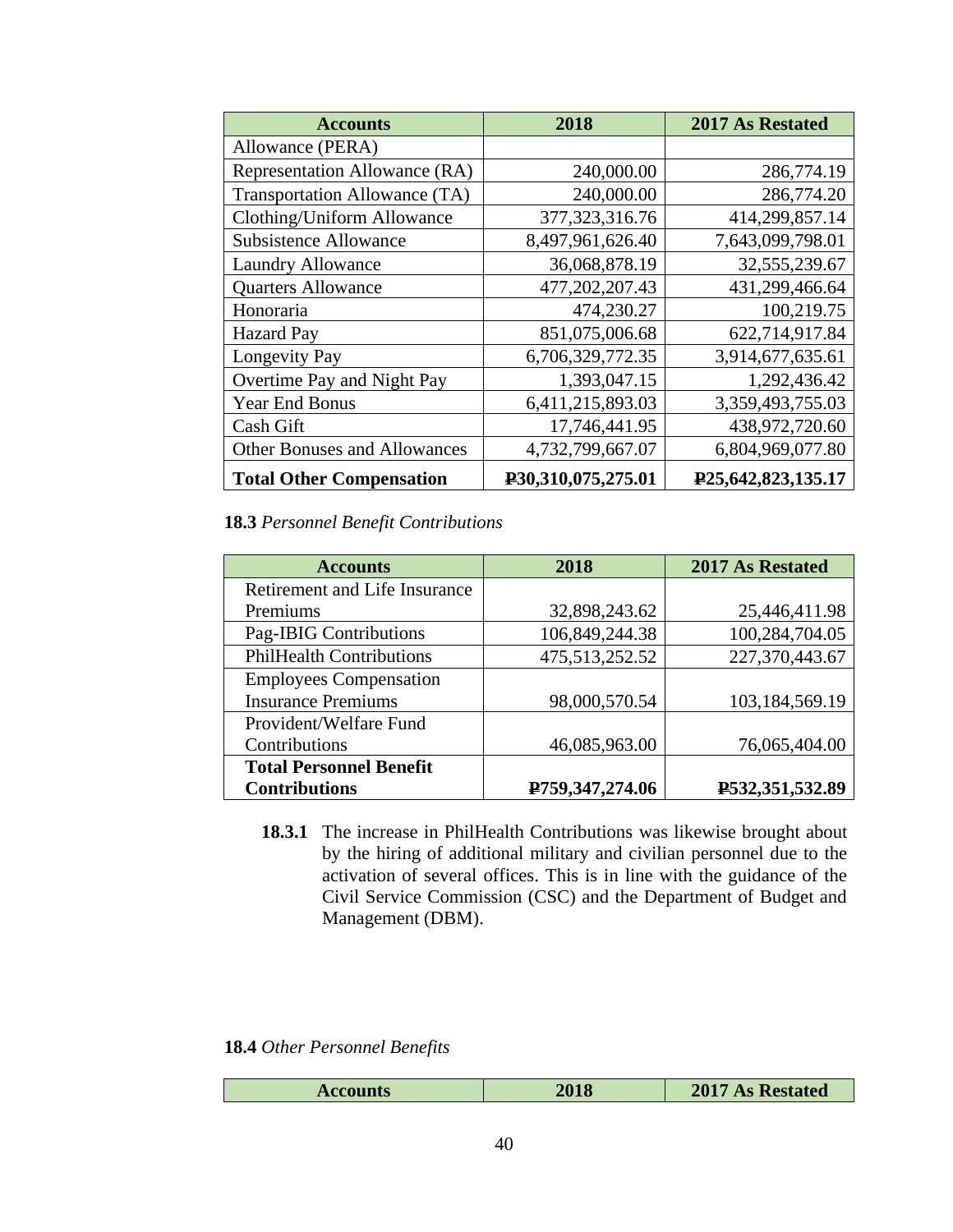| <b>Accounts</b>                 | 2018              | 2017 As Restated               |
|---------------------------------|-------------------|--------------------------------|
| <b>Retirement Gratuity</b>      | 6,888,823.44      | 7,329,779.92                   |
| <b>Terminal Leave Benefits</b>  | 4,428,351,746.96  | 2,798,604,603.51               |
| <b>Other Personnel Benefits</b> | 285,793,796.19    | 154,800,347.94                 |
| <b>Total Other Personnel</b>    |                   |                                |
| <b>Benefits</b>                 | P4,721,034,366.59 | P <sub>2</sub> ,960,734,731.37 |

- **18.5** These accounts were restated in 2017 FS due to set up of receivable accounts for the overpayments in pay and allowances incurred by PA personnel recorded in 2018 but pertaining to 2017 transaction.
- **18.6** The increase in the Terminal Leave Benefits was brought about by the increase in the number of casualties in several encounter.

### **19. Maintenance and Other Operating Expenses**

| <b>Accounts</b>                                                            | 2018              | 2017 As Restated                |
|----------------------------------------------------------------------------|-------------------|---------------------------------|
| <b>Traveling Expenses</b>                                                  | ₽ 256,077,493.26  | $\sqrt{2}$ 305,414,235.90       |
| Training and Scholarship<br>Expenses                                       | 399,822,874.41    | 373,542,314.59                  |
| <b>Supplies and Materials</b><br>Expenses                                  | 2,473,187,317.18  | 2,905,342,467.61                |
| <b>Utility Expenses</b>                                                    | 558,357,007.12    | 456,059,940.08                  |
| <b>Communication Expenses</b>                                              | 107,090,344.66    | 113,670,349.98                  |
| Awards/Rewards and Prizes                                                  | 3,800,905.00      | 4,034,730.18                    |
| Survey, Research,<br><b>Exploration and Development</b><br><b>Expenses</b> | 1,263,916.54      | 1,705,350.00                    |
| Demolition/Relocation and<br>Desilting/Dredging Expenses                   |                   | 750,000.00                      |
| Confidential, Intelligence and<br><b>Extraordinary Expenses</b>            | 444,000,000.00    | 444,000,000.00                  |
| <b>Professional Services</b>                                               | 17,374,666.77     | 34,758,612.18                   |
| <b>General Services</b>                                                    | 7,389,694.90      | 7,634,268.27                    |
| Repairs and Maintenance                                                    | 908,559,117.91    | 883, 622, 450. 84               |
| Taxes, Insurance Premiums<br>and Other Fees                                | 584, 387, 593. 67 | 294,630,810.66                  |
| Labor and Wages                                                            | 72,810,550.23     | 65,876,195.05                   |
| Other Maintenance and<br><b>Operating Expenses</b>                         | 429,160,096.91    | 390,225,844.27                  |
| <b>Total Maintenance and</b><br><b>Other Operating Expenses</b>            | P6,263,281,578.56 | $\overline{P}$ 6,281,267,569.61 |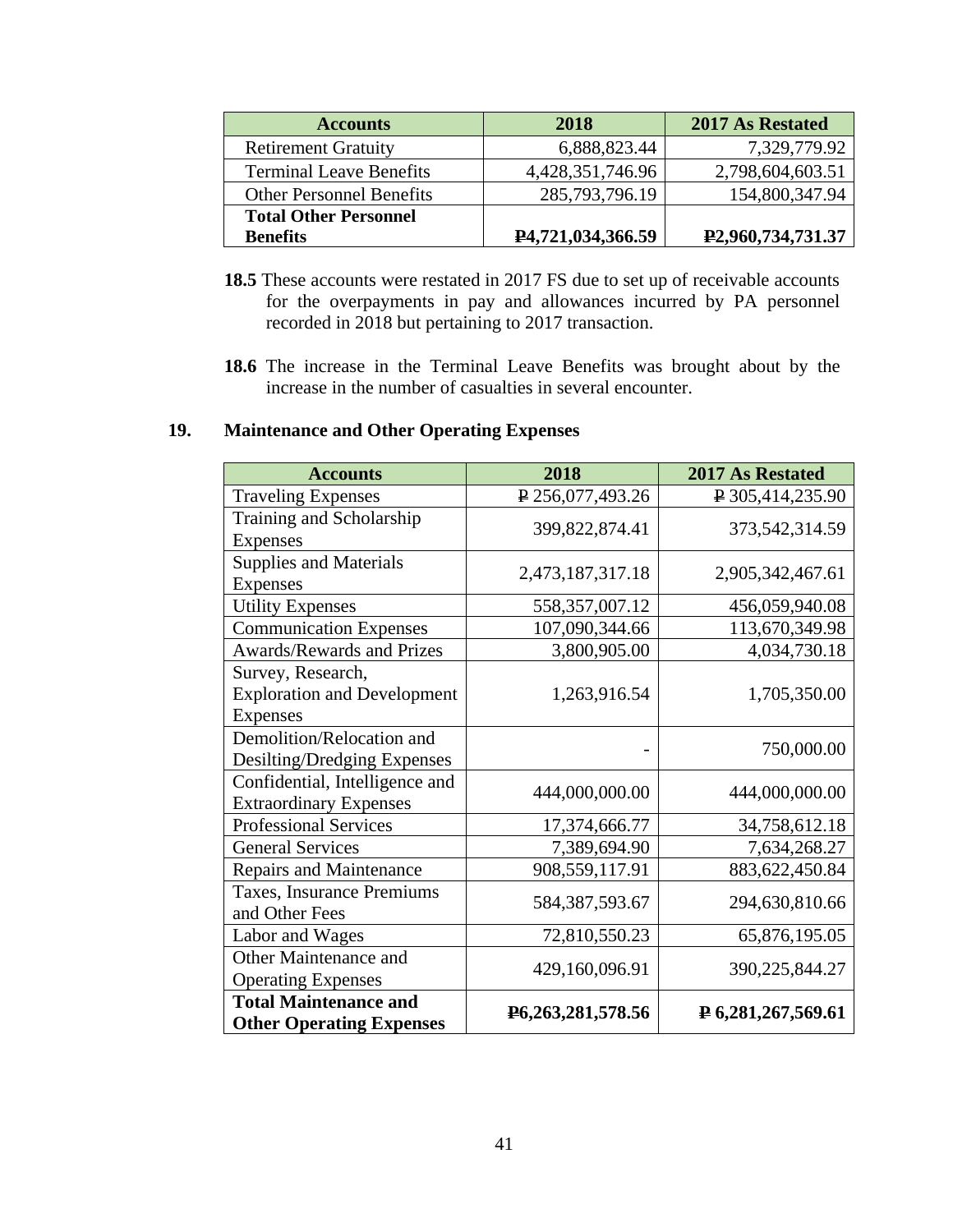# **19.1** *Traveling Expenses*

| <b>Accounts</b>                 | 2018                         | <b>2017 As Restated</b> |
|---------------------------------|------------------------------|-------------------------|
| Traveling Expenses – Local      | 218,945,254.49               | 229,912,727.41          |
| Traveling Expenses - Foreign    | 37, 132, 238. 77             | 75,501,508.49           |
| <b>Total Traveling Expenses</b> | P <sub>256</sub> ,077,493.26 | P305,414,235.90         |

### **19.2** *Training and Scholarship Expenses*

| <b>Accounts</b>                    | 2018            | <b>2017 As Restated</b> |
|------------------------------------|-----------------|-------------------------|
| <b>Training Expenses</b>           | 398,668,905.38  | 372,564,999.40          |
| <b>Scholarship Grants/Expenses</b> | 1,153,969.03    | 977,315.19              |
| <b>Total Training and</b>          |                 |                         |
| <b>Scholarship Expenses</b>        | P399,822,874.41 | P373,542,314.59         |

# **19.3** *Supplies and Materials Expenses*

| <b>Accounts</b>                                                  | 2018                           | 2017 As Restated               |
|------------------------------------------------------------------|--------------------------------|--------------------------------|
| <b>Office Supplies Expenses</b>                                  | 133,641,865.86                 | 130,046,593.96                 |
| <b>Accountable Forms Expenses</b>                                | 767,850.00                     | 764,896.00                     |
| <b>Non-Accountable Forms Expenses</b>                            | 2,801,895.00                   |                                |
| Animal/Zoological Supplies<br><b>Expenses</b>                    | 4,156,899.50                   | 4,803,690.00                   |
| <b>Food Supplies Expenses</b>                                    | 3,702,129.42                   | 5,244,202.50                   |
| <b>Welfare Goods Expenses</b>                                    | 294,129,011.39                 | 399, 192, 857. 18              |
| Drugs and Medicines Expenses                                     | 47,885,365.59                  | 67, 648, 185. 11               |
| Medical, Dental and Laboratory<br><b>Supplies Expenses</b>       | 66,748,192.31                  | 86,529,925.53                  |
| Fuel, Oil and Lubricants Expenses                                | 856,619,630.46                 | 767,807,293.99                 |
| <b>Agricultural and Marine Supplies</b><br>Expenses              | 10,000.00                      |                                |
| Military, Police and Traffic<br><b>Supplies Expenses</b>         | 12,740,378.35                  | 353, 533, 740. 11              |
| <b>Chemical and Filtering Supplies</b><br><b>Expenses</b>        | 632,614.00                     | 1,346,519.00                   |
| Semi-Expendable Machinery and<br><b>Equipment Expenses</b>       | 21,253,264.32                  | 31,419,978.29                  |
| Semi-Expendable Furniture,<br><b>Fixtures and Books Expenses</b> | 6,497,707.37                   | 5,467,592.70                   |
| <b>Other Supplies and Materials</b><br>Expenses                  | 1,021,600,513.61               | 1,051,536,993.24               |
| <b>Total Supplies and Materials</b><br><b>Expenses</b>           | P <sub>2</sub> ,473,187,317.18 | P <sub>2</sub> ,905,342,467.61 |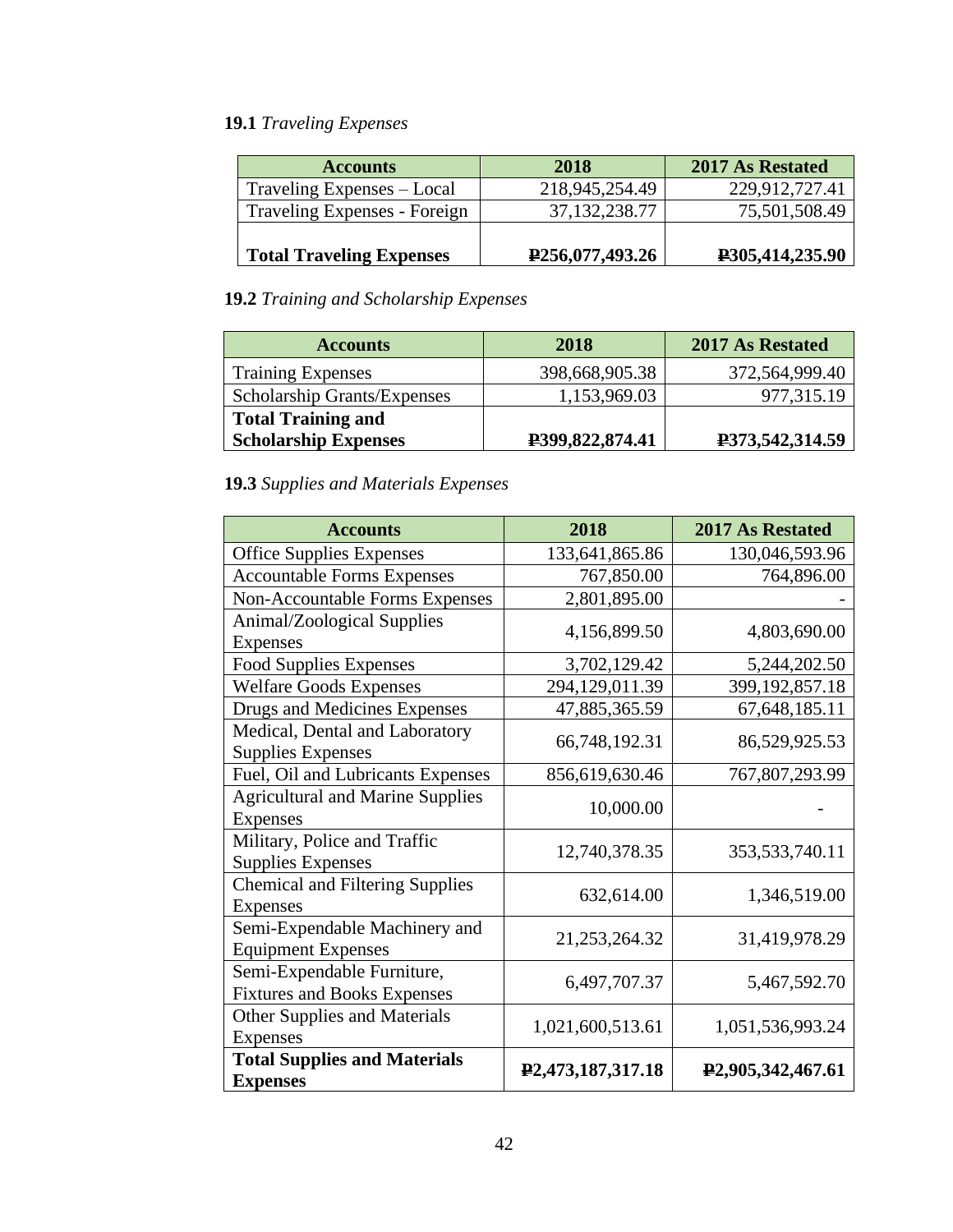### **19.4** *Utility Expenses*

| <b>Accounts</b>               | 2018                   | 2017 As Restated  |
|-------------------------------|------------------------|-------------------|
| Water Expenses                | 143, 247, 325. 30      | 129, 183, 280. 22 |
| <b>Electricity Expenses</b>   | 415,109,681.82         | 326,876,659.86    |
| <b>Total Utility Expenses</b> | <b>P558,357,007.12</b> | P456,059,940.08   |

**19.4.1** The increase in the Electricity Expenses was brought about by the activation of several offices.

#### **19.5** *Communication Expenses*

| <b>Accounts</b>                                   | 2018                         | 2017 As Restated             |
|---------------------------------------------------|------------------------------|------------------------------|
| Postage and Courier Services                      | 1,514,207.31                 | 1,709,851.32                 |
| <b>Telephone Expenses</b>                         | 65,146,933.71                | 70,648,978.88                |
| <b>Internet Subscription Expenses</b>             | 18,292,844.16                | 19,555,291.80                |
| Cable, Satellite, Telegraph and<br>Radio Expenses | 22,136,359.48                | 21,756,227.98                |
| <b>Total Communication Expenses</b>               | P <sub>107</sub> ,090,344.66 | P <sub>113</sub> ,670,349.98 |

### **19.6** *Awards/Rewards and Prizes*

| <b>Accounts</b>                                  | 2018          | <b>2017 As Restated</b>    |
|--------------------------------------------------|---------------|----------------------------|
| <b>Awards/Rewards Expenses</b>                   | 2,056,396.00  | 3,113,447.18               |
| Prizes                                           | 1,744,509.00  | 921,283.00                 |
| <b>Total Awards/Rewards and</b><br><b>Prizes</b> | P3,800,905.00 | P <sub>4</sub> ,034,730.18 |

### **19.7** *Survey, Research, Exploration and Development Expenses*

| <b>Accounts</b>        | 2018                       | 2017 As Restated |
|------------------------|----------------------------|------------------|
| <b>Survey Expenses</b> | P <sub>1</sub> ,263,916.54 | P1,705,350.00    |

#### **19.8** *Demolition/Relocation and Desilting/Dredging Expenses*

| <b>Accounts</b>           | 2018 | <b>2017 As Restated</b>  |
|---------------------------|------|--------------------------|
| Demolition and Relocation |      | P <sub>750</sub> ,000.00 |
| Expenses                  | ۰    |                          |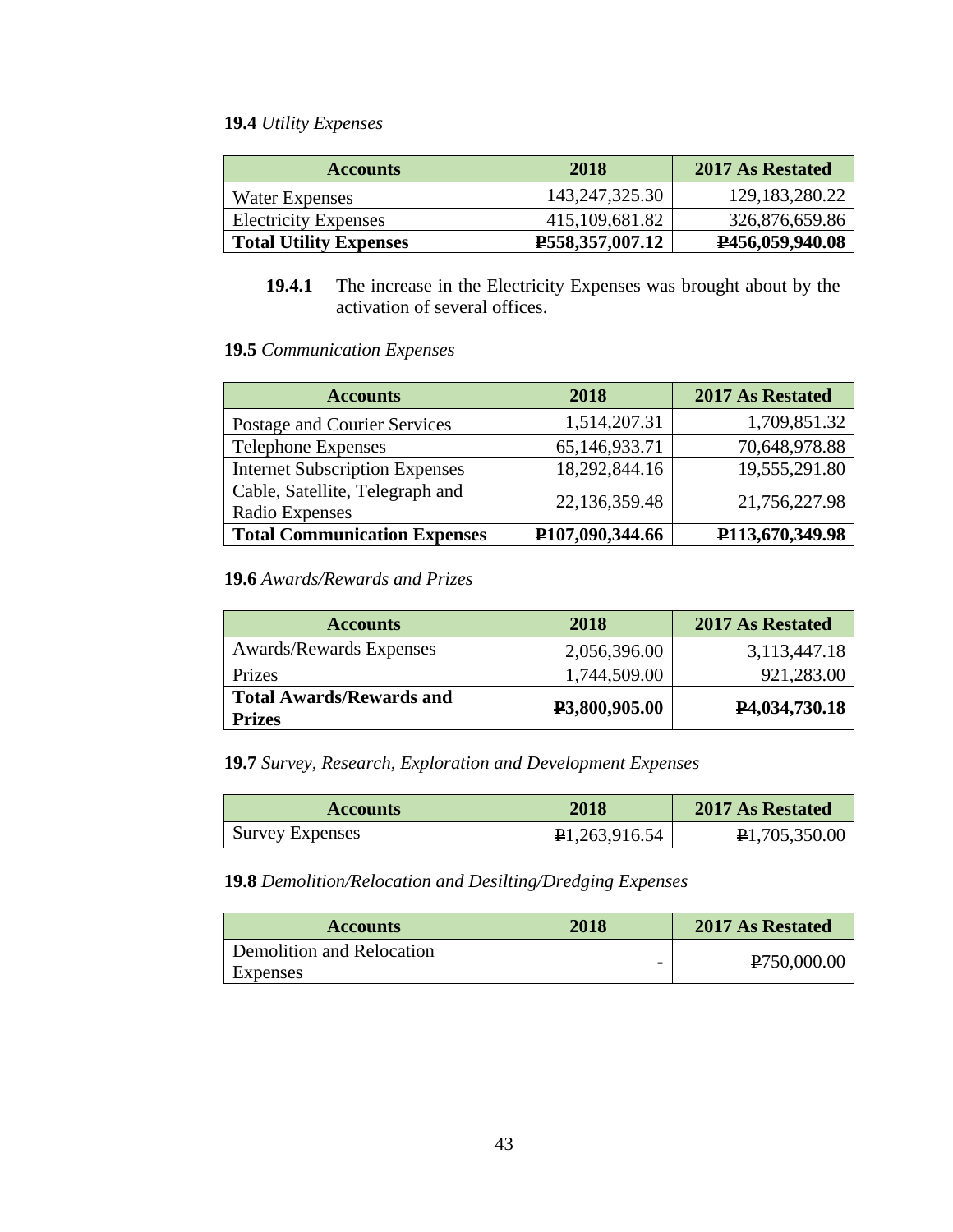# **19.9** *Confidential, Intelligence and Extraordinary Expenses*

| <b>Accounts</b>       | 2018            | 2017 As Restated |
|-----------------------|-----------------|------------------|
| Intelligence Expenses | P444,000,000.00 | P444,000,000.00  |

### **19.10** *Professional Expenses*

| <b>Accounts</b>                    | 2018           | <b>2017 As Restated</b> |
|------------------------------------|----------------|-------------------------|
| Legal Services                     | 521,810.73     | 689,111.09              |
| <b>Auditing Services</b>           | 2,933,746.63   | 2,824,830.95            |
| <b>Consultancy Services</b>        | 2,241,600.00   | 23,480,554.00           |
| <b>Other Professional Services</b> | 11,677,509.41  | 7,764,116.14            |
| <b>Total Professional Services</b> | P17,374,666.77 | P34,758,612.18          |

### **19.11** *General Services*

| <b>Accounts</b>               | 2018          | <b>2017 As Restated</b> |
|-------------------------------|---------------|-------------------------|
| Environment/Sanitary          |               |                         |
| <b>Services</b>               | 79,975.00     | 80,000.00               |
| <b>Janitorial Services</b>    | 3,853,481.74  | 5,298,134.67            |
| <b>Security Services</b>      | 15,040.00     |                         |
| <b>Other General Services</b> | 3,441,198.16  | 2,256,133.60            |
| <b>Total General Services</b> | P7,389,694.90 | P7,634,268.27           |

### **19.12** *Repair and Maintenance*

| <b>Accounts</b>                 | 2018              | <b>2017 As Restated</b> |
|---------------------------------|-------------------|-------------------------|
| Repairs and Maintenance-        |                   |                         |
| <b>Land Improvements</b>        | 7,440,882.19      | 2,931,552.00            |
| Repairs and Maintenance-        |                   |                         |
| <b>Infrastructure Assets</b>    | 11,949,647.13     | 13,080,559.15           |
| Repairs and Maintenance-        |                   |                         |
| <b>Buildings and Other</b>      |                   |                         |
| <b>Structures</b>               | 381, 767, 721. 97 | 314,068,879.08          |
| Repairs and Maintenance-        |                   |                         |
| Machinery and Equipment         | 252, 351, 856. 54 | 301,089,185.93          |
| Repairs and Maintenance-        |                   |                         |
| <b>Transportation Equipment</b> | 247,884,959.04    | 247,082,555.68          |
| Repairs and Maintenance-        |                   |                         |
| <b>Furniture and Fixtures</b>   | 2,773,583.15      | 2,932,654.00            |
| Repairs and Maintenance-        |                   |                         |
| Semi-Expendable                 |                   |                         |
| Machinery and Equipment         | 3,790,063.89      | 2,316,826.00            |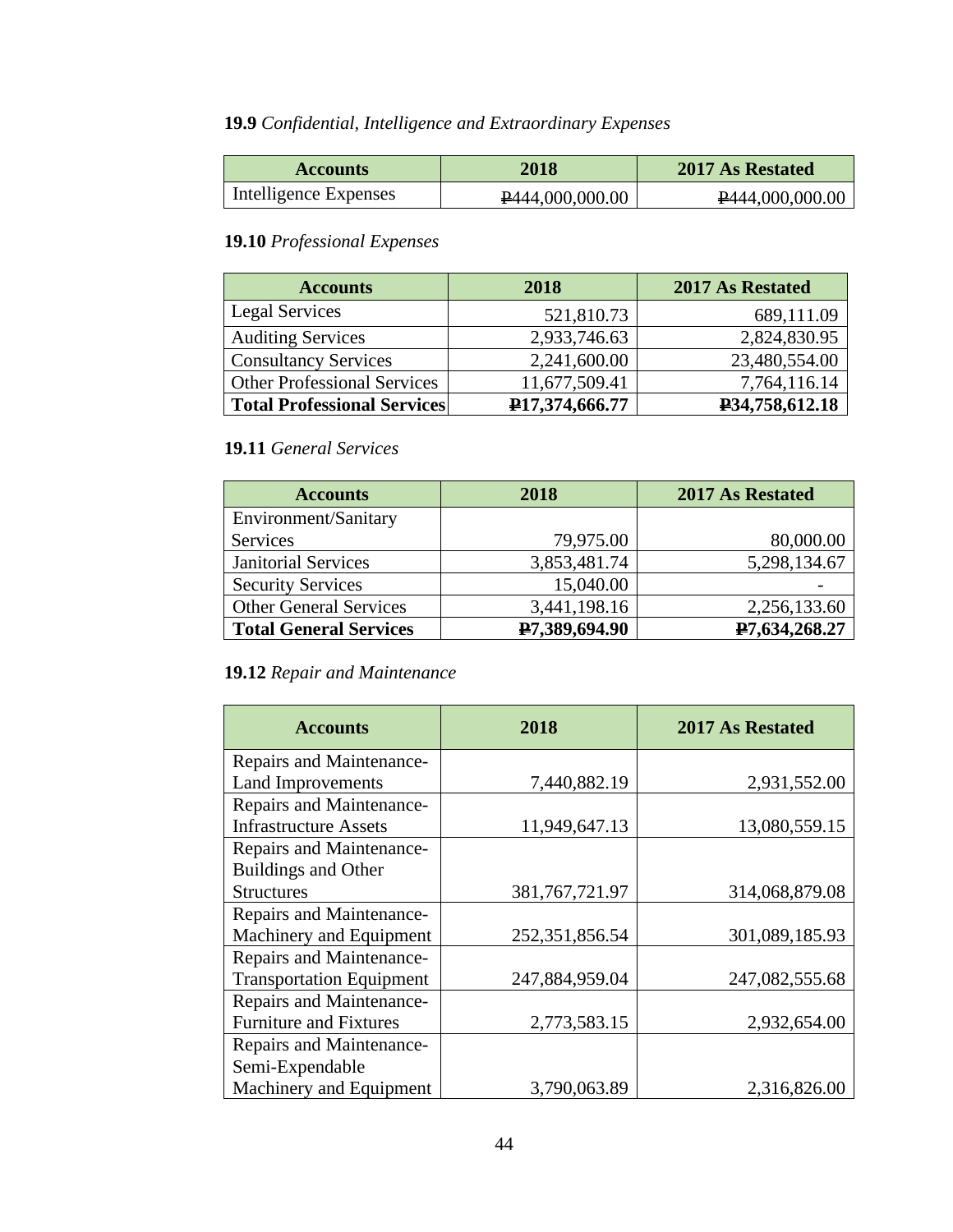| <b>Accounts</b>               | 2018            | 2017 As Restated |
|-------------------------------|-----------------|------------------|
| Repairs and Maintenance-      |                 |                  |
| Semi-Expendable               |                 |                  |
| <b>Furniture and Fixtures</b> | 586,186.00      | 48,000.00        |
| Repairs and Maintenance-      |                 |                  |
| Other Property, Plant and     |                 |                  |
| Equipment                     | 14,218.00       | 72,239.00        |
| <b>Total Repairs and</b>      |                 |                  |
| <b>Maintenance Expenses</b>   | P908,559,117.91 | P883,622,450.84  |

**19.13** *Taxes, Insurance Premiums and Other Fees*

| <b>Accounts</b>                                                 | 2018            | <b>2017 As Restated</b>      |
|-----------------------------------------------------------------|-----------------|------------------------------|
| Taxes, Duties and Licenses                                      | 553,448,014.48  | 267, 248, 169. 94            |
| <b>Fidelity Bond Premiums</b>                                   | 9,216,749.96    | 8,536,909.39                 |
| <b>Insurance Expenses</b>                                       | 21,722,829.23   | 18,845,731.33                |
| <b>Total Taxes, Insurance</b><br><b>Premiums and Other Fees</b> | P584,387,593.67 | P <sub>294</sub> ,630,810.66 |

**19.13.1** The increase in Taxes, Duties and Licenses was brought about by the registration of the unregistered motor vehicles with the Land Transportation Office (LTO).

#### **19.14** *Labor and Wages*

| <b>Accounts</b> | 2018                        | 2017 As Restated            |
|-----------------|-----------------------------|-----------------------------|
| Labor and Wages | P <sub>72</sub> ,810,550.23 | P <sub>65</sub> ,876,195.05 |

**19.15** *Other Maintenance and Operating Expenses*

| <b>Accounts</b>                | 2018           | <b>2017 As Restated</b> |
|--------------------------------|----------------|-------------------------|
| <b>Advertising Expenses</b>    | 580,577.60     | 401,131.80              |
| Printing and Publication       |                |                         |
| <b>Expenses</b>                | 17,874,556.72  | 13,284,061.56           |
| <b>Representation Expenses</b> | 368,458,031.77 | 318,966,300.38          |
| Transportation and             |                |                         |
| <b>Delivery Expenses</b>       | 19,746,577.32  | 29,653,805.41           |
| Rent/Lease Expenses            | 15,572,347.22  | 13,942,001.08           |
| Membership Dues and            |                |                         |
| Contributions to               |                |                         |
| Organizations                  | 67,340.00      | 179,656.00              |
| <b>Subscription Expenses</b>   | 2,405,831.39   | 2,036,668.40            |
| Donations                      | 50,000.00      | 50,000.00               |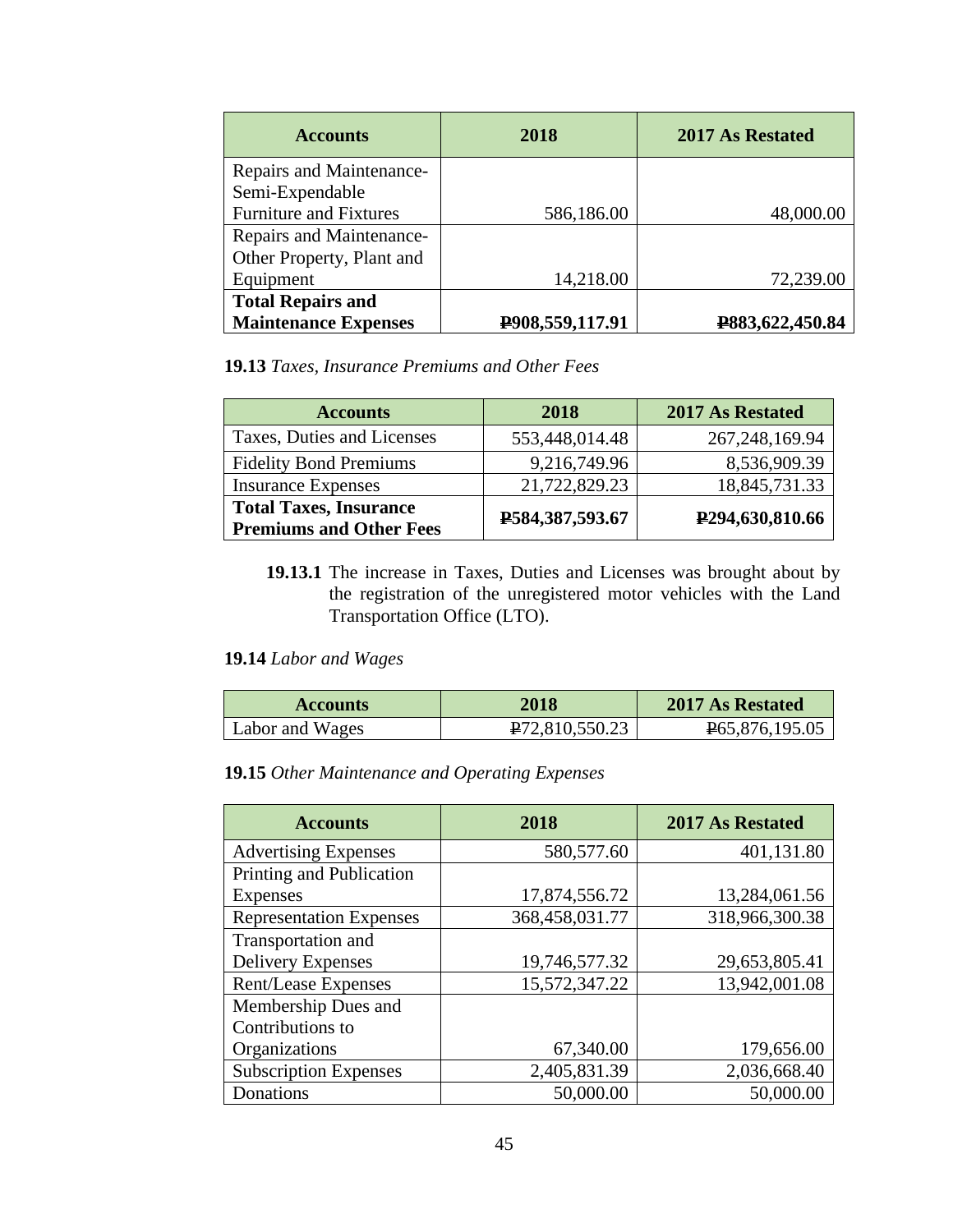| <b>Accounts</b>           | 2018            | 2017 As Restated |
|---------------------------|-----------------|------------------|
| Other Maintenance and     |                 |                  |
| <b>Operating Expenses</b> | 4,404,834.89    | 11,712,219.64    |
| <b>Total Other</b>        |                 |                  |
| <b>Maintenance and</b>    |                 |                  |
| <b>Operating Expenses</b> | P429,160,096.91 | P390,225,844.27  |

- **19.16** These accounts were restated in 2017 FS due to set up of payable accounts for prior year expenses recorded in 2018 but incurred in 2017.
- **19.17** The Semi-Expendable Machinery and Equipment Expenses were restated in 2017 FS due to issuance of semi-expendable items to end-users evidenced by Inventory Custodian Slip (ICS) recorded in 2018 but issued in 2017.

#### **20. Non-Cash Expenses**

| <b>Particulars</b>                                    | 2018                           | <b>2017 As Restated</b>        |
|-------------------------------------------------------|--------------------------------|--------------------------------|
| <b>Depreciation/Impairment Loss</b>                   |                                |                                |
| Depreciation-Other Land<br>Improvements               | $\sqrt{2}$ 35,893,546.40       | P 36,499,694.04                |
| <b>Depreciation-Infrastructure Assets</b>             | 4,380,909.57                   | 5,040,266.70                   |
| Depreciation-Buildings and Other<br><b>Structures</b> | 260, 267, 764. 79              | 295, 767, 773.02               |
| Depreciation-Machinery and<br>Equipment               | 796,332,710.56                 | 809,958,700.35                 |
| Depreciation-Transportation<br>Equipment              | 240,469,106.61                 | 214,967,484.30                 |
| Depreciation-Furniture, Fixtures<br>and Books         | 800,751.62                     | 1,954,207.18                   |
| Depreciation-Other Property, Plant<br>Equipment       | 3,640,715.63                   | 2,291,972.75                   |
| <b>Impairment Loss</b>                                | 23,250,987.38                  | 10,374,901.82                  |
| <b>Total Non-Cash Expenses</b>                        | P <sub>1</sub> ,365,036,492.56 | P <sub>1</sub> ,376,855,000.16 |

### **21. Net Financial Assistance/Subsidy**

| <b>Particulars</b>              | 2018              | 2017 As Restated  |
|---------------------------------|-------------------|-------------------|
| NCA received from DBM and       |                   |                   |
| <b>GHO</b>                      |                   |                   |
| Regular Agency                  | 83,813,512,655.68 | 57,713,359,192.00 |
| <b>BCDA</b>                     | 176,421,434.00    | 219,315,788.00    |
| <b>Trust and Other Receipts</b> | 13, 363, 595. 45  | 52,481,985.54     |
| Total                           | 84,003,297,685.13 | 57,985,156,965.54 |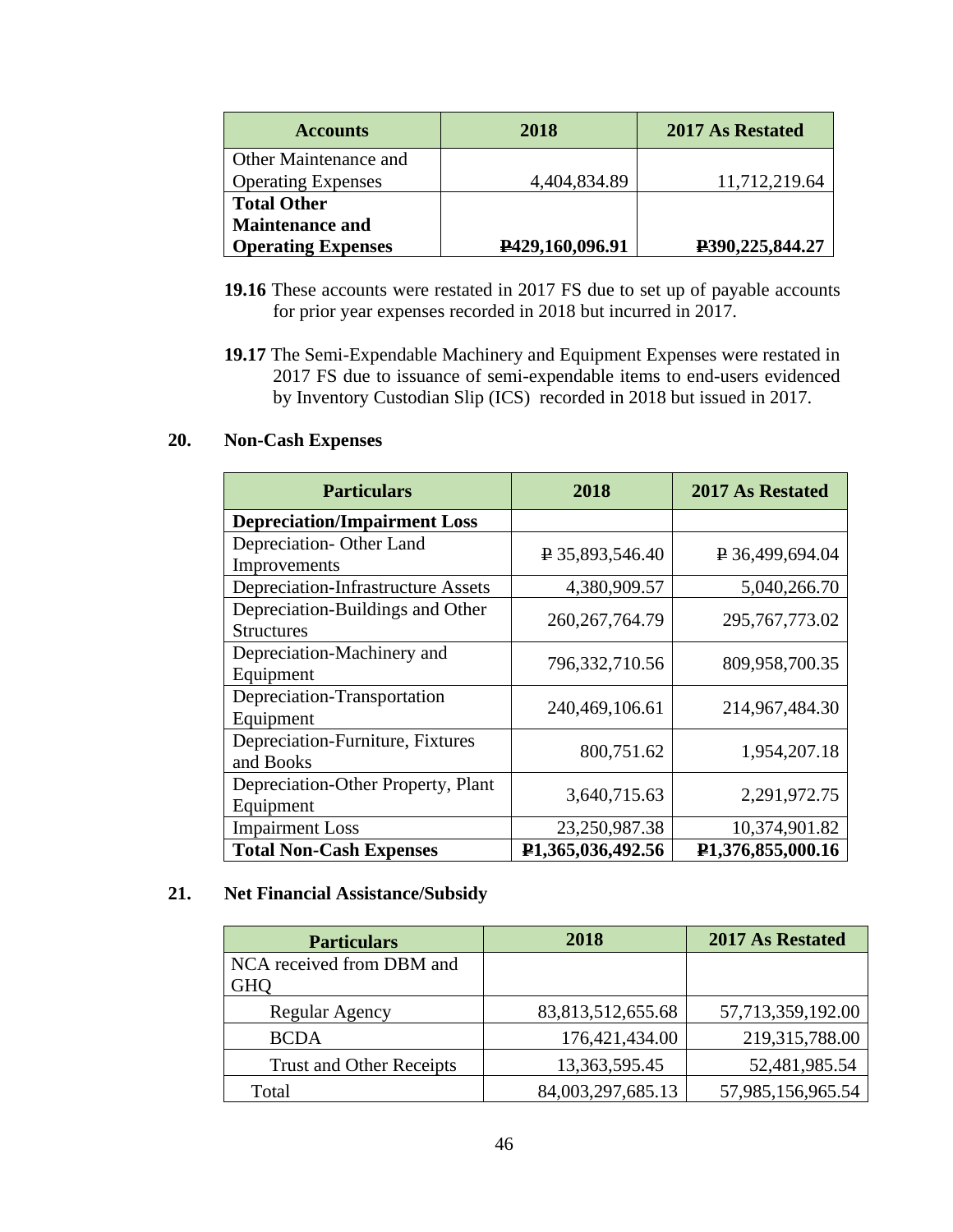| <b>Particulars</b>                          | 2018                  | 2017 As Restated      |
|---------------------------------------------|-----------------------|-----------------------|
| <b>Add: Tax Remittance Advice</b>           |                       |                       |
| <b>Regular Agency</b>                       | 2,639,433,823.02      | 2,622,738,288.32      |
| <b>BCDA</b>                                 |                       |                       |
| <b>Total Subsidy from National</b>          |                       |                       |
| Government                                  | 86, 642, 731, 508. 15 | 60,607,895,253.86     |
| Less: Reversion of Unutilized<br><b>NCA</b> |                       |                       |
|                                             |                       |                       |
| <b>Regular Agency</b>                       | 9,227,828.03          | 3,511,499.81          |
| <b>BCDA</b>                                 | 240,277.51            | 151,395.85            |
| <b>Trust and Other Receipts</b>             | 3,149,931.50          | 0.00                  |
| <b>Total Reversion</b>                      | 12,618,037.04         | 3,662,895.66          |
| Sub-total                                   | 86,630,113,471.11     | 60,604,232,358.20     |
| Adjustments                                 | 388,175,561.94        | 50,472,093.13         |
| Net Subsidy from National                   |                       |                       |
| Government                                  | 87,018,289,033.05     | 60, 654, 704, 451. 33 |
| Subsidy from Central Office                 | 485,791,288.79        | 373,249,368.69        |
| Subsidy to NGAs                             | (5,217,558.98)        |                       |
| <b>Subsidy to Operating Units</b>           | (1,086,725,820.68)    | (435, 024, 303.27)    |
| Subsidies-Others                            | (1,091,987,394.40)    | (620, 884, 940.00)    |
| <b>Total Financial</b>                      |                       |                       |
| <b>Assistance/Subsidy</b>                   | P85,320,149,547.78    | P59,972,044,576.75    |

# **22. Other Non-Operating Income**

| <b>Particulars</b>                     | 2018                          | 2017 As Restated        |
|----------------------------------------|-------------------------------|-------------------------|
| <b>Sale of Unserviceable</b>           |                               |                         |
| <b>Property</b>                        |                               |                         |
| $53rd$ EBde                            | ₽                             | P <sub>21</sub> ,600.00 |
| <b>HPA and Post Units</b>              | 2,736,000.00                  | 116,270.00              |
| <b>Miscellaneous Income</b>            |                               |                         |
| Proceeds from<br>Insurance/Indemnities | 1,678,909.13                  | 0.00                    |
| Miscellaneous Income                   | 16,328,468.11                 | 21,550,261.19           |
| <b>TOTAL</b>                           | P <sub>20</sub> , 743, 377.24 | P21,688,131.19          |

### **23. Gains**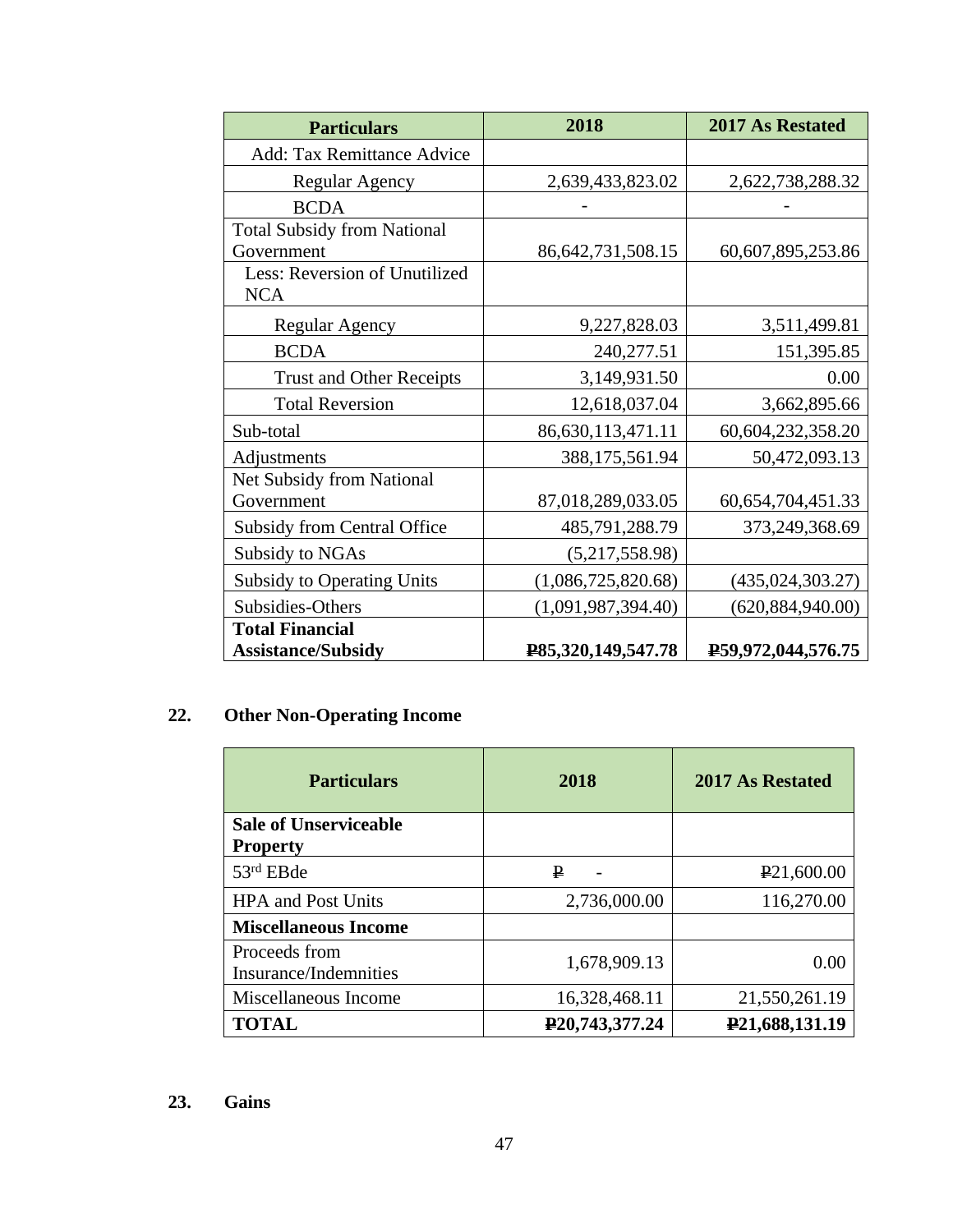| <b>PA Unit</b>            | 2018                     | <b>2017 As Restated</b>    |
|---------------------------|--------------------------|----------------------------|
| $5th$ ID                  | P16.08                   | P <sub>5.12</sub>          |
| $7th$ ID                  | 72,380.28                | 4,656,070.11               |
| MID/TRADOC                | 190.89                   |                            |
| <b>HPA</b> and Post Units | 30,400.67                | 178,623.63                 |
| <b>Total</b>              | P <sub>102</sub> ,987.92 | P <sub>4</sub> ,834,698.86 |

# **24. Adjustments on Accumulated Surplus**

|                                                     | <b>Debit</b>     | <b>Credit</b>                                                         | <b>Balance</b>               |
|-----------------------------------------------------|------------------|-----------------------------------------------------------------------|------------------------------|
| a. Prior Period<br><b>Errors</b>                    | P542,677,898.41  | $\mathbf{P}$                                                          | $\mathbb{P}(542,677,898.41)$ |
| b. Other<br><b>Adjustments</b>                      |                  | 8,798,267.00                                                          | 8,798,267.00                 |
|                                                     |                  | c. Adjustment of Net Revenue recognized Directly in Net Assets/Equity |                              |
| Closing of<br>Treasury/Deposit<br><b>Accounts</b>   | 73,075,257.28    |                                                                       | (73,075,257.28)              |
| Adjustments of<br>Property, Plant,<br>and Equipment | 935,944,300.03   |                                                                       | (935, 944, 300.03)           |
| <b>Other Adjustments</b>                            |                  | 54,770,873.89                                                         | 54,770,873.89                |
| <b>Total</b>                                        | 1,009,019,557.31 | 54,770,873.89                                                         | (954, 248, 683, 42)          |
| Surplus/(Deficit)<br>for the Period                 |                  | P5,580,411,983.39                                                     | P5,580,411,983.39            |
| d. Others                                           |                  |                                                                       |                              |
| Unrecorded<br>collection                            |                  | 4,973,575.95                                                          | 4,973,575.95                 |
| Adjustments of<br>Property, Plant,<br>and Equipment |                  | 18,631,084.82                                                         | 18,631,084.82                |
| Set up of<br>Receivable<br>Account                  |                  | 493,465.67                                                            | 493,465.67                   |
| Transfer of<br>collections to units                 |                  | 1,393,742.21                                                          | 1,393,742.21                 |
| Receipt of<br>collections from<br>units             | 167,384.99       |                                                                       | (167, 384.99)                |
| Various<br>Adjustments                              |                  | 1,216,906,144.97                                                      | 1,216,906,144.97             |
| <b>Total</b>                                        | 167,384.99       | 1,242,398,013.62                                                      | 1,242,230,628.63             |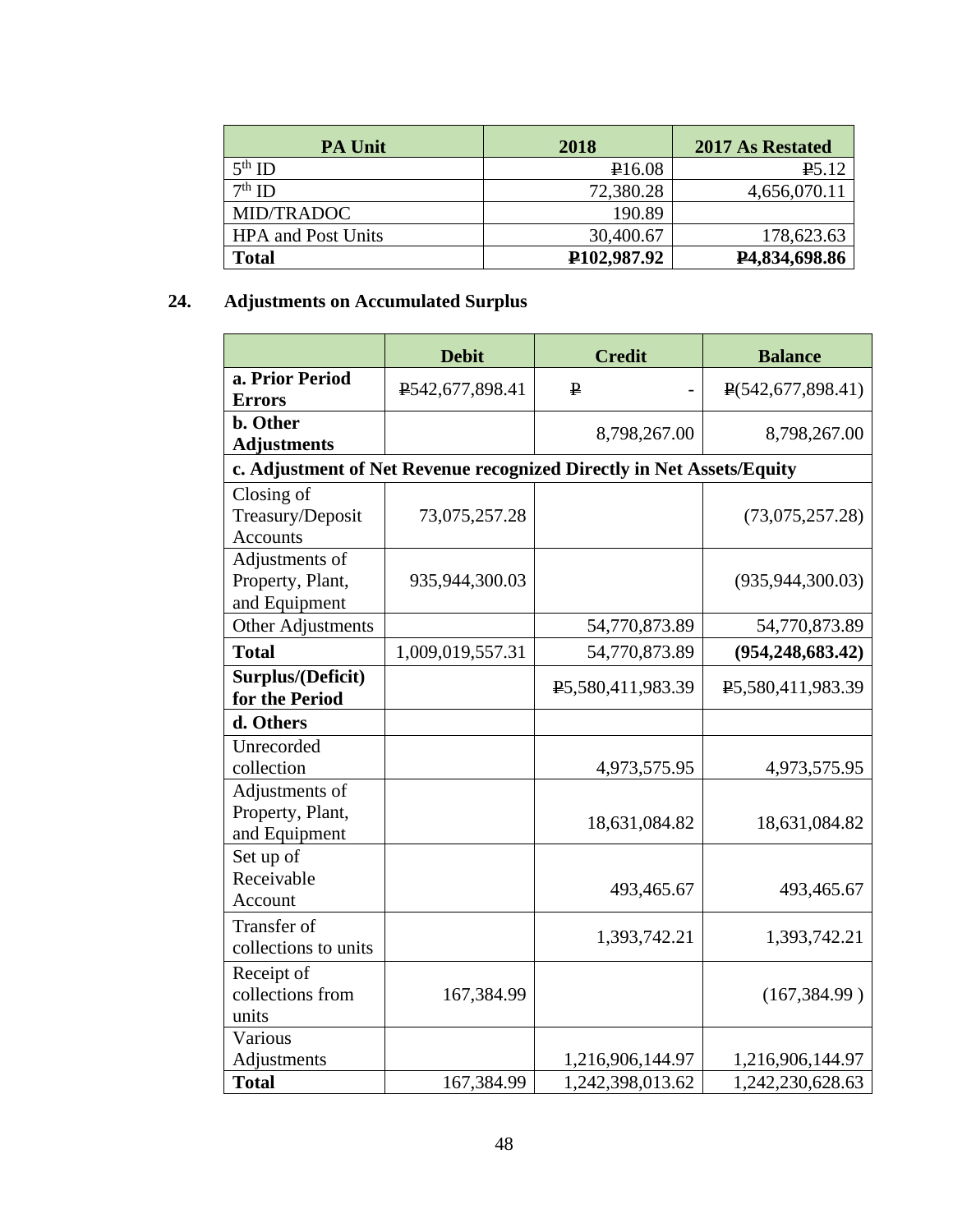### **25. Revaluation Surplus**

| <b>Particulars</b>               | 2018 | <b>2017 As Restated</b>        |
|----------------------------------|------|--------------------------------|
| <b>Forwarded Balance</b>         |      | P54,973,926,671.82             |
| Recognition of 321.0997 hectares |      |                                |
| of land                          |      |                                |
| Recognition of 321.0997 hectares |      |                                |
| of land                          |      |                                |
| Add/(Deduct):                    |      | (53,796,738,200.00)            |
| Adjustments                      |      |                                |
| <b>Total</b>                     |      | P <sub>1</sub> ,177,188,471.82 |

### **26. Adjustments on Cash Flows consist of the following:**

| <b>Particulars</b>                        | 2018                                | <b>2017 As Restated</b>             |
|-------------------------------------------|-------------------------------------|-------------------------------------|
| <b>Adjustment on Cash Inflows</b>         |                                     |                                     |
| <b>Restoration of Cash for Unreleased</b> |                                     |                                     |
| Checks                                    | P273,939.27                         |                                     |
| <b>Restoration of Cash for</b>            |                                     |                                     |
| Cancelled/Lost/Stale Checks/ADA           | 16,086,530.02                       | 12,186,591.91                       |
| Reversal of Unused NCA for                |                                     |                                     |
| Special Account and Trust Receipts        | 3,529,533.77                        |                                     |
| Fund                                      |                                     |                                     |
| Other adjustments-Inflow                  | 17,232,514,120.52                   | 13,413,248,751.62                   |
| <b>Total Adjustments on Cash</b>          |                                     |                                     |
| <b>Inflows</b>                            | P17,252,404,123.58                  | P <sub>13</sub> , 425, 435, 343. 53 |
| <b>Adjustment on Cash Outflows</b>        |                                     |                                     |
| Reversing entry for unreleased            |                                     |                                     |
| checks in previous year                   |                                     | 314, 132. 45                        |
| Closing of Cash-Treasury/Agency           |                                     |                                     |
| Deposit Regular                           | 73,075,257.28                       | 414,623,564.02                      |
| Reversion/Return of unused NTA            | 9,325,080.01                        |                                     |
| Other adjustments-Outflow                 | 17,240,297,348.10                   | 13, 197, 559, 245. 48               |
| <b>Total Adjustments on Cash</b>          |                                     |                                     |
| <b>Outflows</b>                           | P <sub>17</sub> , 322, 697, 685. 39 | P <sub>13</sub> ,612,496,941.95     |

**26.1** The Other adjustments – inflow and outflow pertain to Receipt of Notice of Transfer of Cash Allocation (NTCAs) by the different Army Field Accounting Units, Issuance of Notice of Transfer of Allocation (NTAs) to the different Field Accounting Units and adjustments on the erroneous usage of Cash Accounts.

### **27. Status of Allotments, Obligations and Balances**